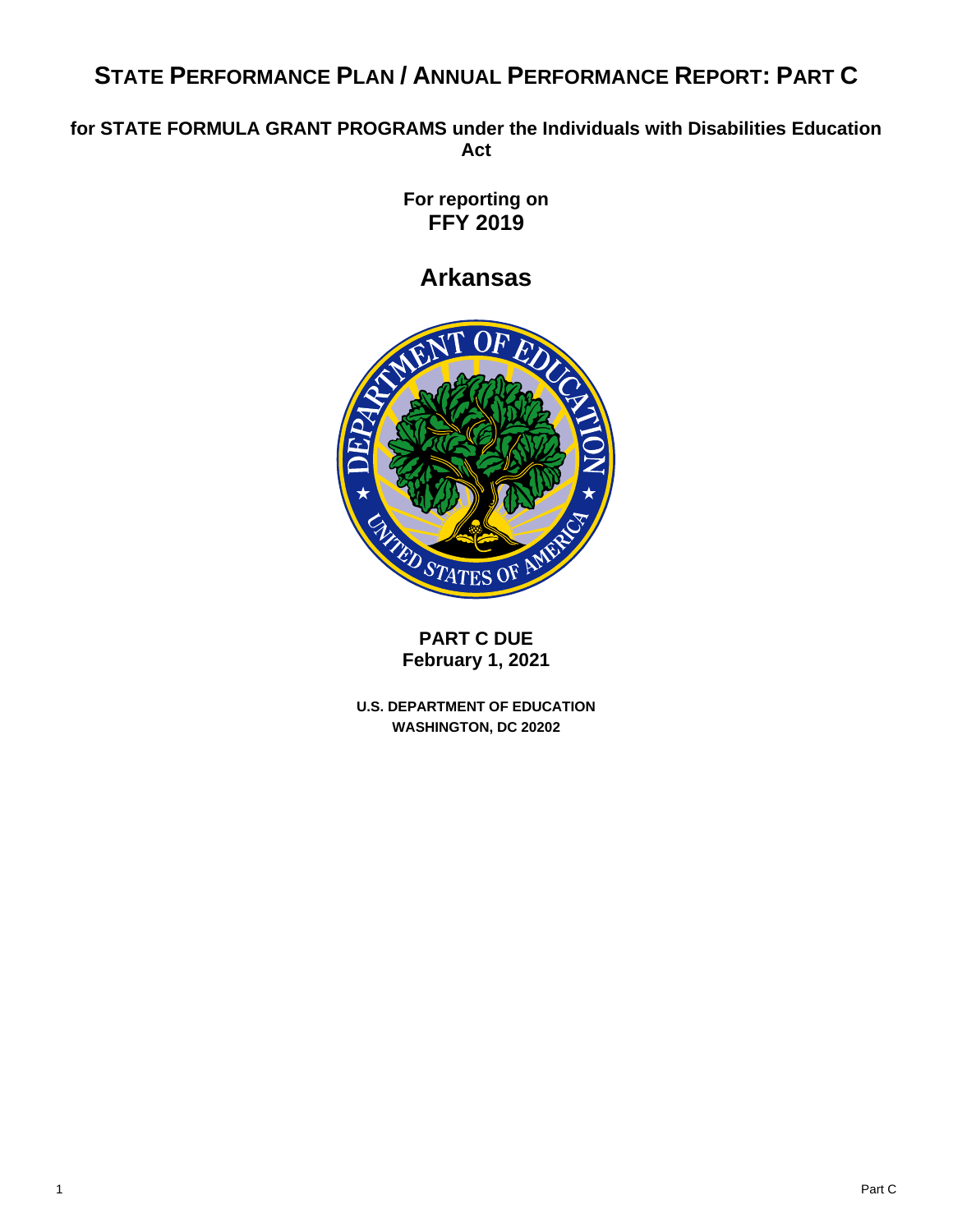### **Introduction**

### **Instructions**

Provide sufficient detail to ensure that the Secretary and the public are informed of and understand the State's systems designed to drive improved results for infants and toddlers with disabilities and their families and to ensure that the Lead Agency (LA) meets the requirements of Part C of the IDEA. This introduction must include descriptions of the State's General Supervision System, Technical Assistance System, Professional Development System, Stakeholder Involvement, and Reporting to the Public.

### **Intro - Indicator Data**

#### **Executive Summary**

The Office of Special Education Programs (OSEP) requires each Part C Lead Agency to submit a State Performance Plan that provides a detail analysis of it's ability to implement the requirments outlined in the Individual with Disabilities Education Act (IDEA). In accordance with IDEA Federal Regulation, 34CFR Part 300 and 303, each Part C Lead Agency is required to report annually on 11 indicators including baseline data and targets in the State Performance Plan(SPP)/ Annual Performace Report (APR). The states compliance indicators targets are set at 100% and performance targets are set by the Lead Agency.

As the world continues to adjust to the changes brought about by the COVID-19 Pandemic, Arkansas First Connections made numerous adjustments to they way the program functions. Where appropriate, this report will indicate the specific changes to operations. Arkansas captures and reports data from multiple data sources that includes the Quality Assurance/Monitoring staff protocols,desk audits, data from the Comprehensive Data System (CDS), Part C Family Surveys, and additional information from program service concerns and technical assistance visits. Part C program data and information reported in the current SPP/APR represents Federal Fiscal Year (FFY) 2019 ( July 1- 2019-through June 30,2020). SPP/APR Indicators 1-10 will be submitted on or before February 1, 2021.

Also, the State Systemic Improvement Plan (SSIP) (Indicator 11) a plan that was designed to improve the quality of infants and toddlers and their families through the states Part C program. The SSIP will be submitted on or before April 1, 2021. The Arkansas State Interagency Coordinating Council (AICC), along with other agency partners provided valuable input in the development of the SPP/APR.

Arkansas Department of Human Services (ADHS) is the Lead Agency appointed by the governor to ensure the planning and implementation of the Part C Program. The Division of Developmental Disability Services, within the department is responsible for oversight and grant management. Arkansas' Part C program's's official name is First Connections.

Grant Management is guided by five specialized First Connections units that are responsible for planning and development:

- Program Managenent
- Quality Assurance Monitoring, Licensure and Certification Management (QA)
- Comprehensive System of Professional Development Management
- Data Management
- Fiscal Managemet

Program staff work cohesively to provide guidance and clarification to parents, stakeholders and providers in the implementation of the Part C program. **Additional information related to data collection and reporting**

#### N/A

#### **General Supervision System**

#### **The systems that are in place to ensure that IDEA Part C requirements are met, e.g., monitoring systems, dispute resolution systems.**

AR General Supervision System provides accountability through multiple components including a Comprehensive Data System (CDS), dispute resolution, integrated monitoring activities, and identification and correction of noncompliance. The Quality Assurance/ Monitoring Unit (QA) provides oversight and enforcement by utilizing policies and procedures developed by the Arkansas Department of Human Services, Division of Developmental Disability Services.

QA Unit staff monitor to ensure that quality and compliance guidelines are adhered to by local early intervention providers. Individual child records are reviewed by the QA staff to ensure compliance with federal and state timelines and other agency related requirements. QA staff conduct child record reviews and provider files and ensure that early intervention providers with systemic issues receive onsite technical assistance.

Additionally, the QA Unit also performs numerous monitoring actions for each Part C provider to ensure the practices required under IDEA are met. First Connections staff conducts the following general supervision activities:

- Collection and Analysis of program data (including fiscal reports)
- •Verification of data for the SPP\APR compliance and results indicator
- •Public Reporting of SPP/APR data
- Issuing findings of noncompliance and confirming correction of noncompliance
- Determination for local programs in meeting the requirements of IDEA
- Provide targeted technical assistance
- Provide training and professional development related to requirements

#### **Technical Assistance System:**

#### **The mechanisms that the State has in place to ensure the timely delivery of high quality, evidenced based technical assistance and support to early intervention service (EIS) programs.**

Arkansas' Comprehensive System of Personnel Development (CSPD) provides professional development, technical assistance, and guidance to support early intervention service providers and service coordinators in meeting IDEA requirements for a Part C program and in implementing best practices in early intervention to improve results for infants and toddlers with disabilities and their families. Formal and informal needs assessments are conducted to define personnel development needs. Examples of both formal and informal assessment of training and personnel development needs include EI Provider survey, EI Provider requests for TA/training, EI provider focus groups, data review, QA Unit monitoring reports, and IFSP quality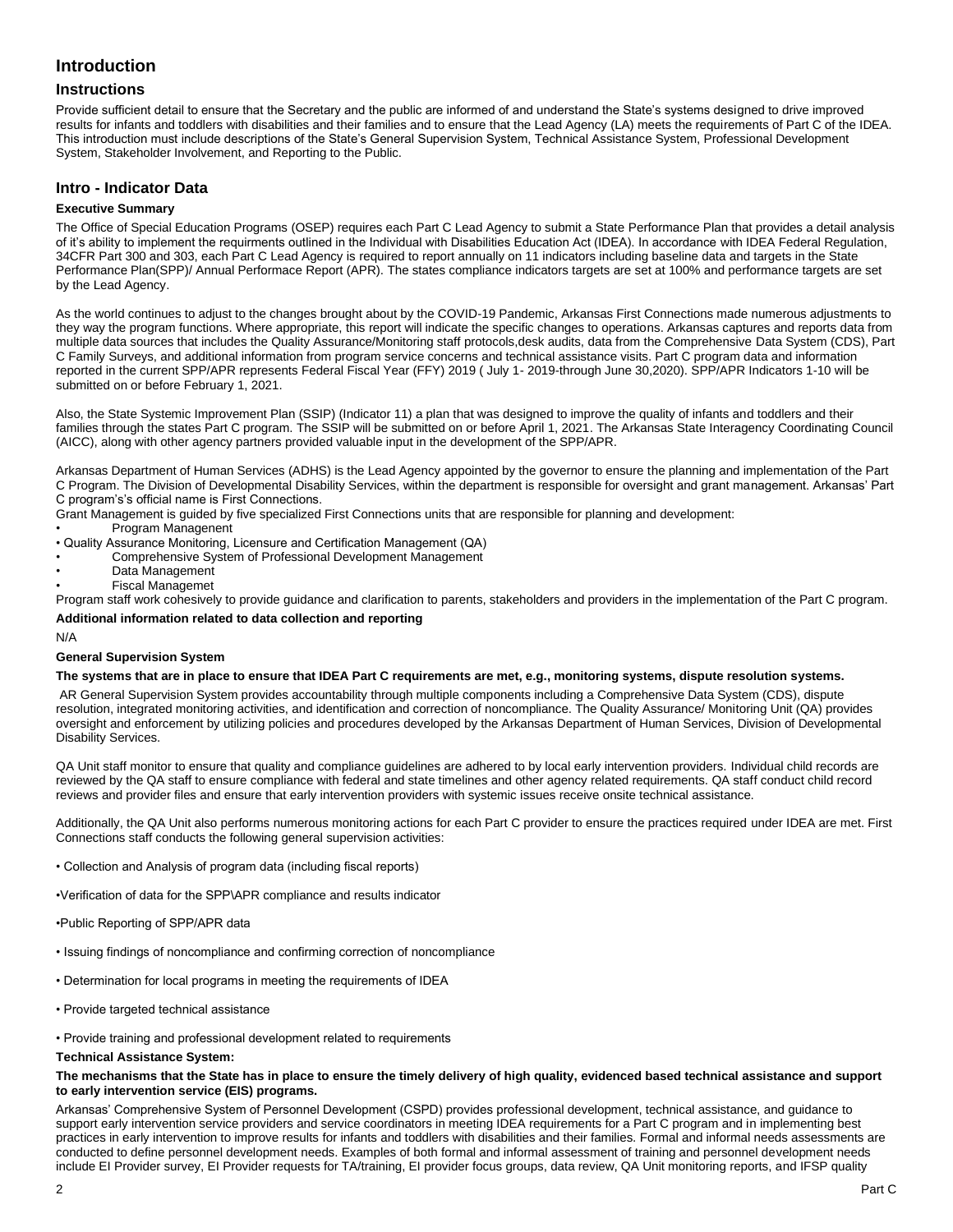ratings using a standardized rating tool included in SSIP work.

Technical assistance through the CSPD may include/involve:

• Site TA at an EI provider program with their Part C provider staff when provider requests intensive TA on topics identified by the provider

- One on one assistance via Zoom or Skype
- Policy information and guidance via email, telephone, or Skype
- Self-study guides
- Work samples based on case studies
- Lead Agency issued written policy briefs or clarifications on identified issues.

For TA/PD offerings that are not individualized to a particular EI Provider program's identified needs, all EI Professionals can access a training calendar within the program's Comprehensive Data System (CDS). The training calendar in CDS provides details of upcoming PD or TA opportunities and space/link to register. The training calendar is updated quarterly and lists all scheduled PD and TA opportunities. First Connections provides a variety of training and technical assistance activities:

- "Lunch and Learn" live Webinars at noon on narrow topics of identified need and/or interest
- Recorded Webinars linked to the program's Web site
- Certification courses/workshops
- Workshops/courses on implementing best practices for specific steps (example: intake, IFSP review, transition)

In this reporting period, the CSPD unit embraced new ways of supporting EI Professionals remotely and made use of Zoom to provide live TA to groups of providers in which video modeling/demos were utilized.

TA offerings are determined and planned across units within First Connections to address program needs in areas of compliance and quality. The CSPD team develops new courses and/or materials or updates existing professional development courses as needed to address:

- a. State or federal policy requirement changes Report of identified topical need from one or more units
- 
- c. C. Needed improvement based on OSEP DMR and/or Determination<br>d. Provider(s) requests for more in-depth information and frequent qu Provider(s) requests for more in-depth information and frequent questions related to policy or procedure
- e. SSIP strategy implementation/focus areas require a change or more in-depth coverage of a procedure, topic, etc.
- f. New information on principles/best practices obtained from a national TA partner, a Part C-related webinar or conference or Cross State

collaborative, and/or from CSPD Unit research

In this reporing year, the CSPD unit collaborated with the Data Unit to conduct regional Data Boot Camps for provider programs to get an orientation to analyzing their own data and using their provider program data to make decisions and plans for program improvement at the provider level. The regional Data Boot Camps were structured to include an introductory full group session on understanding the data (with a guided example) followed by small group work. In the small group work, EI Professionals divided into their Provider Program "teams" and were provided their own Provider Program data in simplified format. The simplified format provided data from only two areas (child outcomes and natural environment data) in pie charts with guided questions to support the members of provider program teams to analyze/discuss their program's data in order to use data to set improvement goals. The State's Part C Program intended to conduct Data Boot Camps to "dig deeper into data" in 2020, but due to the need to eliminate and reduce inperson contact, these face to face regional meetings were sidelined. Due to the "break" and non-continuation, when in person regional workshops can safely resume, the introductory "Level 1" Data Boot Camp will be repeated and then followed up with "Level 2" in a future reporting period.

In addition to TA and PD provided by the CSPD Unit, EI Professionals are supported in building their capacity to serve Arkansas families through Technical Assistance (TA) provided by each unit of the Part C Program. QA/Monitoring, Data, Program Management, and Fiscal units (in addition to the CSPD Unit) provide technical assistance related to their specific content area and geared toward the precise needs of the local providers. Assistance from individual units is determined in many ways: EI provider request, unit-identified need, service coordinator identified area of concern, issues completing job-related tasks noted in data or in training, and frequently asked questions across units within First Connections.

First Connections' (FC) staff are provided ongoing technical assistance, training, and support through multiple channels to ensure they have competencies to implement IDEA, Part C requirements confidently. FC staff are supported through Staff/Peer Coaches who provide support and consultation, shadowing and mentoring, reflection and feedback, work samples, etc. on an individualized basis as needed. Full staff are provided ongoing professional development and TA through organized/structured quarterly staff meetings with a training component. Training and TA topics to support staff are identified collaboratively by the different program unit managers: QA Unit, Fiscal Unit, Data Unit, SSIP Coordinator, and Program Manager based on record review, parent and/or provider reported concerns or complaints, recurring errors, and staff TA requests/questions.

#### **Professional Development System:**

#### **The mechanisms the State has in place to ensure that service providers are effectively providing services that improve results for infants and toddlers with disabilities and their families.**

First Connections provides Professional Development to the Statewide network of EI Professionals (provider programs do not do their own training). First Connections' Comprehensive System of Personnel Development (CSPD) involves many organized elements that include: policy development, creating PD and TA around provider requests and/or program-identified needs, coordinating staff development/in-service, providing PD and TA in a variety of formats, developing training to prepare staff, developing tools for providers and the program (e.g., an IFSP Review Checklist for EI Professionals on the IFSP team). Part C professional development strives to support EI Professionals in meeting IDEA requirements while promoting the use of recommended and evidence-based practices to ensure positive outcomes for children and families.

All Part C Providers must be certified by the lead agency to provide early intervention services. Certification for therapists and service coordinators requires documentation of the completion of specific courses. The CSPD unit provides all certification trainings to ensure consistency across the State. Certification trainings include an EI Orientation and Core Competencies for therapy providers and additional certification training courses for Service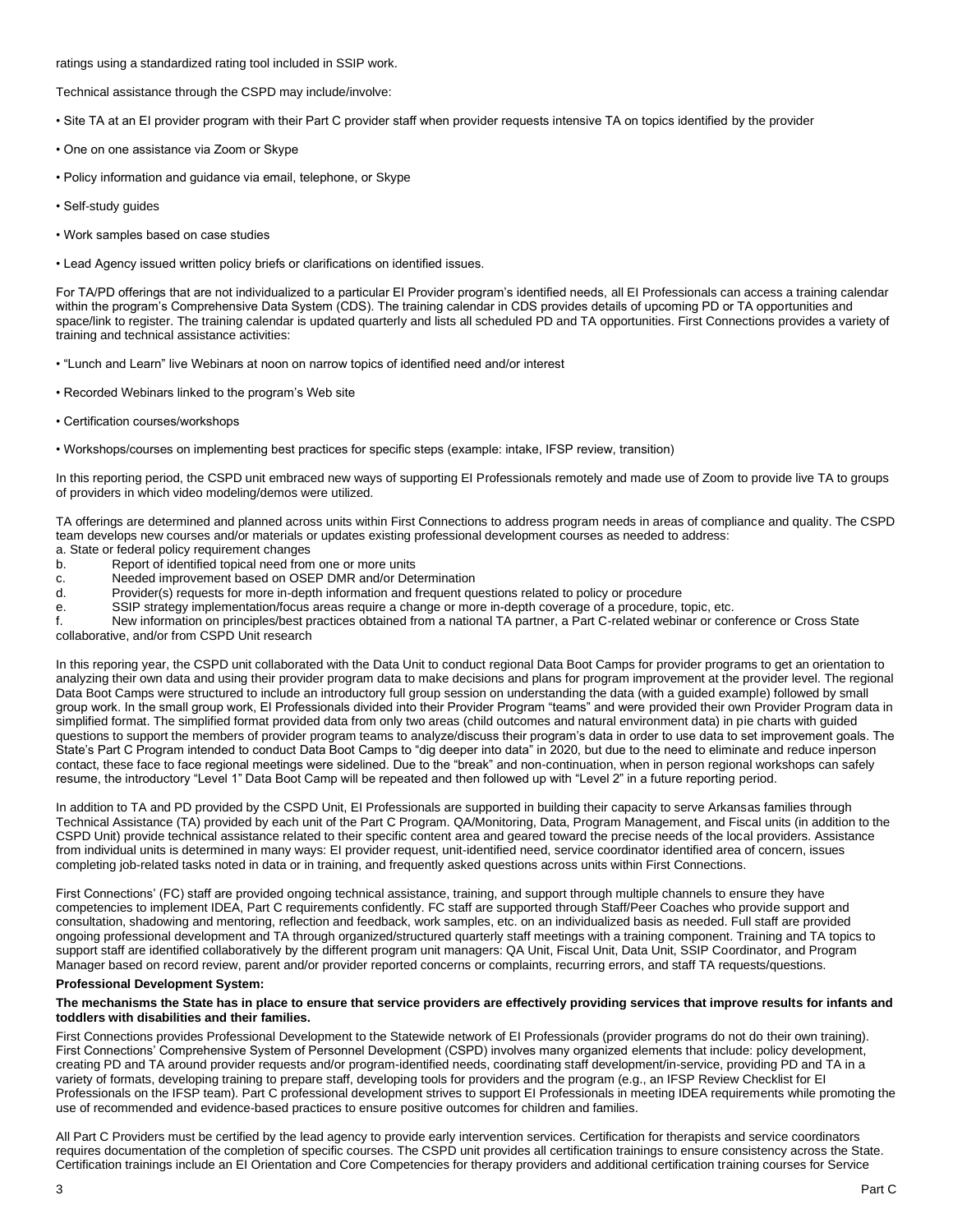Coordination certification that ensures that service coordinators have the knowledge and skills necessary to carry out the many federally-defined duties of service coordinators.

Personnel development is provided in a variety of ways to meet the needs of the EI Professionals and the First Connections' (FC) program. Pre and post assessments and submitted work samples are used to evaluate the effectiveness of training. Professional development workshops and webinars conducted/presented by the CSPD unit are made up of a combination of lecture (with visual representations in the form of screen shots, diagrams, graphs, videos), reflective activities, self-assessments, discussion, and "putting it into practice" (application activities) to support adult learning. Attendees of the workshops and webinars are provided "take- away" copies of slides, handouts, and additional resources and references to extend learning and supplement presentations. In this reporting period, the CSPD unit embraced new ways of supporting the ongoing professional development of EI Professionals remotely, through live interactive Zoom trainings in which video modeling/demos were utilized. The CSPD unit converted many face to face workshops into interactive, live, Web trainings with course projects rather than post tests to ensure that participants gained needed skills related to the material trained (for example: enter an intake into the data system's training site or create a transition plan).

To determine training and technical assistance course offerings, the various units within First Connections meet on a regular basis, discuss issues, and examine program data to identify strengths and needs of service coordinators and direct service providers. First Connections' units work together to ensure that EI Professionals have the support and skills they need in a variety of ways that include:

•QA Unit may require training on a topic identified in a monitoring review and require a provider with an area of non-compliance to schedule training on that area within a set period of time. The CSPD unit then works with the QA Monitor, the QA Monitoring Report, and the Provider Program administration to develop content and training to increase knowledge and skills needed to achieve compliance and make progress. This site specific training to address an identified need may take place on site/in-person or via a series of live, interactive webinars. Therapists and service coordinators employed by the provider program may also be required to submit work samples to the CSPD unit for review and feedback to ensure that the skill trained has been acquired and can be applied by the providers trained. When all required on-site training has been completed, the CSPD unit sends notice of completion to the QA Unit. All provider programs participating in site training are offered the opportunity to have ongoing follow up with the CSPD unit at quarterly intervals to support their implementation of new skills.

• QA, PA, Data, or Program Management units may recommend training on a topic of identified need based on frequently asked questions and/or provider requests for support and/or information or based on areas that are not out of compliance but show minor discrepancies or low quality. Any unit may route an individual provider or a provider program to complete a recorded online webinar, attend a regularly scheduled PD workshop, or provide self-study guides, tools, and checklists developed by the CSPD Unit on specific topics.

To meet the needs of EI Professionals, the CSPD Unit has developed recorded Web training that professionals can access at their own time, place, and pace. Recorded Web training courses include an online post-assessment to ensure that participants master key concepts in order to receive their certificate of completion (after meeting or exceeding the 70% cut off score on the post-assessment). Personnel development training is also delivered via live web-based training on narrow topics identified by provider focus groups and the QA, PA, Data, and Program Management Units. Interactive live Web trainings often make use of demonstration and/or case studies and cover topics like "tips for maintaining the 45 day timeline," "helping families know their rights," "using the results of family assessment to create functional goals with families," "working with families to create a family goal on the IFSP," "targeting and retargeting outcomes," "timing transition."

Prior to the COVID-19, face to face workshops were used to train skills EI professionals need on the job such as completing COS ratings with the family as a team, conducting screenings and reviewing the results with families, completing the First Connections Child and Family Assessment via family interview, and using the result of the family assessment at the IFSP meeting to help the family create meaningful, functional IFSP outcomes. "Hands on" skills training in face to face workshops incorporates small group activities where members assume the various roles present in an IFSP team to complete the task using case studies and role play.

The Professional Development Unit Manager ensures that First Connections (FC) PD and TA is high-quality and evidence-based training. The unit sets annual priorities and goals that guide the work for each calendar year. CSPD references the philosophy and guiding principles of Early Intervention, IDEA guidelines, First Connections policy & procedures, and DEC Recommended Practices in all training materials, QA sessions/discussions, and written responses. The lead agency ensures that CSPD Unit staff are supported in maintaining their own ongoing professional development in order to stay abreast of current trends in the field of early learning/early intervention; staff is provided current literature on routines-based intervention, principles and practices of natural environment, family engagement, and coaching/consultative approaches in early intervention. Part C staff has received training in principles of adult learning as well as principles of peer to peer coaching.

First Connections receives high quality Technical Assistance and valuable resources from our national partners: Early Childhood Technical Assistance Center (ECTA Center), and the IDEA Early Childhood Data System (DaSy). Throughout the reporting period, Lead Agency staff have benefited from conference calls, webinars, and other professional development opportunities made available through OSEP and OSEP national technical assistance programs.

#### **Stakeholder Involvement:**

#### **The mechanism for soliciting broad stakeholder input on targets in the SPP/APR, and any subsequent revisions that the State has made to those targets, and the development and implementation of Indicator 11, the State Systemic Improvement Plan (SSIP).**

As required, Arkansas developed the State Performance Plan/Annual Performance Report with broad stakeholder engagement. The Arkansas' State Interagency Coordinating Council (AICC) continues to serve as the primary stakeholder group to provide on-going support and guidance to the Lead Agency. During a portion of this reporting period, the quarterly AICC meetings were convened virtually through Zoom to ensure that members of the council could continue to convene. Information about the virtual AICC meetings was also distributed to non council members, including EI Professionals across the state.

Throughout the fiscal year, program improvement input was provided by council members on a variety of topics. The council may also convene subcommittees or special work or focus groups to review an issue to make specific recommendations or submit plans. Council focus and work groups, such as the AICC Child Find Subcommittee may invite and/or include non council members with expertise and/or interest in the focus area. Lead agency updates are provided to AICC members through various mean, such as newsletters, webinars, emails and meetings.

Additionally, program staff presents data summaries to council members on an on-going basis, in order to keep members updated regarding program progress in reaching targets as well as progress in SSIP Implementation. Guidance and support was provided by the AICC on the following program items: SPP/APR, SSIP, professional development activities, data requirements, the program's Child Find Plan, monitoring, fiscal and program improvements strategies.

In this reporting period, a relationship with a stakeholder was strengthened as First Connections partnered with Following Baby Back Home (FPPH) to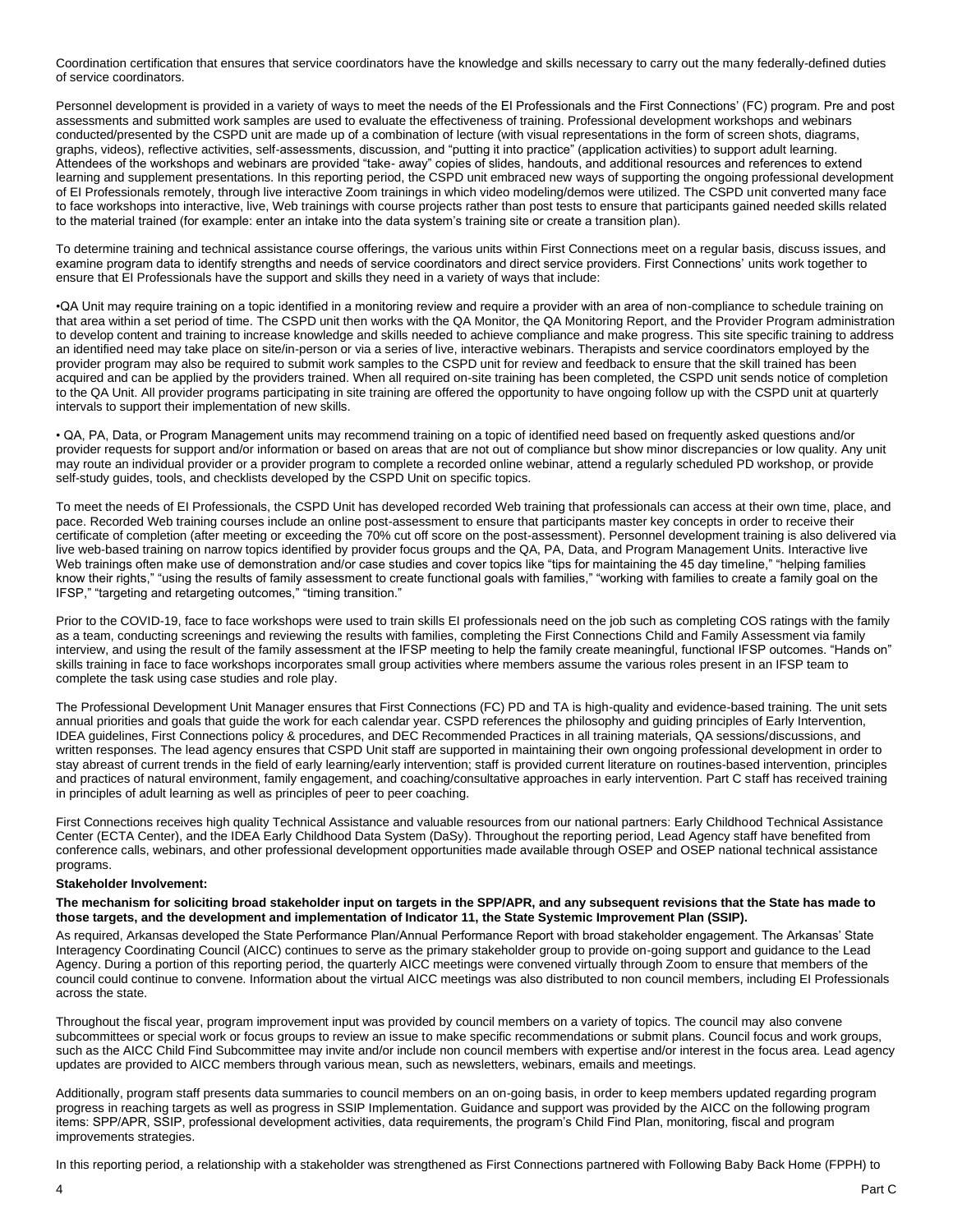launch an initiative in a seven-county pilot area. The Community Partnership Initiative's goal was to streamline supports for families of children jointly enrolled in both FBBH and FC and to ensure that these families gained skills to help their child develop and learn. An additional short-term outcome of the collaborative was to increase referrals to Part C in this area. The success of this pilot led to stakeholder collaboration to expand the pilot to include other MIECHV Home Visiting Programs and to add additional counties as part of scale up in 2021.

During the program period year, First Connections continued to collaborate with numerous stakeholder agencies, programs, and partners to improve Child Find as well as the delivery of supports and services. Partners include: Arkansas' Parent Training and Information Center (PTIC) The Center for Exceptional Families, Arkansas Department of Health Infant Hearing Program and WIC Program, Arkansas Department of Education (Part B/619), Arkansas' Children's Hospital, the Minority Health Commission, theTitle V CSHCN Program, Arkansas Medicaid, Zero to Three Safe Babies Court Team, Arkansas Association for Infant Mental Health, Arkansas Fetal Alcohol Spectrum Disorder, Head Start Association, Human Services Personnel Office, Arkansas School for the Deaf, the Division of Child Care and Early Childhood Education, Division of Children and Family Services, Arkansas Disability Coalition, the Division of Developmental Disabilities Services.

**Apply stakeholder involvement from introduction to all Part C results indicators (y/n)** 

YES

#### **Reporting to the Public:**

**How and where the State reported to the public on the FFY 2018 performance of each EIS Program located in the State on the targets in the SPP/APR as soon as practicable, but no later than 120 days following the State's submission of its FFY 2018 APR, as required by 34 CFR §303.702(b)(1)(i)(A); and a description of where, on its website, a complete copy of the State's SPP/APR, including any revision if the State has revised the targets that it submitted with its FFY 2018 APR in 2020, is available.**

As required, the Lead Agency reported to the public on the performance of each AEIS provider no later than 120 days following the submission of the 2018 APR. Part C Administrative staff post Arkansas Early Intervention Service provider report cards on the state's website displays the performance of each local early intervention program and status in meeting the state's rigorous targets. Also, the QA/ Monitoring staff completed annual determinations for all Arkansas Early Intervention Service providers in accordance with the requirements. Arkansas' SPP/APR can be found on the First Connections website at https://dhs.arkansas.gov/dds/firstconnectionsweb/#fc-home.

### **Intro - Prior FFY Required Actions**

In the FFY 2019 SPP/APR, the State must report FFY 2019 data for the State-identified Measurable Result (SiMR). Additionally, the State must, consistent with its evaluation plan described in Phase II, assess and report on its progress in implementing the SSIP. Specifically, the State must provide: (1) a narrative or graphic representation of the principal activities implemented in Phase III, Year Five; (2) measures and outcomes that were implemented and achieved since the State's last SSIP submission (i.e., April 1, 2020); (3) a summary of the SSIP's coherent improvement strategies, including infrastructure improvement strategies and evidence-based practices that were implemented and progress toward short-term and long-term outcomes that are intended to impact the SiMR; and (4) any supporting data that demonstrates that implementation of these activities is impacting the State's capacity to improve its SiMR data.

OSEP notes that one or more of the attachments included in the State's FFY 2018 SPP/APR submission are not in compliance with Section 508 of the Rehabilitation Act of 1973, as amended (Section 508), and will not be posted on the U.S. Department of Education's IDEA website. Therefore, the State must make the attachment(s) available to the public as soon as practicable, but no later than 120 days after the date of the determination letter.

#### **Response to actions required in FFY 2018 SPP/APR**

#### **Intro - OSEP Response**

The State Interagency Coordinating Council (SICC) submitted to the Secretary its annual report that is required under IDEA section 641(e)(1)(D) and 34 C.F.R. §303.604(c). The SICC noted it has elected to support the State lead agency's submission of its SPP/APR as its annual report in lieu of submitting a separate report. OSEP accepts the SICC form, which will not be posted publicly with the State's SPP/APR documents.

### **Intro - Required Actions**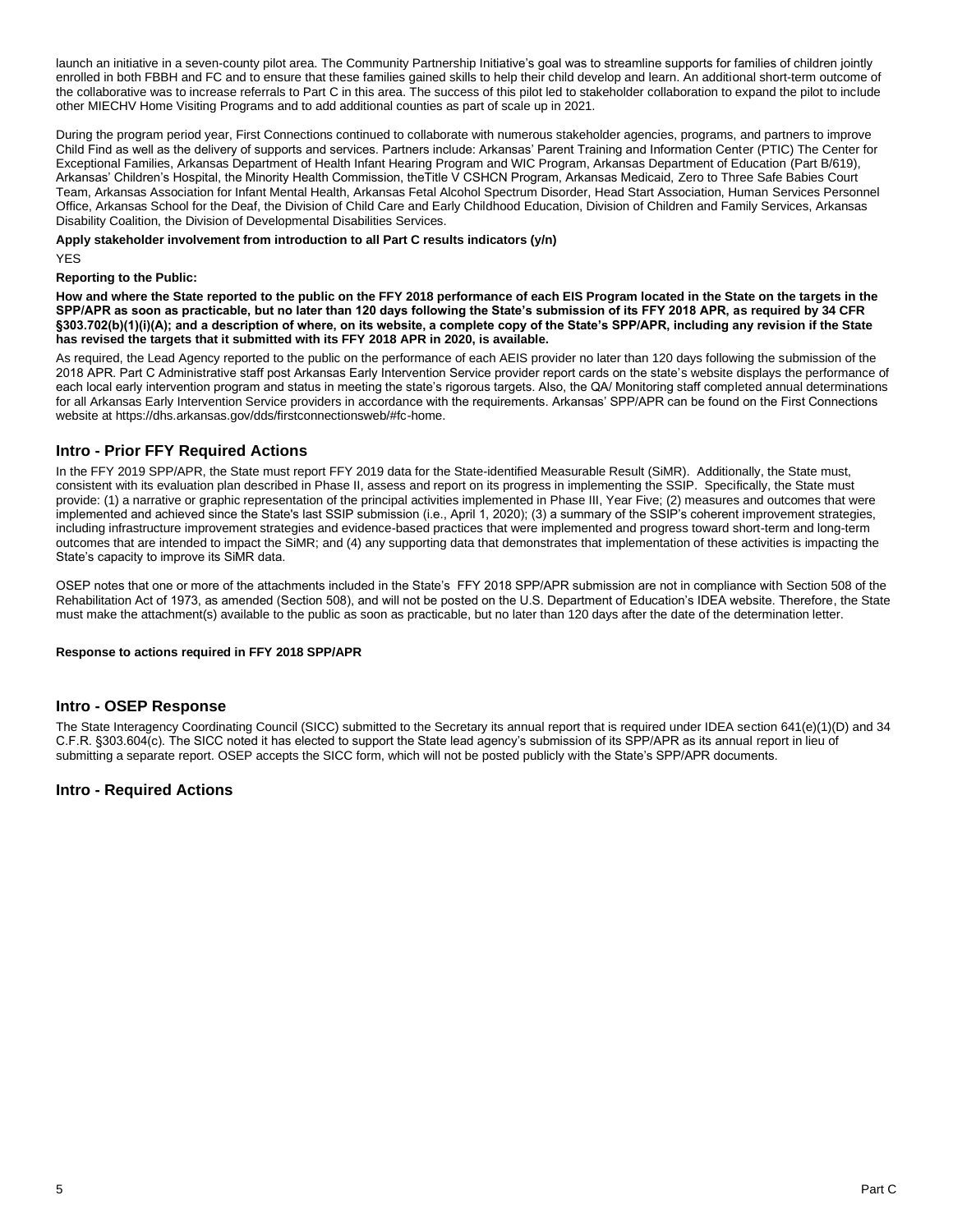## **Indicator 1: Timely Provision of Services**

### **Instructions and Measurement**

**Monitoring Priority:** Early Intervention Services In Natural Environments

**Compliance indicator:** Percent of infants and toddlers with Individual Family Service Plans (IFSPs) who receive the early intervention services on their IFSPs in a timely manner. (20 U.S.C. 1416(a)(3)(A) and 1442)

#### **Data Source**

Data to be taken from monitoring or State data system and must be based on actual, not an average, number of days. Include the State's criteria for "timely" receipt of early intervention services (i.e., the time period from parent consent to when IFSP services are actually initiated).

#### **Measurement**

Percent =  $[(# of infants and toldlers with IFSPs who receive the early intervention services on their IFSPs in a timely manner) divided by the (total # of$ infants and toddlers with IFSPs)] times 100.

Account for untimely receipt of services, including the reasons for delays.

#### **Instructions**

If data are from State monitoring, describe the method used to select early intervention service (EIS) programs for monitoring. If data are from a State database, describe the time period in which the data were collected (e.g., September through December, fourth quarter, selection from the full reporting period) and how the data accurately reflect data for infants and toddlers with IFSPs for the full reporting period.

#### Targets must be 100%.

Describe the results of the calculations and compare the results to the target. Describe the method used to collect these data and if data are from the State's monitoring, describe the procedures used to collect these data. States report in both the numerator and denominator under Indicator 1 on the number of children for whom the State ensured the timely initiation of new services identified on the IFSP. Include the timely initiation of new early intervention services from both initial IFSPs and subsequent IFSPs. Provide actual numbers used in the calculation.

The State's timeliness measure for this indicator must be either: (1) a time period that runs from when the parent consents to IFSP services; or (2) the IFSP initiation date (established by the IFSP Team, including the parent).

States are not required to report in their calculation the number of children for whom the State has identified the cause for the delay as exceptional family circumstances, as defined in 34 CFR §303.310(b), documented in the child's record. If a State chooses to report in its calculation children for whom the State has identified the cause for the delay as exceptional family circumstances documented in the child's record, the numbers of these children are to be included in the numerator and denominator. Include in the discussion of the data, the numbers the State used to determine its calculation under this indicator and report separately the number of documented delays attributable to exceptional family circumstances.

Provide detailed information about the timely correction of noncompliance as noted in the Office of Special Education Programs' (OSEP's) response table for the previous SPP/APR. If the State did not ensure timely correction of the previous noncompliance, provide information on the extent to which noncompliance was subsequently corrected (more than one year after identification). In addition, provide information regarding the nature of any continuing noncompliance, methods to ensure correction, and any enforcement actions that were taken.

If the State reported less than 100% compliance for the previous reporting period (e.g., for the FFY 2019 SPP/APR, the data for FFY 2018), and the State did not identify any findings of noncompliance, provide an explanation of why the State did not identify any findings of noncompliance.

### **1 - Indicator Data**

#### **Historical Data**

| <b>Baseline Year</b> | <b>Baseline Data</b> |
|----------------------|----------------------|
| 2005                 | 94.90%               |

| <b>FFY</b> | 2014   | 2015   | 2016   | 2017   | 2018   |
|------------|--------|--------|--------|--------|--------|
| Target     | 100%   | 100%   | 100%   | 100%   | 100%   |
| Data       | 93.00% | 92.70% | 88.62% | 92.36% | 92.32% |

#### **Targets**

| <b>FFY</b> | 2019 |
|------------|------|
| Target     | 100% |

#### **FFY 2019 SPP/APR Data**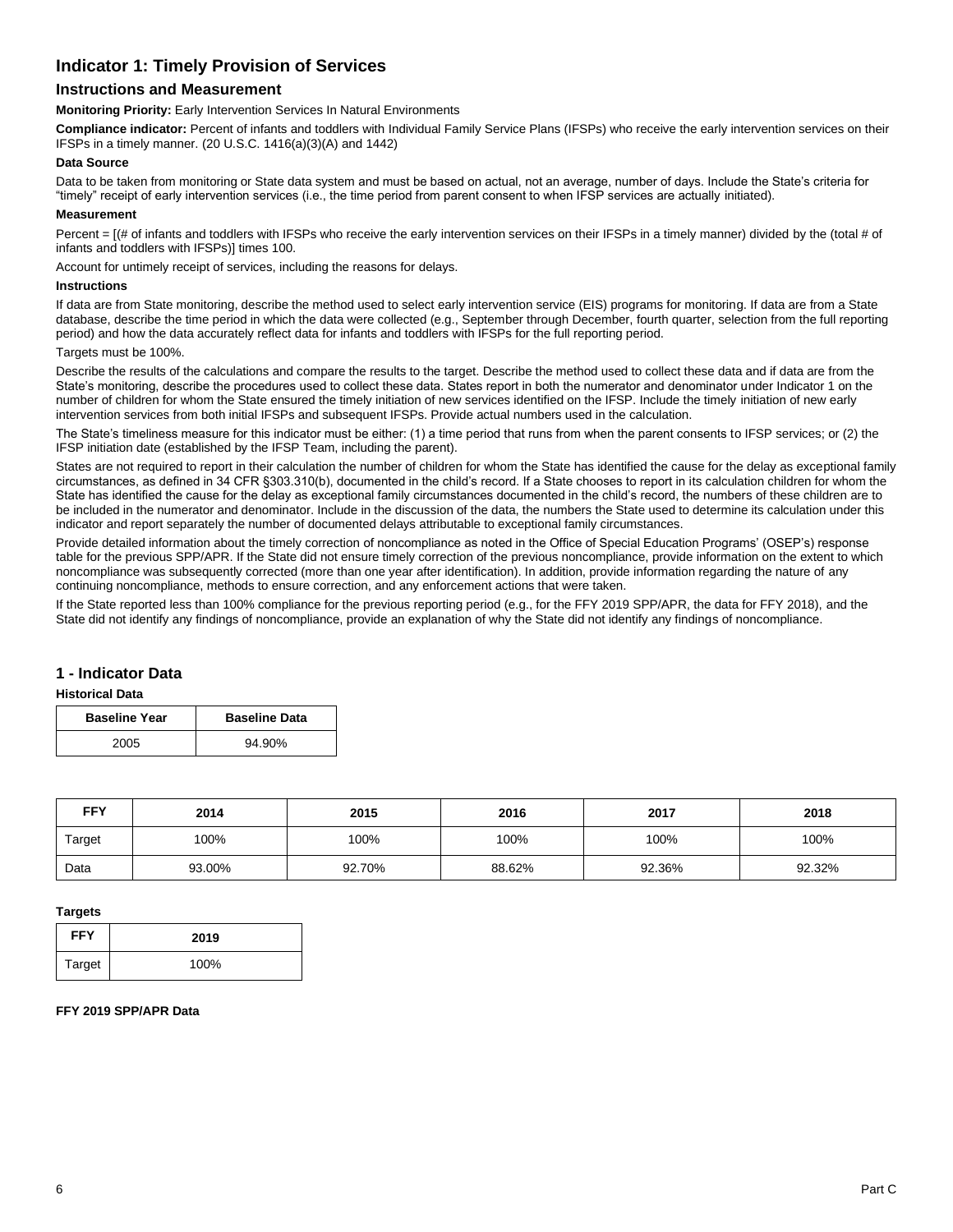| <b>Number of infants</b><br>and toddlers with<br><b>IFSPs who receive</b><br>the early<br>intervention<br>services on their<br><b>IFSPs in a timely</b><br>manner | Total number of<br>infants and toddlers<br>with IFSPs | <b>FFY 2018</b><br>Data | FFY 2019 Target | <b>FFY 2019</b><br>Data | <b>Status</b>          | Slippage |
|-------------------------------------------------------------------------------------------------------------------------------------------------------------------|-------------------------------------------------------|-------------------------|-----------------|-------------------------|------------------------|----------|
| 288                                                                                                                                                               | 469                                                   | 92.32%                  | 100%            | 86.78%                  | Did Not Meet<br>Target | Slippage |

#### **Provide reasons for slippage, if applicable**

The data reported for this time period was during the COVID pandemic. The primary reasons that Arkansas did not achieve 100 percent timely services is due the necessity of Part C Providers to transition to teletherapy. The specific reasons for slippage are provided below:

1. There was No prior policy/procedure for conducting IFSPs via teleconference

2. We did not have "e-sign" forms or policy allowing e-sign consent documents

3. For most of the state there were issues with State bandwidth/connectivity in rural/remote areas

4. Parent/caregiver lack of access (no computer or laptop, no Internet service, etc.)

5.There was No prior policy/procedure outlined by the lead agency for provision of teletherapy services

6. We did not have a funding mechanism in place to support provision of early intervention services via teletherapy

7. Part C Provider lack of knowledge and skill to work with parents/caregivers via teletherapy

8. No national training, coaching, support readily available to equip and train Part C Providers in transitioning from home visiting to teletherapy

Similarly, many children/families who were already served under an active IFSP at the beginning of the public health emergency experienced a "gap in services" as the lead agency worked with National TA providers and other State's Part C programs to enact interim policies to support teletherapy while also searching for resources to train Part C Providers in "getting started" with teletherapy as well as key principles and best practices.

The Covid-19 public health emergency opened the door to enhanced collaboration with the State's Medicaid program to expand access to early intervention services provided via teletherapy. The cross agency collaboration resulted in a change with Medicaid policy which added certain therapy services provided via teletherapy to Medicaid-covered services for infants/toddlers. However, Arkansas' Medicaid determined that evaluation could not be provided via teletherapy. For children who already had an active IFSP, Medicaid allowed an extension of covered services when an annual reevaluation could not be performed. The Part C program's interim policy during the Covid-19 public health emergency closely followed the Medicaid guidance. Both of these allowances (teletherapy for OT, PT, and SLP and services extending past the annual re-evaluation) provided remote access to early intervention services to families of children with an IFSP active prior to March; a "success story" born out of an adverse situation.

Despite a rough transition to teletherapy initially that undoubtedly delayed timely services for some children, innovation on the part of the lead agency as well as Part C Providers increased families' access to remote early intervention services. The lead agency worked diligently in March to convert all existing IFSP documents, consent forms, etc. to electronic documents that could be "e-signed" by parents and members of the IFSP team. The Training Unit supported service coordinators, parents, and Part C providers by creating a .pdf guide to using Adobe sign (or a Smart phone) to electronically sign the new forms and by creating live and recorded "How To" trainings and guides on how to conduct an intake, initial IFSP meeting, and IFSP review meetings via teleconference or Zoom.

The lead agency expanded access by offering Part C Providers Mini Grants to support Provider programs in purchasing needed equipment (tablets or Chrome books, for example) to increase access to teletherapy services by establishing lending libraries for parents of children with an active IFSP. The Provider Mini Grant also allowed Part C Provider programs to cover the cost of Internet or provide a hot spot to low income families with a current IFSP but lacking access to teletherapy services.

The First Connections' Training Unit reached out to other states and searched through You Tube videos to provide a resource list to Part C Providers to support them in understanding how to use Zoom, how to get started, what a teletherapy session (in a variety of disciplines) "looks like," and a list of "best practices" for teletherapy.

Other success stories emerged. One Part C Provider (name withheld at Provider's request), an occupational therapist in north central Arkansas reported, "I was unsure at first. I could not imagine how a baby could engage with me remotely for an hour-long session. Over time, everything I'd been trained or told about engaging families and helping parents help their child learn really made sense, and I think this experience of family-focused direct therapy sessions will change the way I work with families and children even when we return to in-person services."

#### **Number of documented delays attributable to exceptional family circumstances**

*This number will be added to the "Number of infants and toddlers with IFSPs who receive their early intervention services on their IFSPs in a timely manner" field above to calculate the numerator for this indicator.*

**Include your State's criteria for "timely" receipt of early intervention services (i.e., the time period from parent consent to when IFSP services are actually initiated).**

The First Connections Policy and Procedure Manual defines timely services as 30 days from the date that the provider receives signed consent for services on the IFSP. First Connections policy requires that Part C services be implemented as soon as possible (but not later than 30 days) from parental consent. The requirement also includes the initial IFSP as well as services added at a later date.

#### **What is the source of the data provided for this indicator?**

State database

**Provide the time period in which the data were collected (e.g., September through December, fourth quarter, selection from the full reporting period).**

February 01, 2020- April 30, 2020 to represent selection from the fiscal year 2019.

**Describe how the data accurately reflect data for infants and toddlers with IFSPs for the full reporting period.**

<sup>119</sup>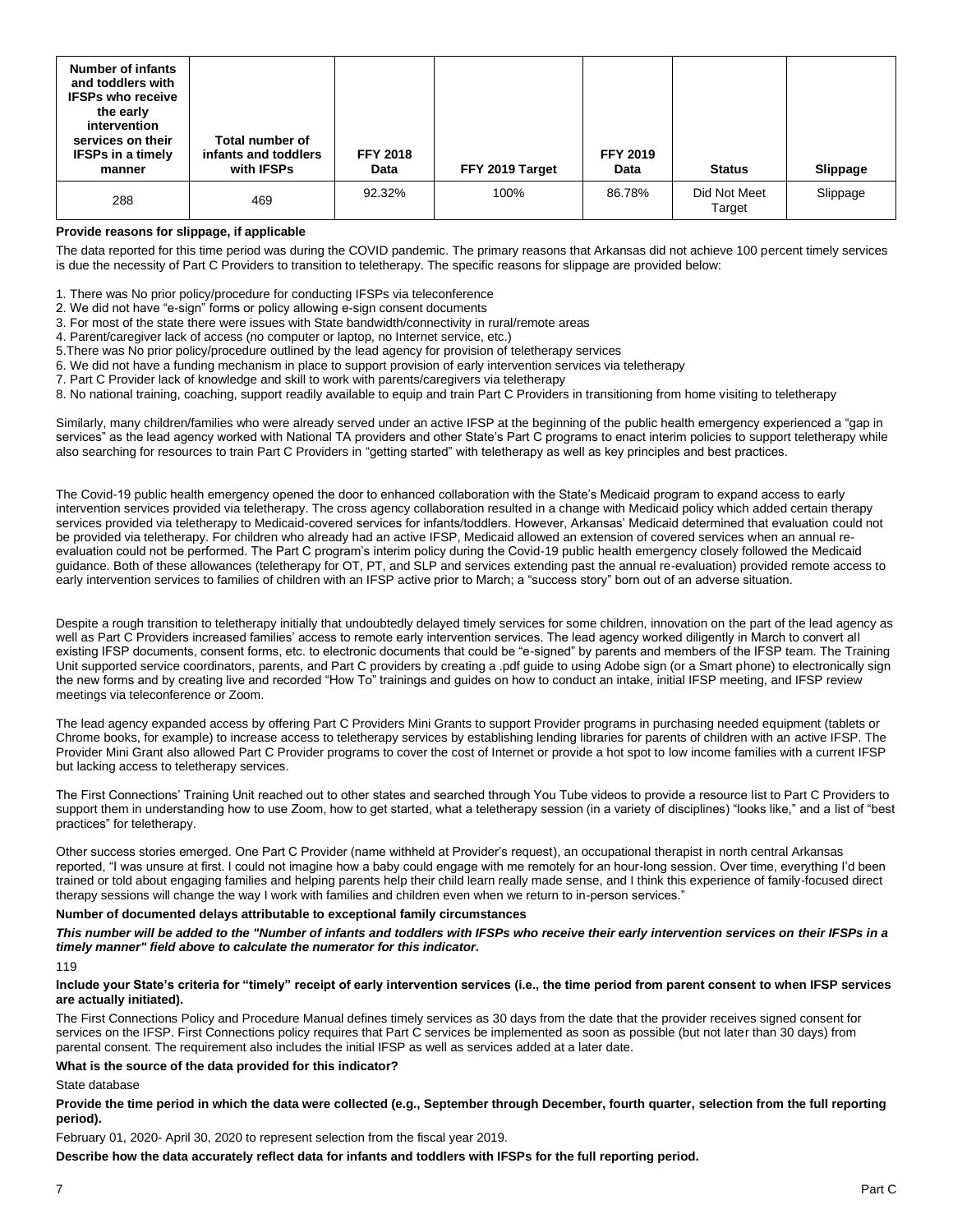The states data is collected and displayed through the First Connections Comprehensive Data System (CDS). Arkansas Part C has direct access to individual infant and toddler records at any given period of time. The CDS is set up to allow Data Unit staff the ability to obtain child level record data for each provider that allows Part C staff to provide clarification and guidance. This also allows Lead Agency staff to address provider concerns connected to the families under the Arkansas Part C system. Information from each user in the state system can be shared seamlessly with the First Connections Data Unit staff. As indicated on the Individualized Family Service Plan, caseload data for infants and toddlers are held within the CDS includes the start data of the IFSP and the first date of service of the child.

Arkansas' Data Manager collected data for Indicator 1 from the Comprehensive Data System (CDS). Data staff conducts a Data Inquiry process to authenticate the data gathered from the CDS. The Data Inquiry process requires early intervention service providers and state service coordinators submit program data for appropriate examination and authentication. An electronic record for infants and toddlers served by the Part C program is generated by Early Intervention Service providers and state service coordinators.

The First Connections Data Unit staff collected IFSP's with dates starting February 1, 2020 - April 30, 2020 to represent FFY 2019 APR data. Personalized information for each AEIS providers and state service coordinators were sent for verification and submission to the Lead Agency. This time period was selected by the Data Manager to ensure the highest quality of data for the FC program. Administrative staff selected the period of time closest to the end of the fiscal year to allow new local service providers and state service coordinators the additional time to improve their ability to manage the complexity of Part C of IDEA system. As well, this period provides the Data Manager with additional time to validate the programs data. Information collected by the Lead Agency was analyzed for this time period compared to data for the full year (FFY2018) and determined that it is representative of a full year. Data reported includes all sectors within of the state, all provider types and all categories of eligible Part C infants and toddlers.

With regards to the analysis of data for Indicator 1. The Part C program determined that local early intervention providers reported that they continue to have difficulty in obtaining prescriptions from physicians for services in the required time frame. The First Connections Professional Development Unit provides ongoing technical assistance to the states medical community concerning early intervention supports and services. Monthly presentations to Pediatric Residents at the Arkansas Children's Hospital Dennis Developmental Center by FC staff provide one hour informative lecture and Q/A session entitled "Overview of Early Intervention, Eligibility, and How to Refer."

#### **If needed, provide additional information about this indicator here.**

N/A

#### **Correction of Findings of Noncompliance Identified in FFY 2018**

| <b>Findings of Noncompliance</b><br><b>Identified</b> | <b>Findings of Noncompliance</b><br>Verified as Corrected Within One<br>Year | <b>Findings of Noncompliance</b><br><b>Subsequently Corrected</b> | <b>Findings Not Yet Verified as</b><br>Corrected |
|-------------------------------------------------------|------------------------------------------------------------------------------|-------------------------------------------------------------------|--------------------------------------------------|
|                                                       |                                                                              |                                                                   |                                                  |

#### **FFY 2018 Findings of Noncompliance Verified as Corrected**

#### **Describe how the State verified that the source of noncompliance is correctly implementing the** *regulatory requirements*

Correction of noncompliance for Arkansas Part C providers are monitored by the Quality Assurance/Monitoring staff. Upon the identification of noncompliance, the Lead Agency issues the early intervention provider a written finding of noncompliance as required in agency procedures. A written notification that includes the regulatory citation and requirement to correct the noncompliance is sent to the AEIS provider. The notification requires that the provider corrects identified noncompliance within 90 days or no later than 1 year from the date of notice.

With regards to the timely provision of early intervention services, the agency has specific procedures to guide this process. Arkansas Part C monitoring guidelines instructs the monitoring unit to review a percentage of files for AEIS providers. Proper examination of early intervention records is performed to confirm that all infants and toddlers receive services listed on the IFSP within 30 days of the parental consent, as required.

The Lead Agency verifies correction of non compliance by conducting an in-depth analysis of provider records. In order to verify that early intervention providers are correctly implementing the federal and state requirements related to providing timely services, Arkansas QA staff reviews updated records (for a time period subsequent to the original finding) from each AEIS provider with previously identified noncompliance. The staff retrieves a percentage of records from the provider to make sure that services for new infants and toddlers have been delivered within the 30 day period following consent on the IFSP. All procedures are applied in accordance with the guidance provided in OSEP Memorandum 09-02, dated October 17, 2008 (OSEP Memo 09-02). The Lead Agency monitoring staff review of subsequently collected data determined that each early intervention provider for whom data previously indicated noncompliance has corrected 100% of the noncompliance and is correctively implementing the regulatory requirement for infants and toddlers with IFSPs to receive their services in a timely manner.

#### **Describe how the State verified that each** *individual case* **of noncompliance was corrected**

The agency has fully exercised its responsibility to ensure correction of noncompliance due to services not being timely. QA monitoring staff reviews the provider records for each individual child whose services were not started within the required time frame. Examination of provider records by Part C staff indicated that 100% of the infants and toddlers who had not previously received services listed on the IFSP in a timely manner were indeed now receiving the services, although late.

#### **Correction of Findings of Noncompliance Identified Prior to FFY 2018**

| <b>Year Findings of</b><br><b>Noncompliance Were</b><br><b>Identified</b> | <b>Findings of Noncompliance Not Yet</b><br>Verified as Corrected as of FFY 2018<br><b>APR</b> | <b>Findings of Noncompliance Verified</b><br>as Corrected | <b>Findings Not Yet Verified as</b><br>Corrected |
|---------------------------------------------------------------------------|------------------------------------------------------------------------------------------------|-----------------------------------------------------------|--------------------------------------------------|
| FFY 2017                                                                  |                                                                                                |                                                           |                                                  |
|                                                                           |                                                                                                |                                                           |                                                  |
|                                                                           |                                                                                                |                                                           |                                                  |

#### **FFY 2017**

#### **Findings of Noncompliance Verified as Corrected**

**Describe how the State verified that the source of noncompliance is correctly implementing the** *regulatory requirements*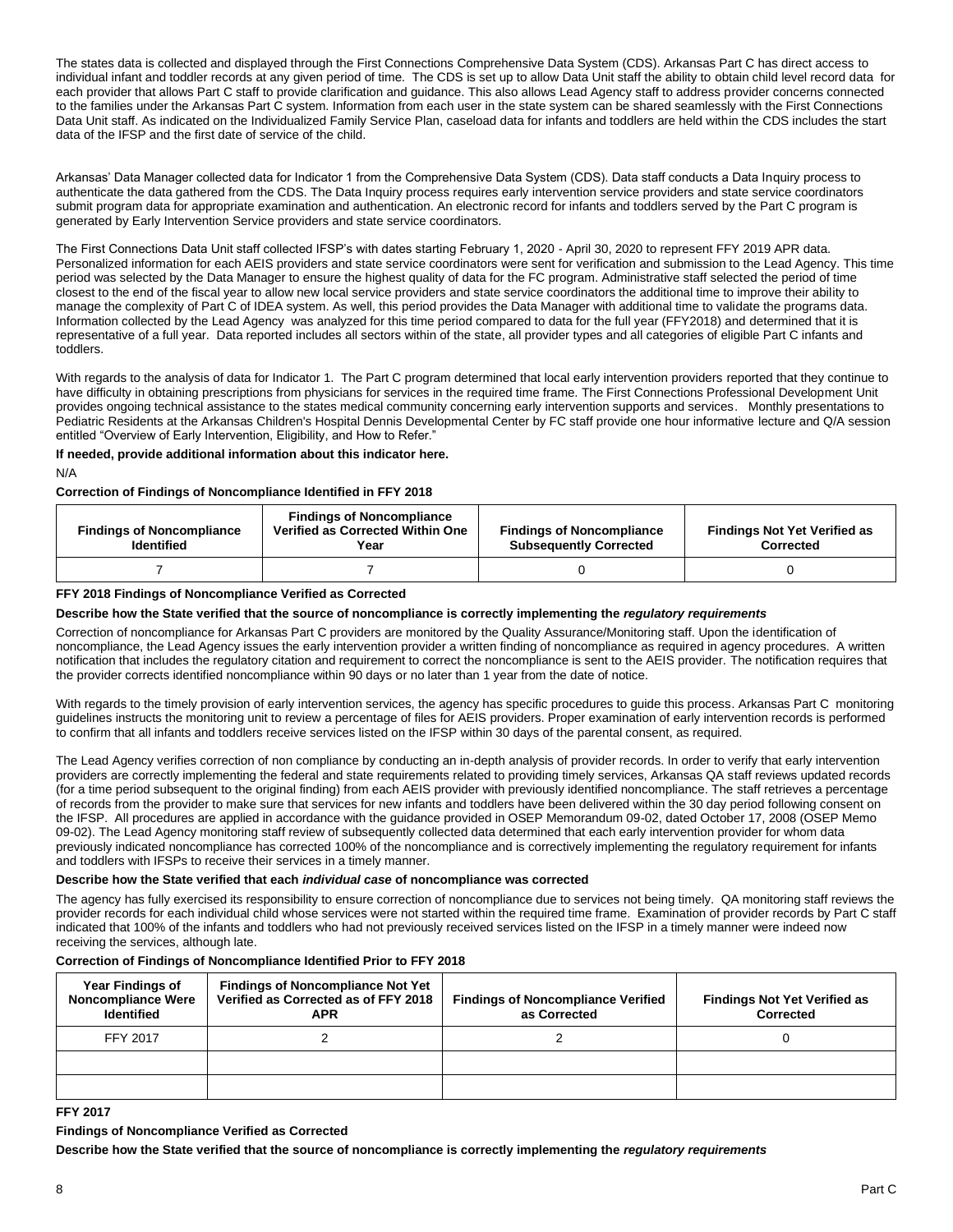For each provider who had findings of noncompliance in timely services provision during monitoring, the Part C Quality Assurance staff followed up by reviewing a percentage of updated records during subsequent review to make sure that the updated records indicated that the services were timely. This review of updated data showed that all new children had received their services in a timely manner. This process was completed for each provider with findings and the Lead Agency staff determined that each AEIS provider for whom data previously indicated noncompliance has no new findings and concluded that the program is correctly implementing the regulatory requirements as directed in the guidance.

#### **Describe how the State verified that each** *individual case* **of noncompliance was corrected**

As required in by the information outlined in the regulation. The agency fully exercised its responsibility to ensure correction of noncompliance due to services not being timely. QA monitoring staff reviews the provider records for each individual child whose services were not started within the required time frame. Examination of provider records by Part C staff indicated that 100% of the infants and toddlers who had not previously received services listed on the IFSP in a timely manner were indeed now receiving the services, although late.

### **1 - Prior FFY Required Actions**

None

### **1 - OSEP Response**

The State reported that it used data from a State database to report on this indicator. The State further reported that it did not use data for the full reporting period (July 1, 2019-June 30, 2020). The State described how the time period in which the data were collected accurately reflects data for infants and toddlers with IFSPs for the full reporting period.

### **1 - Required Actions**

Because the State reported less than 100% compliance for FFY 2019, the State must report on the status of correction of noncompliance identified in FFY 2019 for this indicator. When reporting on the correction of noncompliance, the State must report, in the FFY 2020 SPP/APR, that it has verified that each EIS program or provider with noncompliance identified in FFY 2019 for this indicator: (1) is correctly implementing the specific regulatory requirements (i.e., achieved 100% compliance) based on a review of updated data such as data subsequently collected through on-site monitoring or a State data system; and (2) has corrected each individual case of noncompliance, unless the child is no longer within the jurisdiction of the EIS program or provider, consistent with OSEP Memo 09-02. In the FFY 2020 SPP/APR, the State must describe the specific actions that were taken to verify the correction.

If the State did not identify any findings of noncompliance in FFY 2019, although its FFY 2019 data reflect less than 100% compliance, provide an explanation of why the State did not identify any findings of noncompliance in FFY 2019.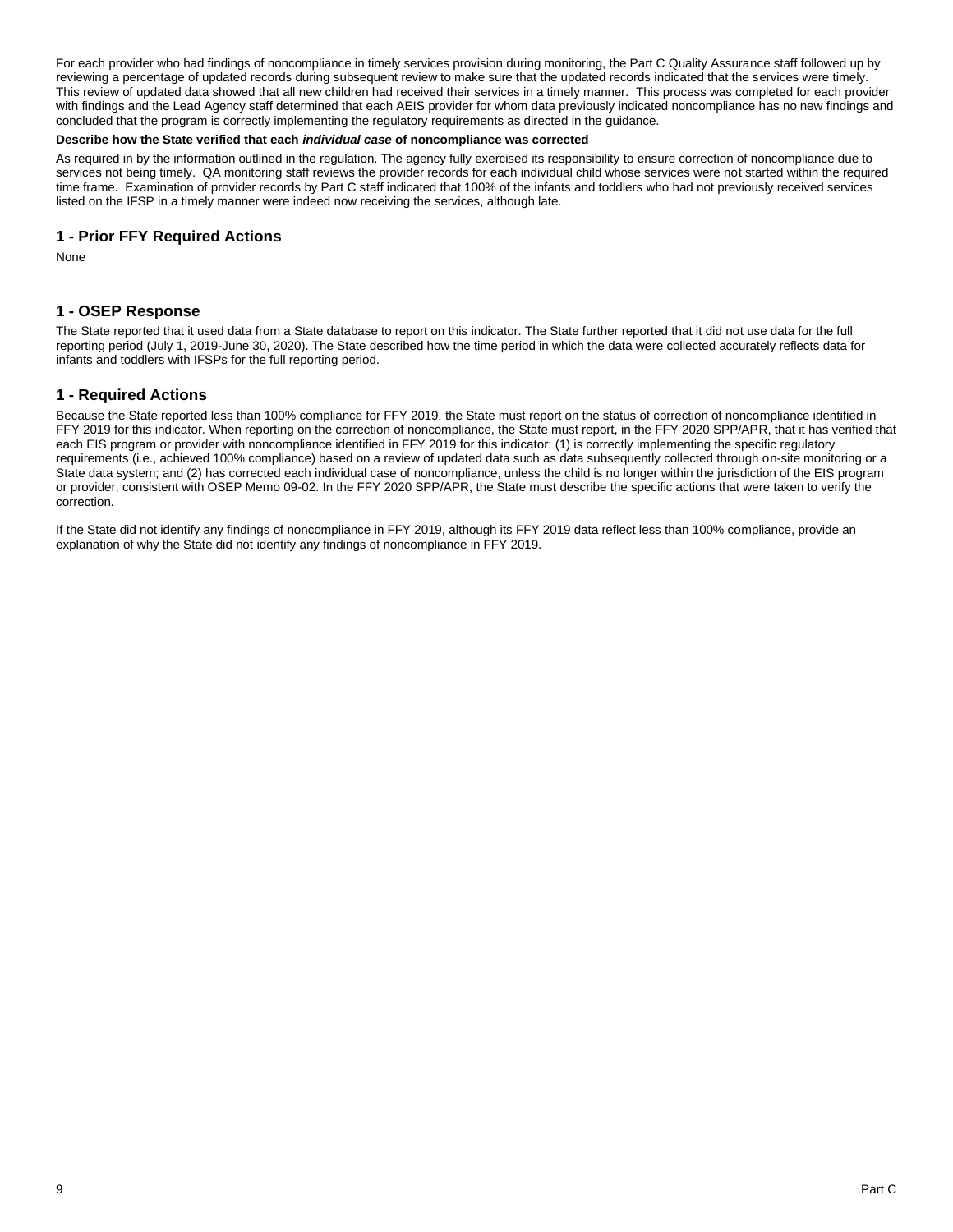## **Indicator 2: Services in Natural Environments**

### **Instructions and Measurement**

**Monitoring Priority:** Early Intervention Services In Natural Environments

**Results indicator:** Percent of infants and toddlers with IFSPs who primarily receive early intervention services in the home or community-based settings. (20 U.S.C. 1416(a)(3)(A) and 1442)

### **Data Source**

Data collected under section 618 of the IDEA (IDEA Part C Child Count and Settings data collection in the EDFacts Metadata and Process System (E*MAPS*)).

#### **Measurement**

Percent =  $[(# of infants and toldlers with IFSPs who primarily receive early intervention services in the home or community-based settings) divided by$ the (total # of infants and toddlers with IFSPs)] times 100.

#### **Instructions**

Sampling from the State's 618 data is not allowed.

Describe the results of the calculations and compare the results to the target.

The data reported in this indicator should be consistent with the State's 618 data reported in Table 2. If not, explain.

### **2 - Indicator Data**

#### **Historical Data**

| <b>Baseline Year</b> | <b>Baseline Data</b> |
|----------------------|----------------------|
| 2005                 | 62.95%               |

| <b>FFY</b> | 2014   | 2015   | 2016<br>2017 |        | 2018   |
|------------|--------|--------|--------------|--------|--------|
| Target>=   | 73.00% | 76.00% | 79.00%       | 82.00% | 85.00% |
| Data       | 74.48% | 76.28% | 83.91%       | 90.16% | 94.61% |

#### **Targets**

| <b>FFY</b> | 2019   |
|------------|--------|
| $Target =$ | 85.00% |

#### **Targets: Description of Stakeholder Input**

As required, Arkansas developed the State Performance Plan/Annual Performance Report with broad stakeholder engagement. The Arkansas' State Interagency Coordinating Council (AICC) continues to serve as the primary stakeholder group to provide on-going support and guidance to the Lead Agency. During a portion of this reporting period, the quarterly AICC meetings were convened virtually through Zoom to ensure that members of the council could continue to convene. Information about the virtual AICC meetings was also distributed to non council members, including EI Professionals across the state.

Throughout the fiscal year, program improvement input was provided by council members on a variety of topics. The council may also convene subcommittees or special work or focus groups to review an issue to make specific recommendations or submit plans. Council focus and work groups, such as the AICC Child Find Subcommittee may invite and/or include non council members with expertise and/or interest in the focus area. Lead agency updates are provided to AICC members through various mean, such as newsletters, webinars, emails and meetings.

Additionally, program staff presents data summaries to council members on an on-going basis, in order to keep members updated regarding program progress in reaching targets as well as progress in SSIP Implementation. Guidance and support was provided by the AICC on the following program items: SPP/APR, SSIP, professional development activities, data requirements, the program's Child Find Plan, monitoring, fiscal and program improvements strategies.

In this reporting period, a relationship with a stakeholder was strengthened as First Connections partnered with Following Baby Back Home (FPPH) to launch an initiative in a seven-county pilot area. The Community Partnership Initiative's goal was to streamline supports for families of children jointly enrolled in both FBBH and FC and to ensure that these families gained skills to help their child develop and learn. An additional short-term outcome of the collaborative was to increase referrals to Part C in this area. The success of this pilot led to stakeholder collaboration to expand the pilot to include other MIECHV Home Visiting Programs and to add additional counties as part of scale up in 2021.

During the program period year, First Connections continued to collaborate with numerous stakeholder agencies, programs, and partners to improve Child Find as well as the delivery of supports and services. Partners include: Arkansas' Parent Training and Information Center (PTIC) The Center for Exceptional Families, Arkansas Department of Health Infant Hearing Program and WIC Program, Arkansas Department of Education (Part B/619), Arkansas' Children's Hospital, the Minority Health Commission, theTitle V CSHCN Program, Arkansas Medicaid, Zero to Three Safe Babies Court Team, Arkansas Association for Infant Mental Health, Arkansas Fetal Alcohol Spectrum Disorder, Head Start Association, Human Services Personnel Office, Arkansas School for the Deaf, the Division of Child Care and Early Childhood Education, Division of Children and Family Services, Arkansas Disability Coalition, the Division of Developmental Disabilities Services.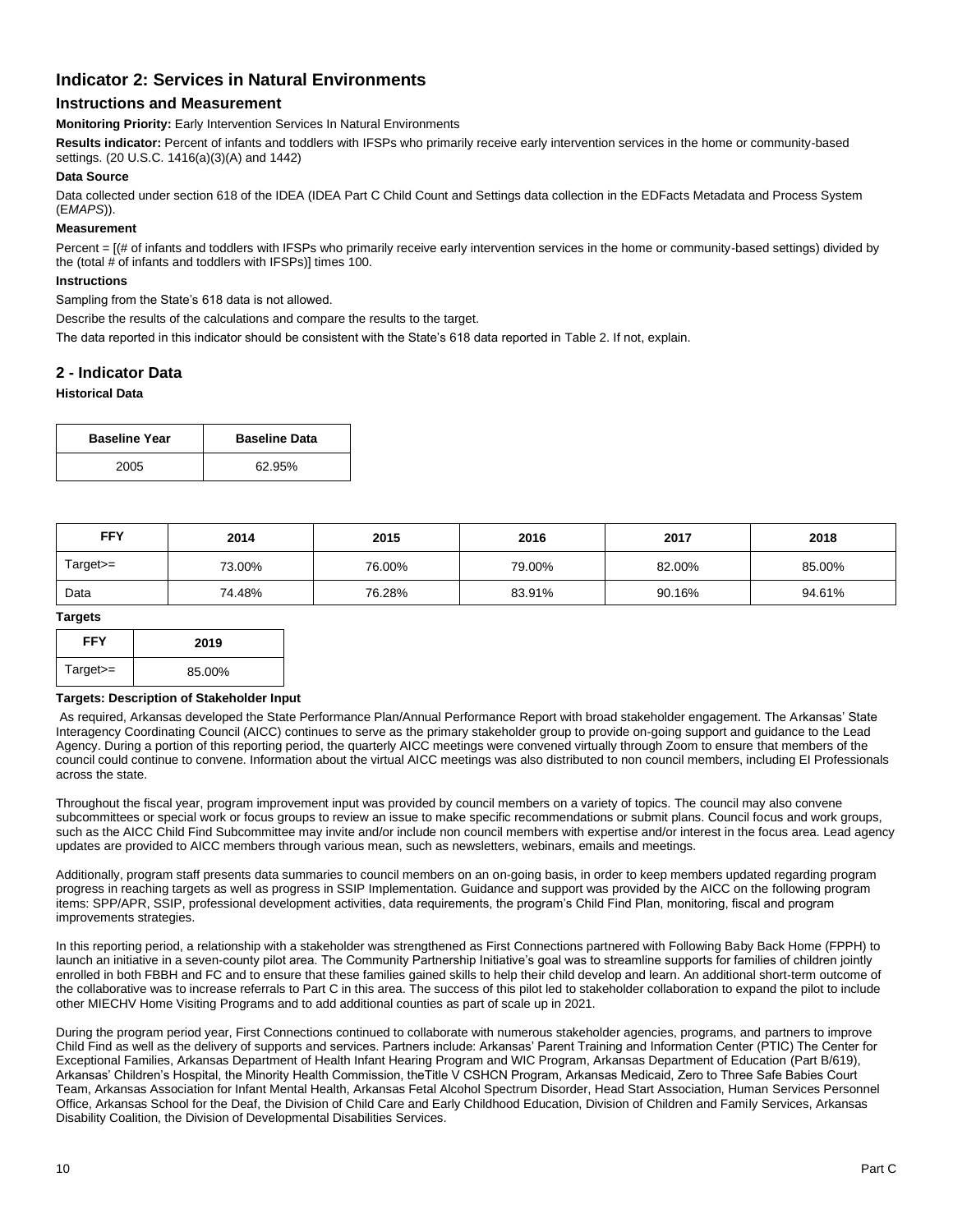#### **Prepopulated Data**

| Source                                                           | Date       | <b>Description</b>                                                                                                                           | Data  |
|------------------------------------------------------------------|------------|----------------------------------------------------------------------------------------------------------------------------------------------|-------|
| SY 2019-20 Child<br>Count/Educational Environment<br>Data Groups | 07/08/2020 | Number of infants and toddlers with<br>IFSPs who primarily receive early<br>intervention services in the home or<br>community-based settings | 1.033 |
| SY 2019-20 Child<br>Count/Educational Environment<br>Data Groups | 07/08/2020 | Total number of infants and toddlers with<br><b>IFSPs</b>                                                                                    | 1.062 |

#### **FFY 2019 SPP/APR Data**

| <b>Number of infants</b><br>and toddlers with<br><b>IFSPs who primarily</b><br>receive early<br>intervention<br>services in the home<br>or community-based<br>settings | Total number of<br>Infants and toddlers<br>with IFSPs | <b>FFY 2018</b><br>Data | FFY 2019 Target | <b>FFY 2019</b><br>Data | <b>Status</b> | Slippage    |
|------------------------------------------------------------------------------------------------------------------------------------------------------------------------|-------------------------------------------------------|-------------------------|-----------------|-------------------------|---------------|-------------|
| 1,033                                                                                                                                                                  | 1.062                                                 | 94.61%                  | 85.00%          | 97.27%                  | Met Target    | No Slippage |

### **Provide additional information about this indicator (optional)**

Arkansas was selected as one of 8 states in the 2020 National Preschool Inclusion Cohort learning with and from other cohort states. As part of the national cohort, the State assembled a cross sector Statewide Leadership Team (SLT) to conduct a strengths/needs assessment around indicators of quality inclusion. Using the results of the assessment, the SLT began to identify priority areas and key strategies as part of drafting a state plan around their vision and mission of equipping professionals across programs in using high quality inclusive practices that support all children 0-5 learning together everywhere.

### **2 - Prior FFY Required Actions**

None

## **2 - OSEP Response**

### **2 - Required Actions**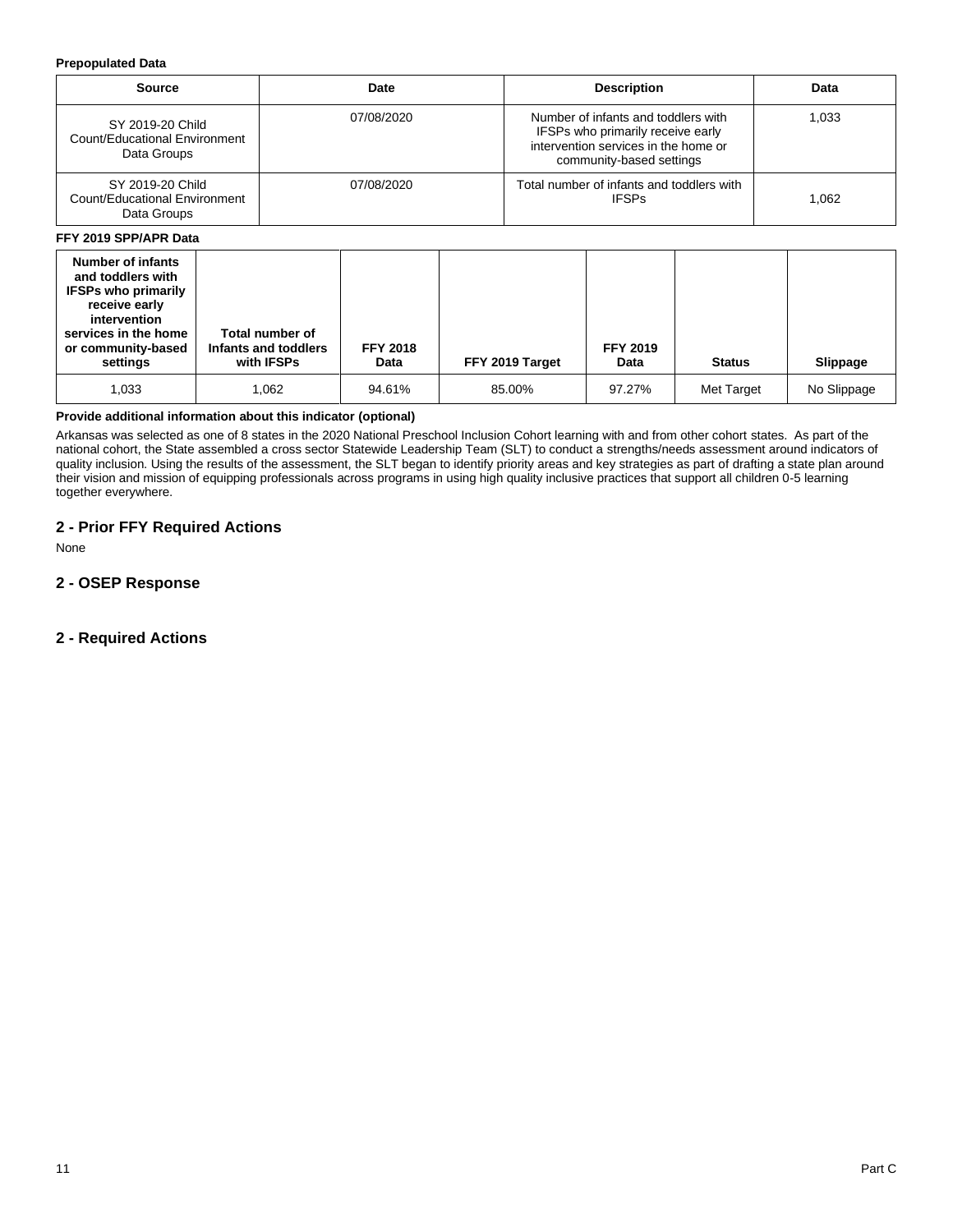## **Indicator 3: Early Childhood Outcomes**

### **Instructions and Measurement**

**Monitoring Priority:** Early Intervention Services In Natural Environments

**Results indicator:** Percent of infants and toddlers with IFSPs who demonstrate improved:

- A. Positive social-emotional skills (including social relationships);
- B. Acquisition and use of knowledge and skills (including early language/ communication); and
- C. Use of appropriate behaviors to meet their needs.

(20 U.S.C. 1416(a)(3)(A) and 1442)

#### **Data Source**

State selected data source.

#### **Measurement**

Outcomes:

- A. Positive social-emotional skills (including social relationships);
- B. Acquisition and use of knowledge and skills (including early language/communication); and
- C. Use of appropriate behaviors to meet their needs.

Progress categories for A, B and C:

a. Percent of infants and toddlers who did not improve functioning = [(# of infants and toddlers who did not improve functioning) divided by (# of infants and toddlers with IFSPs assessed)] times 100.

b. Percent of infants and toddlers who improved functioning but not sufficient to move nearer to functioning comparable to same-aged peers = [(# of infants and toddlers who improved functioning but not sufficient to move nearer to functioning comparable to same-aged peers) divided by (# of infants and toddlers with IFSPs assessed)] times 100.

c. Percent of infants and toddlers who improved functioning to a level nearer to same-aged peers but did not reach it = [(# of infants and toddlers who improved functioning to a level nearer to same-aged peers but did not reach it) divided by (# of infants and toddlers with IFSPs assessed)] times 100.

d. Percent of infants and toddlers who improved functioning to reach a level comparable to same-aged peers = [(# of infants and toddlers who improved functioning to reach a level comparable to same-aged peers) divided by (# of infants and toddlers with IFSPs assessed)] times 100.

e. Percent of infants and toddlers who maintained functioning at a level comparable to same-aged peers = [(# of infants and toddlers who maintained functioning at a level comparable to same-aged peers) divided by (# of infants and toddlers with IFSPs assessed)] times 100.

#### **Summary Statements for Each of the Three Outcomes:**

**Summary Statement 1:** Of those infants and toddlers who entered early intervention below age expectations in each Outcome, the percent who substantially increased their rate of growth by the time they turned 3 years of age or exited the program.

#### **Measurement for Summary Statement 1:**

Percent = [(# of infants and toddlers reported in progress category (c) plus # of infants and toddlers reported in category (d)) divided by (# of infants and toddlers reported in progress category (a) plus # of infants and toddlers reported in progress category (b) plus # of infants and toddlers reported in progress category (c) plus # of infants and toddlers reported in progress category (d))] times 100.

**Summary Statement 2:** The percent of infants and toddlers who were functioning within age expectations in each Outcome by the time they turned 3 years of age or exited the program.

#### **Measurement for Summary Statement 2:**

Percent = [(# of infants and toddlers reported in progress category (d) plus # of infants and toddlers reported in progress category (e)) divided by the (total # of infants and toddlers reported in progress categories (a) + (b) + (c) + (d) + (e))] times 100.

#### **Instructions**

**Sampling of infants and toddlers with IFSPs** is allowed. When sampling is used, submit a description of the sampling methodology outlining how the design will yield valid and reliable estimates. (See General Instructions page 2 for additional instructions on sampling.)

In the measurement, include in the numerator and denominator only infants and toddlers with IFSPs who received early intervention services for at least six months before exiting the Part C program.

Report: (1) the number of infants and toddlers who exited the Part C program during the reporting period, as reported in the State's Part C exiting data under Section 618 of the IDEA; and (2) the number of those infants and toddlers who did not receive early intervention services for at least six months before exiting the Part C program.

Describe the results of the calculations and compare the results to the targets. States will use the progress categories for each of the three Outcomes to calculate and report the two Summary Statements.

Report progress data and calculate Summary Statements to compare against the six targets. Provide the actual numbers and percentages for the five reporting categories for each of the three outcomes.

In presenting results, provide the criteria for defining "comparable to same-aged peers." If a State is using the Early Childhood Outcomes Center (ECO) Child Outcomes Summary Process (COS), then the criteria for defining "comparable to same-aged peers" has been defined as a child who has been assigned a score of 6 or 7 on the COS.

In addition, list the instruments and procedures used to gather data for this indicator, including if the State is using the ECO COS.

If the State's Part C eligibility criteria include infants and toddlers who are at risk of having substantial developmental delays (or "at-risk infants and toddlers") under IDEA section 632(5)(B)(i), the State must report data in two ways. First, it must report on all eligible children but exclude its at-risk infants and toddlers (i.e., include just those infants and toddlers experiencing developmental delay (or "developmentally delayed children") or having a diagnosed physical or mental condition that has a high probability of resulting in developmental delay (or "children with diagnosed conditions")). Second, the State must separately report outcome data on either: (1) just its at-risk infants and toddlers; or (2) aggregated performance data on all of the infants and toddlers it serves under Part C (including developmentally delayed children, children with diagnosed conditions, and at-risk infants and toddlers).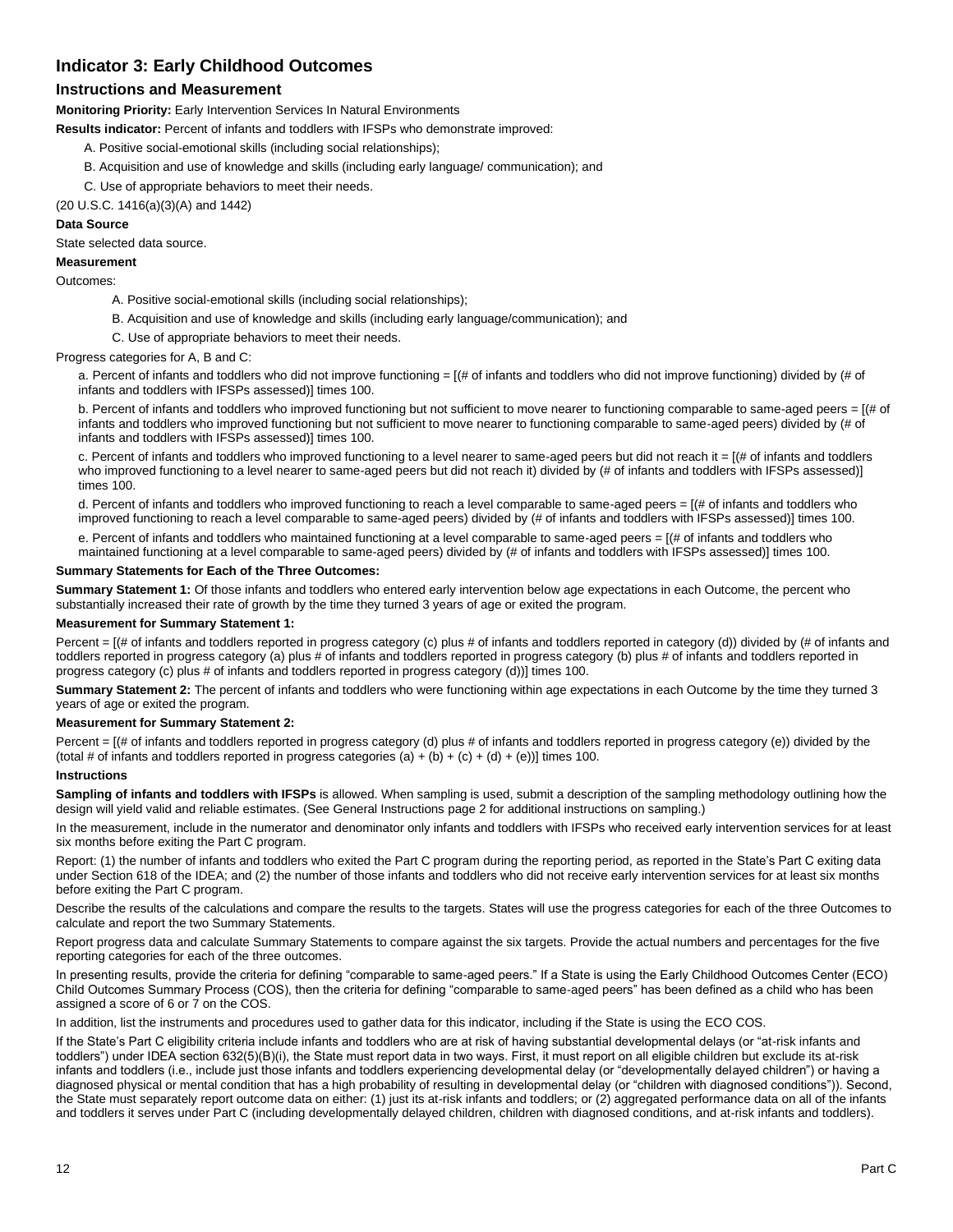### **3 - Indicator Data**

**Does your State's Part C eligibility criteria include infants and toddlers who are at risk of having substantial developmental delays (or "at-risk infants and toddlers") under IDEA section 632(5)(B)(i)? (yes/no)** NO

#### **Targets: Description of Stakeholder Input**

As required, Arkansas developed the State Performance Plan/Annual Performance Report with broad stakeholder engagement. The Arkansas' State Interagency Coordinating Council (AICC) continues to serve as the primary stakeholder group to provide on-going support and guidance to the Lead Agency. During a portion of this reporting period, the quarterly AICC meetings were convened virtually through Zoom to ensure that members of the council could continue to convene. Information about the virtual AICC meetings was also distributed to non council members, including EI Professionals across the state.

Throughout the fiscal year, program improvement input was provided by council members on a variety of topics. The council may also convene subcommittees or special work or focus groups to review an issue to make specific recommendations or submit plans. Council focus and work groups, such as the AICC Child Find Subcommittee may invite and/or include non council members with expertise and/or interest in the focus area. Lead agency updates are provided to AICC members through various mean, such as newsletters, webinars, emails and meetings.

Additionally, program staff presents data summaries to council members on an on-going basis, in order to keep members updated regarding program progress in reaching targets as well as progress in SSIP Implementation. Guidance and support was provided by the AICC on the following program items: SPP/APR, SSIP, professional development activities, data requirements, the program's Child Find Plan, monitoring, fiscal and program improvements strategies.

In this reporting period, a relationship with a stakeholder was strengthened as First Connections partnered with Following Baby Back Home (FPPH) to launch an initiative in a seven-county pilot area. The Community Partnership Initiative's goal was to streamline supports for families of children jointly enrolled in both FBBH and FC and to ensure that these families gained skills to help their child develop and learn. An additional short-term outcome of the collaborative was to increase referrals to Part C in this area. The success of this pilot led to stakeholder collaboration to expand the pilot to include other MIECHV Home Visiting Programs and to add additional counties as part of scale up in 2021.

During the program period year, First Connections continued to collaborate with numerous stakeholder agencies, programs, and partners to improve Child Find as well as the delivery of supports and services. Partners include: Arkansas' Parent Training and Information Center (PTIC) The Center for Exceptional Families, Arkansas Department of Health Infant Hearing Program and WIC Program, Arkansas Department of Education (Part B/619), Arkansas' Children's Hospital, the Minority Health Commission, theTitle V CSHCN Program, Arkansas Medicaid, Zero to Three Safe Babies Court Team, Arkansas Association for Infant Mental Health, Arkansas Fetal Alcohol Spectrum Disorder, Head Start Association, Human Services Personnel Office, Arkansas School for the Deaf, the Division of Child Care and Early Childhood Education, Division of Children and Family Services, Arkansas Disability Coalition, the Division of Developmental Disabilities Services.

| <b>Outcome</b> | <b>Baseline</b> | <b>FFY</b> | 2014   | 2015   | 2016   | 2017   | 2018   |
|----------------|-----------------|------------|--------|--------|--------|--------|--------|
| A <sub>1</sub> | 2008            | $Target>=$ | 61.00% | 62.00% | 63.00% | 64.00% | 65.00% |
| A <sub>1</sub> | 56.00%          | Data       | 81.93% | 64.34% | 86.36% | 79.70% | 75.75% |
| A2             | 2008            | $Target>=$ | 31.00% | 31.25% | 31.50% | 31.75% | 32.00% |
| A2             | 24.00%          | Data       | 46.99% | 42.90% | 47.90% | 51.47% | 47.02% |
| <b>B1</b>      | 2008            | $Target>=$ | 62.00% | 62.50% | 62.75% | 62.75% | 63.00% |
| <b>B1</b>      | 53.00%          | Data       | 71.79% | 67.01% | 87.28% | 73.56% | 70.54% |
| <b>B2</b>      | 2008            | Target>=   | 30.00% | 31.00% | 33.00% | 33.00% | 34.00% |
| <b>B2</b>      | 20.00%          | Data       | 39.84% | 36.91% | 40.81% | 42.76% | 37.60% |
| C <sub>1</sub> | 2008            | $Target =$ | 61.00% | 62.75% | 63.00% | 63.00% | 63.25% |
| C <sub>1</sub> | 56.00%          | Data       | 79.01% | 65.83% | 87.95% | 75.56% | 70.89% |
| C <sub>2</sub> | 2008            | $Target =$ | 30.00% | 32.00% | 33.00% | 33.00% | 34.00% |
| C <sub>2</sub> | 22.00%          | Data       | 41.46% | 42.43% | 49.35% | 47.72% | 39.34% |

#### **Historical Data**

#### **Targets**

| <b>FFY</b>           | 2019   |
|----------------------|--------|
| Target $A1 ==$       | 65.50% |
| Target $A2$ $\equiv$ | 32.25% |
| Target $B1 ==$       | 63.25% |
| Target B2>=          | 34.25% |
| Target $C1$ $>=$     | 63.50% |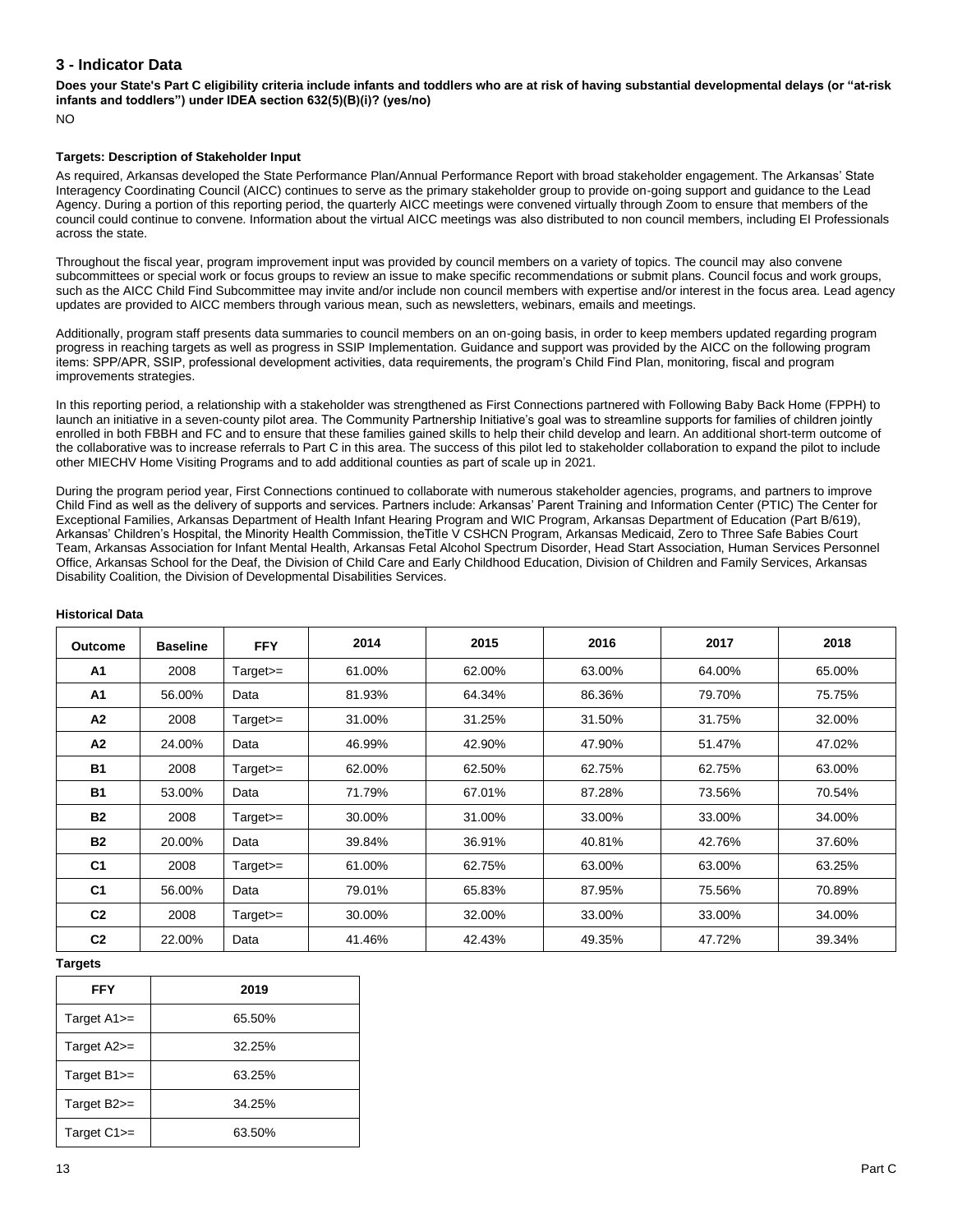## **FFY 2019 SPP/APR Data**

**Number of infants and toddlers with IFSPs assessed**

775

### **Outcome A: Positive social-emotional skills (including social relationships)**

| <b>Outcome A Progress Category</b>                                                                                                 | Number of children | <b>Percentage of Total</b> |
|------------------------------------------------------------------------------------------------------------------------------------|--------------------|----------------------------|
| a. Infants and toddlers who did not improve functioning                                                                            | 11                 | 1.42%                      |
| b. Infants and toddlers who improved functioning but not sufficient to move nearer to functioning<br>comparable to same-aged peers | 137                | 17.68%                     |
| c. Infants and toddlers who improved functioning to a level nearer to same-aged peers but did not<br>reach it                      | 263                | 33.94%                     |
| d. Infants and toddlers who improved functioning to reach a level comparable to same-aged peers                                    | 297                | 38.32%                     |
| e. Infants and toddlers who maintained functioning at a level comparable to same-aged peers                                        | -67                | 8.65%                      |

| <b>Outcome A</b>                                                                                                                                                                                                                            | <b>Numerator</b> | <b>Denominator</b> | FFY 2018 Data | <b>FFY 2019</b><br><b>Target</b> | <b>FFY 2019</b><br>Data | <b>Status</b> | Slippage        |
|---------------------------------------------------------------------------------------------------------------------------------------------------------------------------------------------------------------------------------------------|------------------|--------------------|---------------|----------------------------------|-------------------------|---------------|-----------------|
| A1. Of those children who<br>entered or exited the program<br>below age expectations in<br>Outcome A, the percent who<br>substantially increased their rate<br>of growth by the time they<br>turned 3 years of age or exited<br>the program | 560              | 708                | 75.75%        | 65.50%                           | 79.10%                  | Met Target    | No.<br>Slippage |
| A2. The percent of infants and<br>toddlers who were functioning<br>within age expectations in<br>Outcome A by the time they<br>turned 3 years of age or exited<br>the program                                                               | 364              | 775                | 47.02%        | 32.25%                           | 46.97%                  | Met Target    | No<br>Slippage  |

**Outcome B: Acquisition and use of knowledge and skills (including early language/communication)**

| <b>Outcome B Progress Category</b>                                                                                                 | Number of<br>Children | <b>Percentage of Total</b> |
|------------------------------------------------------------------------------------------------------------------------------------|-----------------------|----------------------------|
| a. Infants and toddlers who did not improve functioning                                                                            | 18                    | 2.32%                      |
| b. Infants and toddlers who improved functioning but not sufficient to move nearer to functioning<br>comparable to same-aged peers | 189                   | 24.39%                     |
| c. Infants and toddlers who improved functioning to a level nearer to same-aged peers but did<br>not reach it                      | 320                   | 41.29%                     |
| d. Infants and toddlers who improved functioning to reach a level comparable to same-aged<br>peers                                 | 225                   | 29.03%                     |
| e. Infants and toddlers who maintained functioning at a level comparable to same-aged peers                                        | 23                    | 2.97%                      |

| <b>Outcome B</b>                                                                                                                                                                                                                            | <b>Numerator</b> | <b>Denominator</b> | FFY 2018 Data | <b>FFY 2019</b><br>Target | <b>FFY 2019</b><br>Data | <b>Status</b>             | Slippage       |
|---------------------------------------------------------------------------------------------------------------------------------------------------------------------------------------------------------------------------------------------|------------------|--------------------|---------------|---------------------------|-------------------------|---------------------------|----------------|
| B1. Of those children who<br>entered or exited the program<br>below age expectations in<br>Outcome B, the percent who<br>substantially increased their<br>rate of growth by the time they<br>turned 3 years of age or exited<br>the program | 545              | 752                | 70.54%        | 63.25%                    | 72.47%                  | Met Target                | No<br>Slippage |
| B2. The percent of infants and<br>toddlers who were functioning<br>within age expectations in<br>Outcome B by the time they<br>turned 3 years of age or exited<br>the program                                                               | 248              | 775                | 37.60%        | 34.25%                    | 32.00%                  | Did Not<br>Meet<br>Target | Slippage       |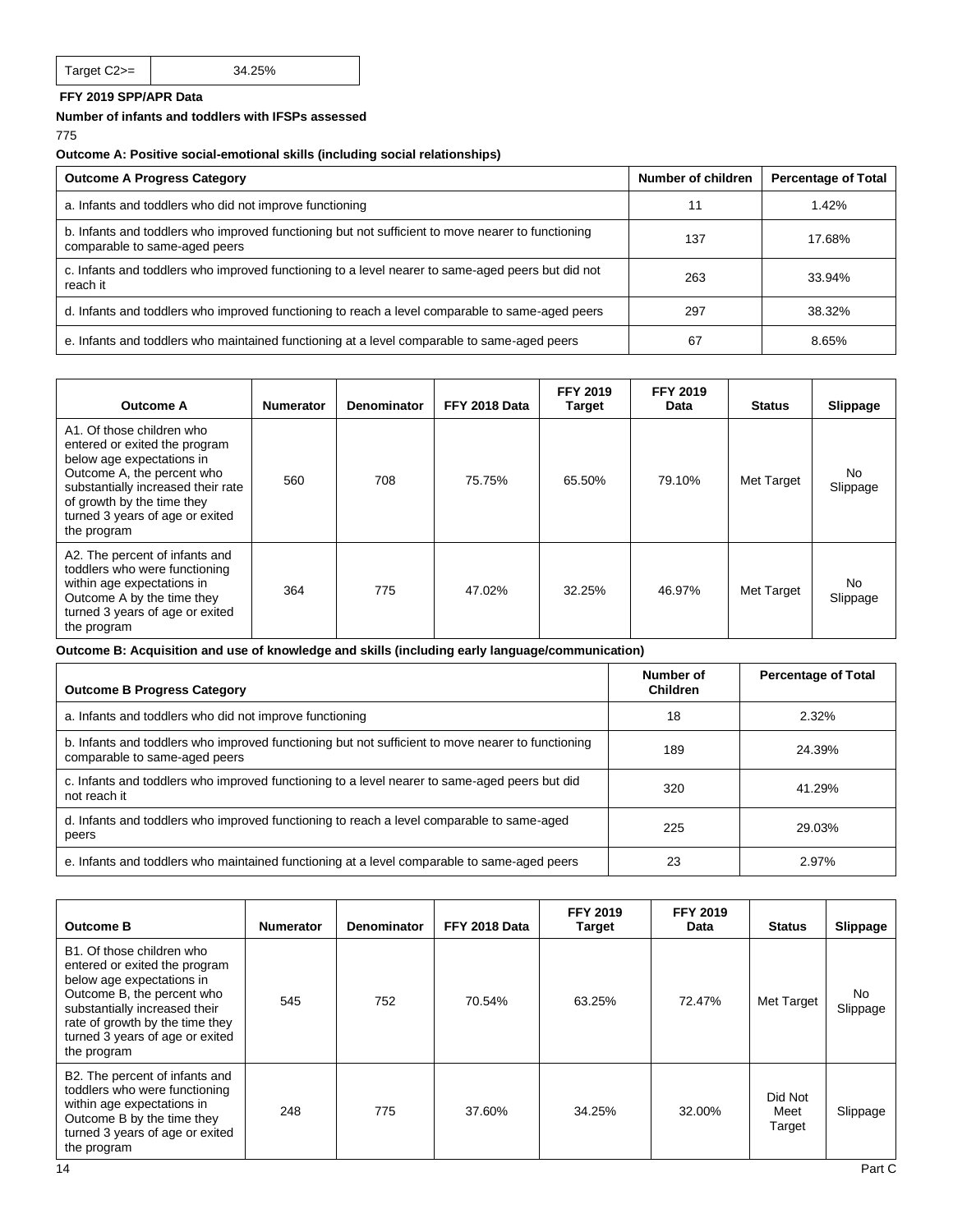#### **Provide reasons for B2 slippage, if applicable**

With regards to the programs data for the percentage of infants and toddlers who were functioning within age expectations in Outcome B by the time the child turned 3 years of age or exitied the Part C program. The Lead Agency analysis of the states data determined that was a very slight decline in the percentage of children who were functioning within age expectations by age 3 or exit. Part C data indicates that children within the program are showing new skills, but not enough to move up a level on the rating scale. The Professional Development Team contiue to work closely with early intervention providers and state staff to ensure that families receive appropriate tools and resources to support their childs growth and development. The program attributes slippage in child outcomes to gaps in service, disrupted typical child/family routines, and child/family stress as a result of the public health emergency. Young children's routines were disrupted in a variety of ways. Opportunities to interact with typically developing peers due to the closure of childcare programs, mother's morning out groups, and even gathering informally with extended family, neighbors, and friends, limited young children's opportunities to interact with others and their environment. Gaps in services occurred for many children as Part C Providers as well as families adapted to virtual services, although in some cases, families opted to "take a break" from participating in the early months of the pandemic due to family stress.

#### **Outcome C: Use of appropriate behaviors to meet their needs**

| <b>Outcome C Progress Category</b>                                                                                                 | <b>Number of Children</b> | <b>Percentage of Total</b> |
|------------------------------------------------------------------------------------------------------------------------------------|---------------------------|----------------------------|
| a. Infants and toddlers who did not improve functioning                                                                            | 17                        | 2.19%                      |
| b. Infants and toddlers who improved functioning but not sufficient to move nearer to functioning<br>comparable to same-aged peers | 148                       | 19.10%                     |
| c. Infants and toddlers who improved functioning to a level nearer to same-aged peers but did not<br>reach it                      | 298                       | 38.45%                     |
| d. Infants and toddlers who improved functioning to reach a level comparable to same-aged peers                                    | 258                       | 33.29%                     |
| e. Infants and toddlers who maintained functioning at a level comparable to same-aged peers                                        | 54                        | 6.97%                      |

| <b>Outcome C</b>                                                                                                                                                                                                                            | <b>Numerator</b> | <b>Denominator</b> | FFY 2018 Data | <b>FFY 2019</b><br><b>Target</b> | <b>FFY 2019</b><br>Data | <b>Status</b> | <b>Slippage</b> |
|---------------------------------------------------------------------------------------------------------------------------------------------------------------------------------------------------------------------------------------------|------------------|--------------------|---------------|----------------------------------|-------------------------|---------------|-----------------|
| C1. Of those children who<br>entered or exited the program<br>below age expectations in<br>Outcome C, the percent who<br>substantially increased their<br>rate of growth by the time they<br>turned 3 years of age or exited<br>the program | 556              | 721                | 70.89%        | 63.50%                           | 77.12%                  | Met Target    | No.<br>Slippage |
| C2. The percent of infants and<br>toddlers who were functioning<br>within age expectations in<br>Outcome C by the time they<br>turned 3 years of age or exited<br>the program                                                               | 312              | 775                | 39.34%        | 34.25%                           | 40.26%                  | Met Target    | No.<br>Slippage |

#### **The number of infants and toddlers who did not receive early intervention services for at least six months before exiting the Part C program**.

| Question                                                                                                                                               | <b>Number</b> |
|--------------------------------------------------------------------------------------------------------------------------------------------------------|---------------|
| The number of infants and toddlers who exited the Part C program during the reporting period, as reported in the State's part<br>C exiting 618 data    | 1.212         |
| The number of those infants and toddlers who did not receive early intervention services for at least six months before exiting<br>the Part C program. | 437           |

| <b>Sampling Question</b> | Yes / No  |  |
|--------------------------|-----------|--|
| Was sampling used?       | <b>NO</b> |  |

#### **Did you use the Early Childhood Outcomes Center (ECO) Child Outcomes Summary Form (COS) process? (yes/no)** YES

#### **List the instruments and procedures used to gather data for this indicator.**

Arkansas Part C staff analyzed the states child outcome data along with program exit data. The Data Manager compared the programs exit data and child outcome data verifying that each early intervention provider had a summary form for every child that exited . Also the comparison included a set of children who met the criteria of receiving services for at least six months.

#### **Provide additional information about this indicator (optional)**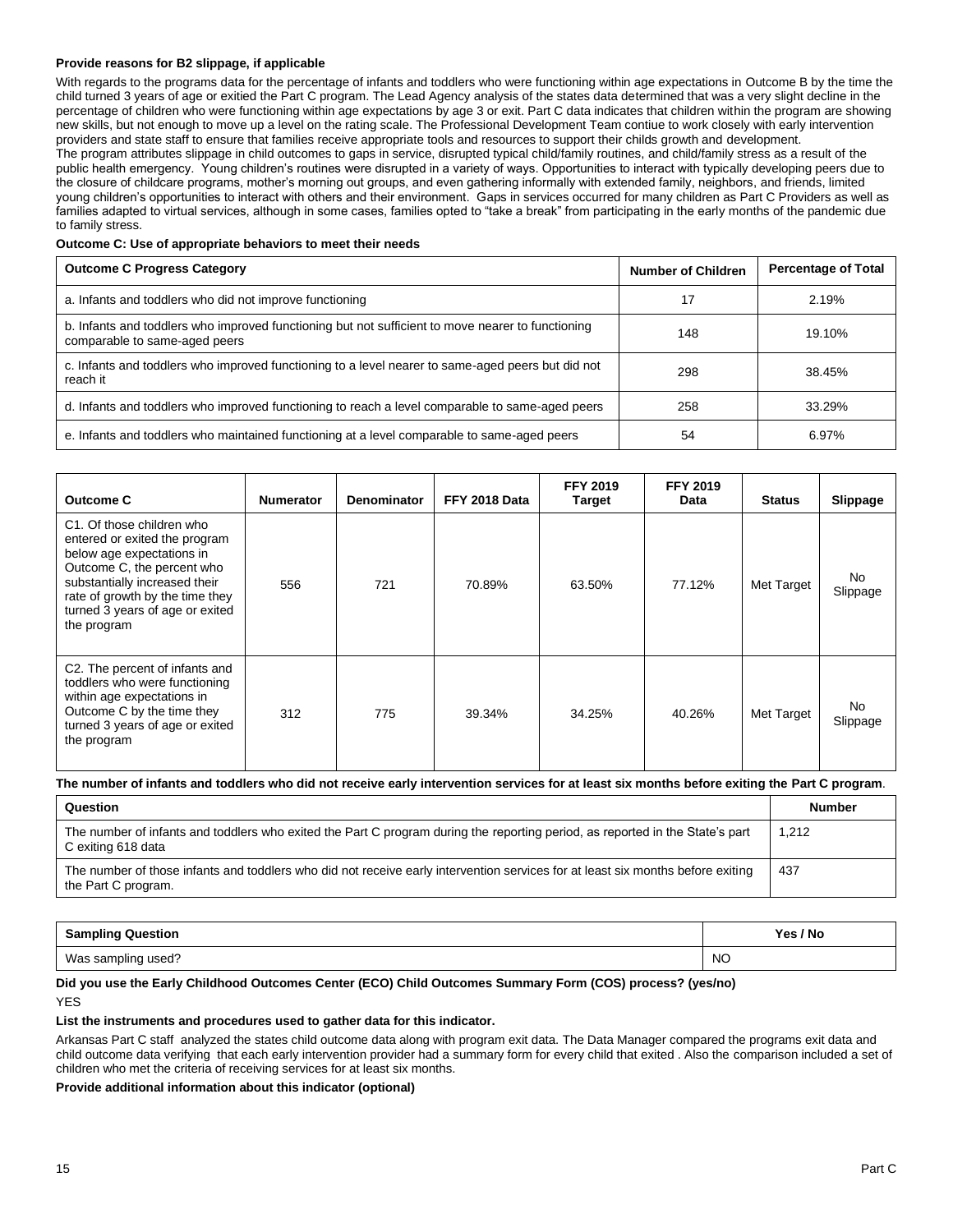## **3 - Prior FFY Required Actions**

None

## **3 - OSEP Response**

## **3 - Required Actions**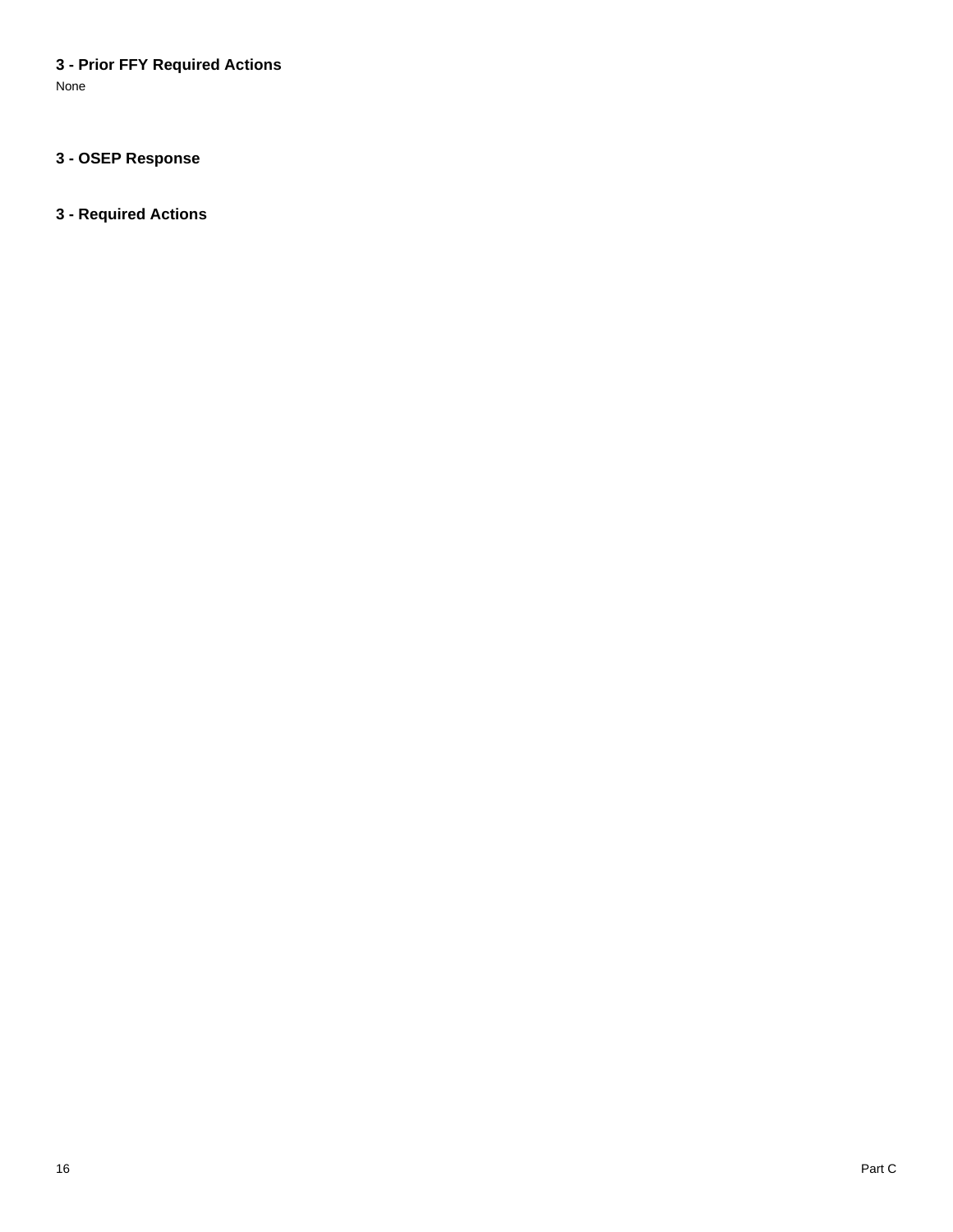### **Indicator 4: Family Involvement**

## **Instructions and Measurement**

**Monitoring Priority:** Early Intervention Services In Natural Environments

**Results indicator:** Percent of families participating in Part C who report that early intervention services have helped the family:

- A. Know their rights;
- B. Effectively communicate their children's needs; and
- C. Help their children develop and learn.
- (20 U.S.C. 1416(a)(3)(A) and 1442)

### **Data Source**

State selected data source. State must describe the data source in the SPP/APR.

### **Measurement**

A. Percent = [(# of respondent families participating in Part C who report that early intervention services have helped the family know their rights) divided by the (# of respondent families participating in Part C)] times 100.

B. Percent = [(# of respondent families participating in Part C who report that early intervention services have helped the family effectively communicate their children's needs) divided by the (# of respondent families participating in Part C)] times 100.

C. Percent = [(# of respondent families participating in Part C who report that early intervention services have helped the family help their children develop and learn) divided by the (# of respondent families participating in Part C)] times 100.

#### **Instructions**

Sampling of families participating in Part C is allowed. When sampling is used, submit a description of the sampling methodology outlining how the design will yield valid and reliable estimates. (See General Instructions page 2 for additional instructions on sampling.)

Provide the actual numbers used in the calculation.

Describe the results of the calculations and compare the results to the target.

While a survey is not required for this indicator, a State using a survey must submit a copy of any new or revised survey with its SPP/APR.

Report the number of families to whom the surveys were distributed.

Include the State's analysis of the extent to which the demographics of the families responding are representative of the demographics of infants, toddlers, and families enrolled in the Part C program. States should consider categories such as race and ethnicity, age of the infant or toddler, and geographic location in the State.

If the analysis shows that the demographics of the families responding are not representative of the demographics of infants, toddlers, and families enrolled in the Part C program, describe the strategies that the State will use to ensure that in the future the response data are representative of those demographics. In identifying such strategies, the State should consider factors such as how the State distributed the survey to families (e.g., by mail, by e-mail, on-line, by telephone, in-person), if a survey was used, and how responses were collected.

States are encouraged to work in collaboration with their OSEP-funded parent centers in collecting data.

### **4 - Indicator Data**

#### **Historical Data**

| <b>Measure</b> | <b>Baseli</b><br>ne | <b>FFY</b>     | 2014   | 2015   | 2016   | 2017   | 2018   |
|----------------|---------------------|----------------|--------|--------|--------|--------|--------|
| Α              | 2006                | Target><br>$=$ | 82.00% | 84.00% | 86.00% | 88.00% | 90.00% |
| A              | 59.00<br>$\%$       | Data           | 78.96% | 81.24% | 81.19% | 82.98% | 78.64% |
| B              | 2006                | Target><br>$=$ | 82.00% | 84.00% | 86.00% | 88.00% | 90.00% |
| B              | 70.00<br>$\%$       | Data           | 81.84% | 85.55% | 89.16% | 87.86% | 85.78% |
| C              | 2006                | Target><br>$=$ | 82.00% | 84.00% | 86.00% | 88.00% | 90.00% |
| С              | 71.00<br>%          | Data           | 87.84% | 85.55% | 89.16% | 86.95% | 85.01% |

#### **Targets**

| <b>FFY</b>        | 2019   |
|-------------------|--------|
| Target $A \geq -$ | 90.25% |
| Target $B =$      | 90.25% |
| Target C>=        | 90.25% |

#### **Targets: Description of Stakeholder Input**

As required, Arkansas developed the State Performance Plan/Annual Performance Report with broad stakeholder engagement. The Arkansas' State Interagency Coordinating Council (AICC) continues to serve as the primary stakeholder group to provide on-going support and guidance to the Lead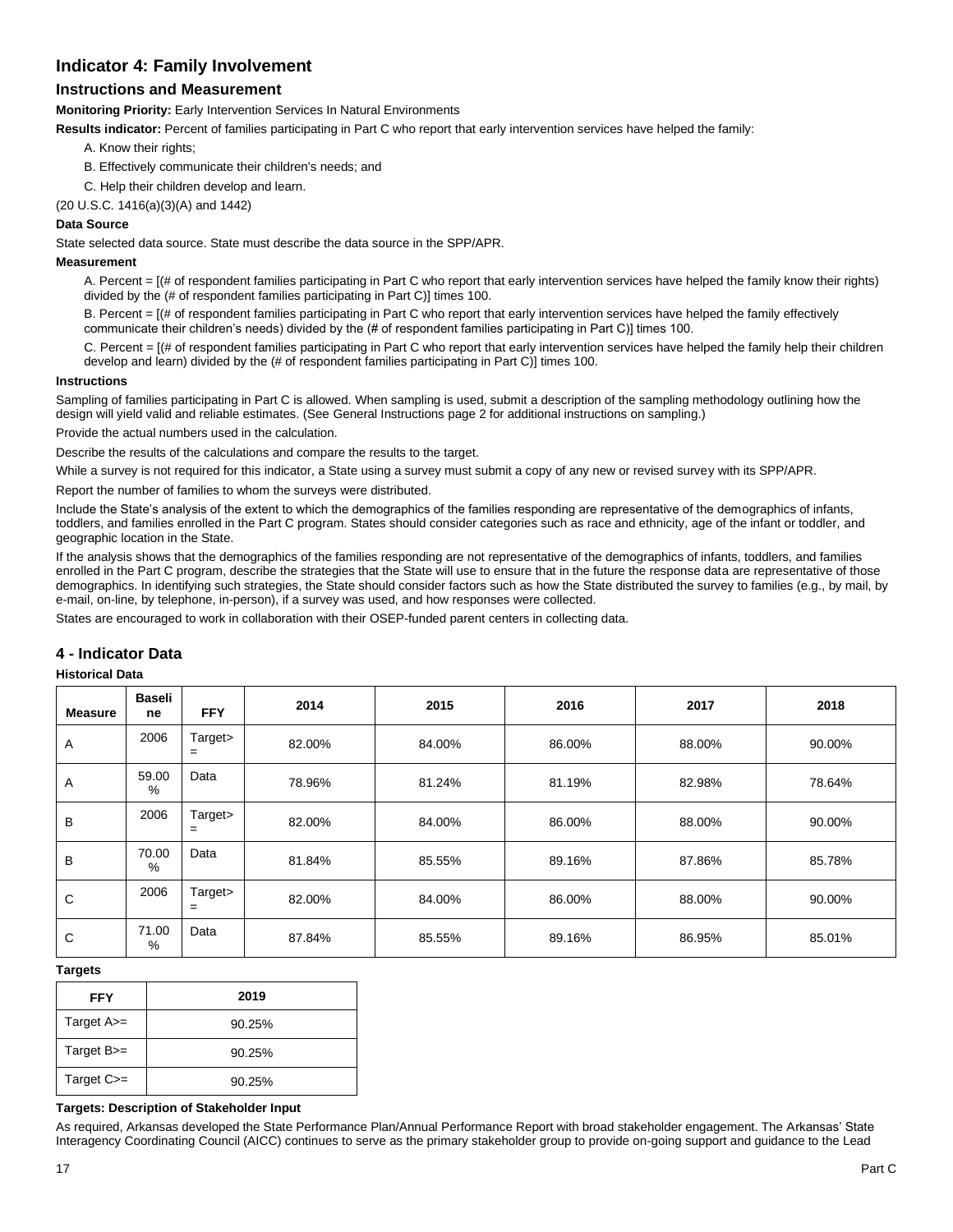Agency. During a portion of this reporting period, the quarterly AICC meetings were convened virtually through Zoom to ensure that members of the council could continue to convene. Information about the virtual AICC meetings was also distributed to non council members, including EI Professionals across the state.

Throughout the fiscal year, program improvement input was provided by council members on a variety of topics. The council may also convene subcommittees or special work or focus groups to review an issue to make specific recommendations or submit plans. Council focus and work groups, such as the AICC Child Find Subcommittee may invite and/or include non council members with expertise and/or interest in the focus area. Lead agency updates are provided to AICC members through various mean, such as newsletters, webinars, emails and meetings.

Additionally, program staff presents data summaries to council members on an on-going basis, in order to keep members updated regarding program progress in reaching targets as well as progress in SSIP Implementation. Guidance and support was provided by the AICC on the following program items: SPP/APR, SSIP, professional development activities, data requirements, the program's Child Find Plan, monitoring, fiscal and program improvements strategies.

In this reporting period, a relationship with a stakeholder was strengthened as First Connections partnered with Following Baby Back Home (FPPH) to launch an initiative in a seven-county pilot area. The Community Partnership Initiative's goal was to streamline supports for families of children jointly enrolled in both FBBH and FC and to ensure that these families gained skills to help their child develop and learn. An additional short-term outcome of the collaborative was to increase referrals to Part C in this area. The success of this pilot led to stakeholder collaboration to expand the pilot to include other MIECHV Home Visiting Programs and to add additional counties as part of scale up in 2021.

During the program period year, First Connections continued to collaborate with numerous stakeholder agencies, programs, and partners to improve Child Find as well as the delivery of supports and services. Partners include: Arkansas' Parent Training and Information Center (PTIC) The Center for Exceptional Families, Arkansas Department of Health Infant Hearing Program and WIC Program, Arkansas Department of Education (Part B/619), Arkansas' Children's Hospital, the Minority Health Commission, the Title V CSHCN Program, Arkansas Medicaid, Zero to Three Safe Babies Court Team, Arkansas Association for Infant Mental Health, Arkansas Fetal Alcohol Spectrum Disorder, Head Start Association, Human Services Personnel Office, Arkansas School for the Deaf, the Division of Child Care and Early Childhood Education, Division of Children and Family Services, Arkansas Disability Coalition, the Division of Developmental Disabilities Services.

#### **FFY 2019 SPP/APR Data**

| The number of families to whom surveys were distributed                                                                                                                        | 1.846 |
|--------------------------------------------------------------------------------------------------------------------------------------------------------------------------------|-------|
| Number of respondent families participating in Part C                                                                                                                          | 314   |
| A1. Number of respondent families participating in Part C who report that early intervention services have helped the family know<br>their rights                              | 246   |
| A2. Number of responses to the question of whether early intervention services have helped the family know their rights                                                        | 311   |
| B1. Number of respondent families participating in Part C who report that early intervention services have helped the family<br>effectively communicate their children's needs | 253   |
| B2. Number of responses to the question of whether early intervention services have helped the family effectively communicate<br>their children's needs                        | 310   |
| C1. Number of respondent families participating in Part C who report that early intervention services have helped the family help<br>their children develop and learn          | 253   |
| C2. Number of responses to the question of whether early intervention services have helped the family help their children<br>develop and learn                                 | 313   |

| <b>Measure</b>                                                                                                                                                                                  | FFY 2018 Data | <b>FFY 2019</b><br><b>Target</b> | FFY 2019 Data | <b>Status</b>          | Slippage       |
|-------------------------------------------------------------------------------------------------------------------------------------------------------------------------------------------------|---------------|----------------------------------|---------------|------------------------|----------------|
| A. Percent of families participating in Part C who report<br>that early intervention services have helped the family<br>know their rights (A1 divided by A2)                                    | 78.64%        | 90.25%                           | 79.10%        | Did Not Meet<br>Target | No<br>Slippage |
| B. Percent of families participating in Part C who report<br>that early intervention services have helped the family<br>effectively communicate their children's needs (B1 divided<br>by $B2$ ) | 85.78%        | 90.25%                           | 81.61%        | Did Not Meet<br>Target | Slippage       |
| C. Percent of families participating in Part C who report<br>that early intervention services have helped the family help<br>their children develop and learn (C1 divided by C2)                | 85.01%        | 90.25%                           | 80.83%        | Did Not Meet<br>Target | Slippage       |

#### **Provide reasons for part B slippage, if applicable**

The FFY 2019 reporting period presented some unique challenges to engaging families in the annual Family Outcomes Survey. Due to low mail in and online survey response, the program pulled staff from other units and trained/prepared them to conduct telephone surveys with parents. The program anticipated that due to high unemployment rates and Covid-19, that more families would be home and available to participate in the phone survey. However, this strategy did not greatly increase the number of families participating and did not result in reaching more families at home by phone. Interviews with regional service coordinators indicate similar difficulty reaching families with many families reporting "family overwhelm" during this time.

Program data indicates slippage in Indicator 4 (b) with a slight drop in the percentage of families reporting that early intervention helped them communicate their child's needs. During this reporting period, both EI providers and families had to make significant adjustments as a result of the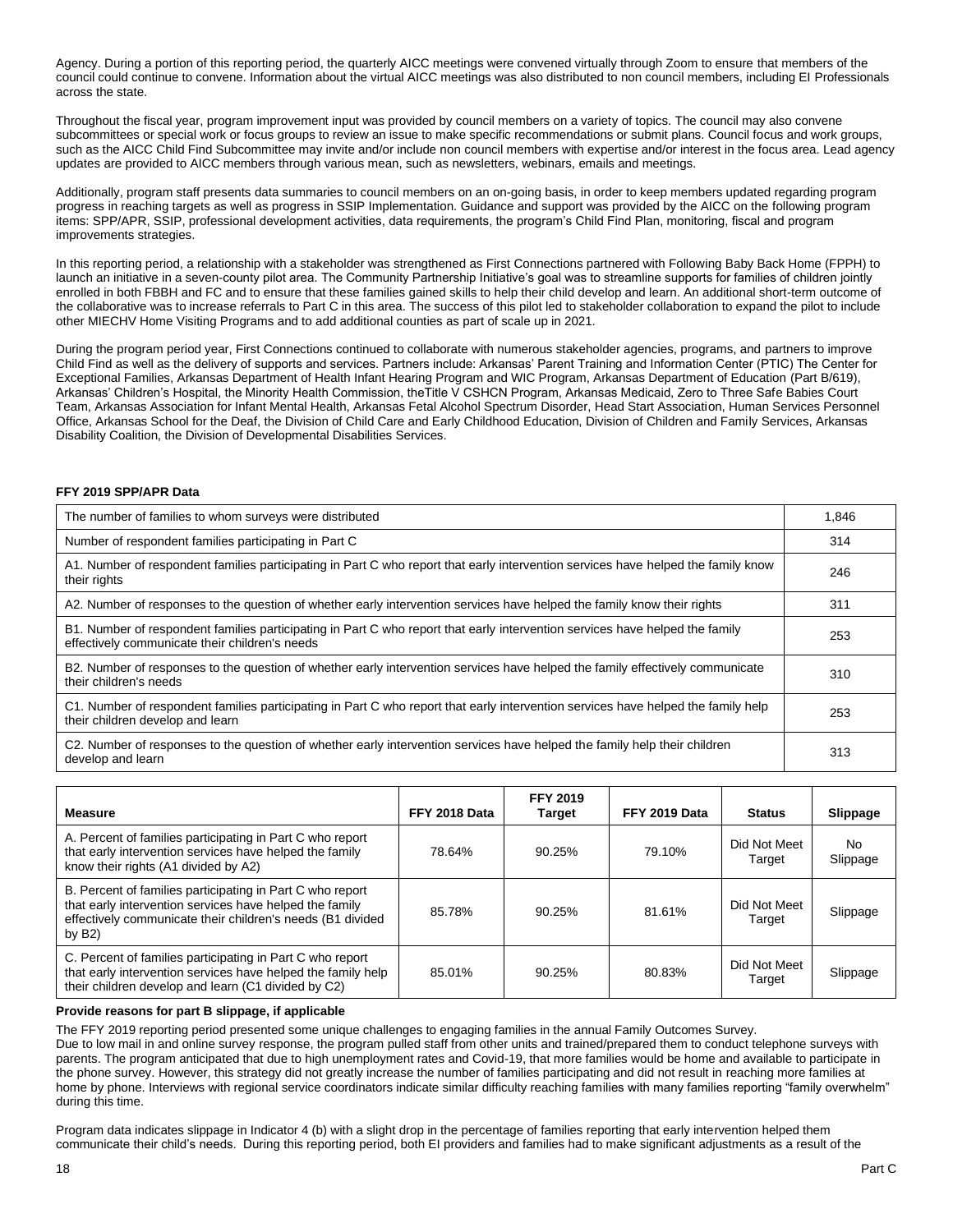public health emergency. For a period of time, daycares closed, so children seen at a childcare program experienced a gap in services while obtaining parent consent to change service setting and making arrangements to set up teletherapy in the home. When childcare programs reopened, EI Providers were not allowed in the classroom to interact with the classroom teacher and child with peers and were required to see children in "therapy rooms" to limit the number of people entering classrooms to slow the spread, so many parents were not receiving information and updates from the classroom teacher due to a change in policies as a result of the public health emergency.

Additionally, during this time, EI Providers transitioning from in person services to teletherapy grappled to adapt their practice and strategies to a new way of working with families, resulting in a lag in services. Lags in delivered services in some area of the state occurred as smaller EI Provider programs obtained needed teletherapy equipment and trained/equipped therapists. In other cases lags in services occurred for families who chose to take time off of services and declined teletherapy. While collaboration with Medicaid resulted in expansion of Medicaid funding to cover teletherapy services for families of infants/toddlers with an active IFSP, Medicaid disallowed evaluations via teletherapy, so for families of children referred during the public health emergency, children unable to obtain an evaluation to assess strengths and needs, determine program eligibility, and develop the initial IFSP according to program policy, experienced significant delays in starting services. In some areas of the state, connectivity issues presented a barrier to accessing remote services for rural families. The program is aware that families experiencing a gap in services or a delay in the commencement of services are missing vital opportunities to learn and to practice communicating their child's and family's needs and to learn from their EI provider how to help their child develop and learn. To address these issues, the program created an interim policy to support the provision of IFSP services via teletherapy. The program also developed a resource page for EI Providers to support them in developing and expanding their teletherapy practice. The program also provided one time mini grants to EI Provider Programs to support these programs in building a lending library of devices such as Chromebooks to loan to families of children with an active IFSP to support these families in accessing tele-intervention services. After this reporting period ended, the Arkansas governor approved use of CARES Act funds to expand student internet access in rural areas of the state to prepare for school reopening in August of 2020.

#### **Provide reasons for part C slippage, if applicable**

During the 2019 reporting period the state experienced some unique challenges to engaging families in the annual Family Outcomes Survey. The program pulled staff from other units and trained/prepared them to conduct telephone surveys with parents to assit with improving the percentage rate. The program anticipated that due to high unemployment rates and the ongoing public health emergency, that more families would be home and available to participate in the phone survey. However, this strategy did not greatly increase the number of families participating and did not result in reaching more families at home by phone. Interviews with regional service coordinators indicate similar difficulty reaching families with many families reporting "family overwhelm" during this time.

Data collected from surveys received indicate that while the program did not meet our robust target for Indicator 4 (a), the program did experience a slight gain in the percent of families who report that early intervention helped them know their rights. The program partnered with the State's PTIC, The Center for Exceptional Families to cohost a live webinar for parents of children with disabilities birth to five featuring a trained mediator from UALR Bowen Law School. This Webinar walked parents through options for dispute resolution, when and how to formally disagree, and provided question and answer time at the end. The program anticipates offering additional Webinars on topics of family rights in the next reporting period to make more substantial gains in outcome (a) to reach the target.

Program data indicates slippage in Indicator 4 (c) with a decline in the percentage of families reporting that early intervention helped them help their child develop and learn. During this reporting period, both EI providers and families had to make significant adjustments as a result of the public health emergency. For a period of time, daycares closed, so children seen at a childcare program experienced a gap in services while obtaining parent consent to change service setting and making arrangements to set up teletherapy in the home. When childcare programs reopened, EI Providers were not allowed in the classroom to interact with the classroom teacher and child with peers and were required to see children in "therapy rooms" to limit the number of people entering classrooms to slow the spread, so many parents were not receiving information and updates from the classroom teacher due to a change in policies as a result of the public health emergency.

Additionally, during this time, EI Providers transitioning from in person services to teletherapy grappled to adapt their practice and strategies to a new way of working with families, resulting in a lag in services. Lags in delivered services in some area of the state occurred as smaller EI Provider programs obtained needed teletherapy equipment and trained/equipped therapists. In other cases lags in services occurred for families who chose to take time off of services and declined teletherapy. While collaboration with Medicaid resulted in expansion of Medicaid funding to cover teletherapy services for families of infants/toddlers with an active IFSP, Medicaid disallowed evaluations via teletherapy, so for families of children referred during the public health emergency, children unable to obtain an evaluation to assess strengths and needs, determine program eligibility, and develop the initial IFSP according to program policy, experienced significant delays in starting services. In some areas of the state, connectivity issues presented a barrier to accessing remote services for rural families. The program is aware that families experiencing a gap in services or a delay in the commencement of services are missing vital opportunities to learn and to practice communicating their child's and family's needs and to learn from their EI provider how to help their child develop and learn. To address these issues, the program created an interim policy to support the provision of IFSP services via teletherapy. The program also developed a resource page for EI Providers to support them in developing and expanding their teletherapy practice. The program also provided one time mini grants to EI Provider Programs to support these programs in building a lending library of devices such as Chromebooks to loan to families of children with an active IFSP to support these families in accessing tele-intervention services. After this reporting period ended, the Arkansas governor approved use of CARES Act funds to expand student internet access in rural areas of the state to prepare for school reopening in August of 2020.

| <b>Sampling Question</b> | Yes / No  |
|--------------------------|-----------|
| Was sampling used?       | <b>NO</b> |

| Question                                                                                                                                                 | Yes / No   |
|----------------------------------------------------------------------------------------------------------------------------------------------------------|------------|
| Was a collection tool used?                                                                                                                              | <b>YES</b> |
| If yes, is it a new or revised collection tool?                                                                                                          | <b>NO</b>  |
| The demographics of the families responding are representative of the demographics of infants, toddlers, and<br>families enrolled in the Part C program. | <b>YES</b> |

**Include the State's analysis of the extent to which the demographics of the families responding are representative of the demographics of infants, toddlers, and families enrolled in the Part C program.**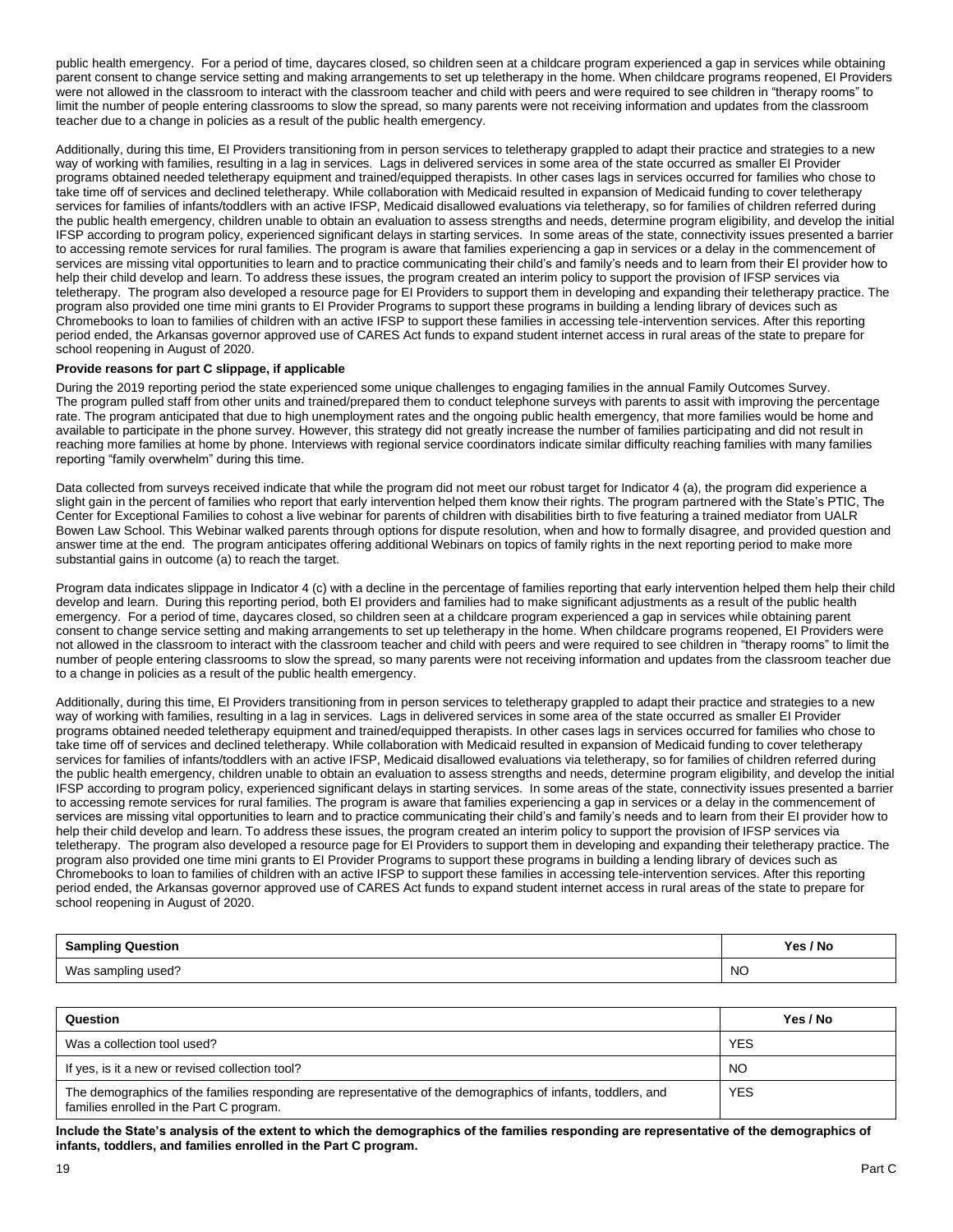The family survey process was designed to allow parents the opportunity to provide valuable feedback on their participation in the Part C program. During the reporting year, First Connections program disseminated over 1846 surveys to families of infants and toddlers with active IFSPs during the FFY 2019 program cycle. In the latter part of the reporting year, the program faced unprecedented challenges as a result of the public health emergency that caused a decline the percentage of respondents to the survey. The states data for FFY 2019, demonstrated a 17.00 % survey response rate, which is a decrease from the previous year response rate of 23.00 %.

AEIS providers and state service coordinators were provided hard copy surveys to provide direct access for parents . First Connections parents were also given an opportunity to respond to the family survey through the Part C early intervention website and via telephone. As required in the guidelines for the administration of the Family Survey process, demographic information was collected from all respondents and is listed as following: county of residence, child's AEIS provider, and race and ethnicity.

Family responses was received by the First Connection program from 314 parents throughout the state which shows representation of all areas of the state by race and ethnicity types. Arkansas Data Manager examined the survey data and determined that they were representative of the population of Part C families.

In order to ensure that our family outcomes data are as representative as possible, the AR data manager surveys a larger number of families than suggested. Our numbers include families who may have exited the program within the last six months as well as the current child count.

In addition, we collect data by ethnicity, race and county. After analysis, this assures us that our data are representative of all areas of the state and representative of all the racial and ethnic groups which are served by the program.

#### **Provide additional information about this indicator (optional)**

Survey data received indicate that while the program did not meet our robust target for Indicator 4 (a), the program did experience a slight gain in the percent of families who report that early intervention helped them know their rights. The program partnered with the State's PTIC, The Center for Exceptional Families to cohost a live webinar for parents of children with disabilities birth to five featuring a trained mediator from UALR Bowen Law School. This Webinar walked parents through options for dispute resolution, when and how to formally disagree, and provided question and answer time at the end. The program anticipates offering additional Webinars on topics of family rights in the next reporting period to make more substantial gains in outcome (a) to reach the target.

### **4 - Prior FFY Required Actions**

None

**4 - OSEP Response**

### **4 - Required Actions**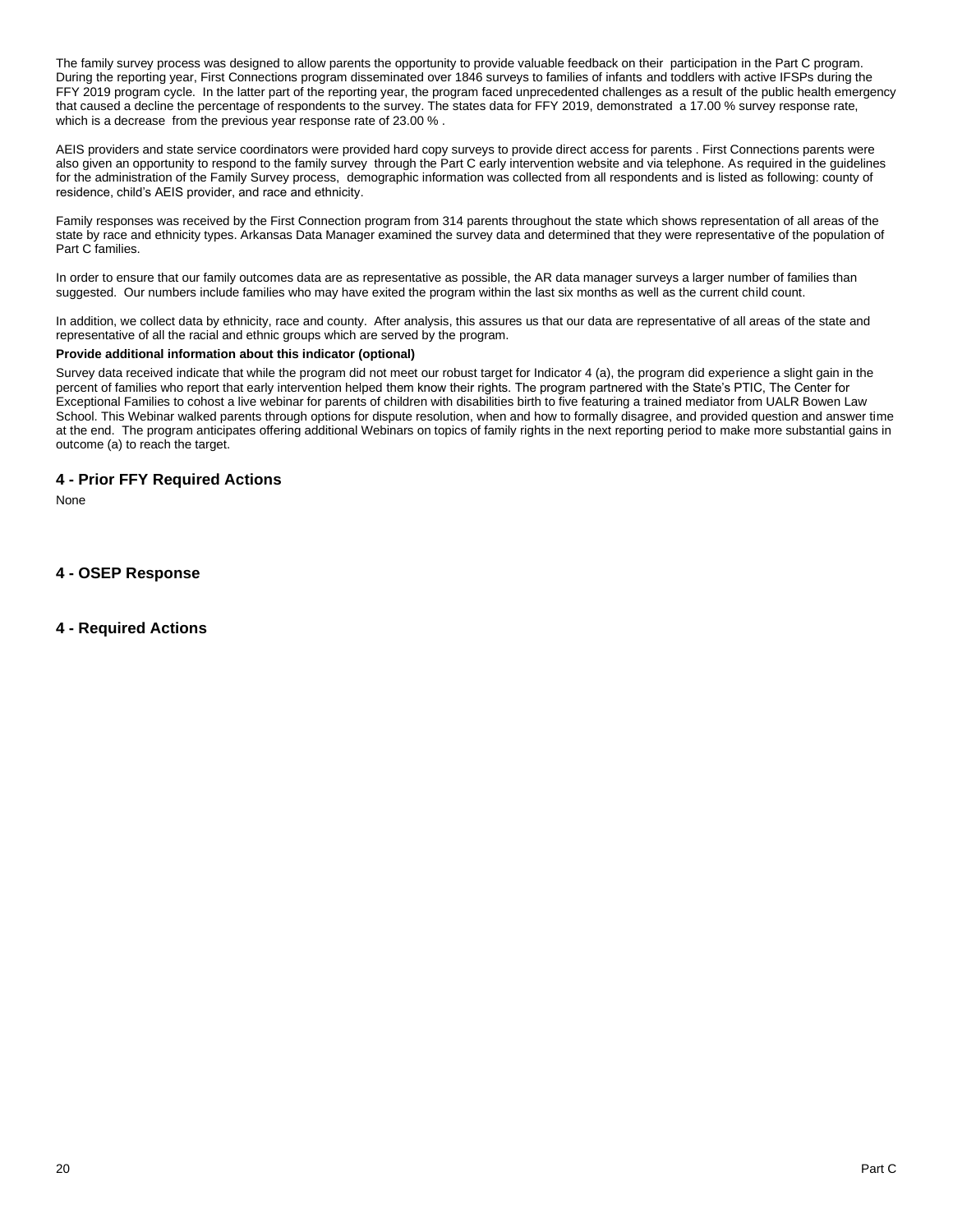## **Indicator 5: Child Find (Birth to One)**

### **Instructions and Measurement**

**Monitoring Priority:** Effective General Supervision Part C / Child Find

**Results indicator:** Percent of infants and toddlers birth to 1 with IFSPs compared to national data. (20 U.S.C. 1416(a)(3)(B) and 1442)

#### **Data Source**

Data collected under section 618 of the IDEA (IDEA Part C Child Count and Settings data collection in the EDFacts Metadata and Process System (E*MAPS*)) and Census (for the denominator).

#### **Measurement**

Percent = [(# of infants and toddlers birth to 1 with IFSPs) divided by the (population of infants and toddlers birth to 1)] times 100.

#### **Instructions**

#### Sampling from the State's 618 data is not allowed.

Describe the results of the calculations and compare the results to the target and to national data. The data reported in this indicator should be consistent with the State's reported 618 data reported in Table 1. If not, explain why.

### **5 - Indicator Data**

#### **Historical Data**

| <b>Baseline Year</b> | <b>Baseline Data</b> |
|----------------------|----------------------|
| 2005                 | 0.39%                |

| <b>FFY</b>     | 2014  | 2015  | 2016  | 2017  | 2018  |
|----------------|-------|-------|-------|-------|-------|
| Target<br>$>=$ | 0.45% | 0.47% | 0.48% | 0.49% | 0.50% |
| Data           | 0.36% | .56%  | 1.10% | 0.65% | 0.62% |

#### **Targets**

| <b>FFY</b>   | 2019  |
|--------------|-------|
| Target<br>>= | 0.51% |

#### **Targets: Description of Stakeholder Input**

As required, Arkansas developed the State Performance Plan/Annual Performance Report with broad stakeholder engagement. The Arkansas' State Interagency Coordinating Council (AICC) continues to serve as the primary stakeholder group to provide on-going support and guidance to the Lead Agency. During a portion of this reporting period, the quarterly AICC meetings were convened virtually through Zoom to ensure that members of the council could continue to convene. Information about the virtual AICC meetings was also distributed to non council members, including EI Professionals across the state.

Throughout the fiscal year, program improvement input was provided by council members on a variety of topics. The council may also convene subcommittees or special work or focus groups to review an issue to make specific recommendations or submit plans. Council focus and work groups, such as the AICC Child Find Subcommittee may invite and/or include non council members with expertise and/or interest in the focus area. Lead agency updates are provided to AICC members through various mean, such as newsletters, webinars, emails and meetings.

Additionally, program staff presents data summaries to council members on an on-going basis, in order to keep members updated regarding program progress in reaching targets as well as progress in SSIP Implementation. Guidance and support was provided by the AICC on the following program items: SPP/APR, SSIP, professional development activities, data requirements, the program's Child Find Plan, monitoring, fiscal and program improvements strategies.

In this reporting period, a relationship with a stakeholder was strengthened as First Connections partnered with Following Baby Back Home (FPPH) to launch an initiative in a seven-county pilot area. The Community Partnership Initiative's goal was to streamline supports for families of children jointly enrolled in both FBBH and FC and to ensure that these families gained skills to help their child develop and learn. An additional short-term outcome of the collaborative was to increase referrals to Part C in this area. The success of this pilot led to stakeholder collaboration to expand the pilot to include other MIECHV Home Visiting Programs and to add additional counties as part of scale up in 2021.

During the program period year, First Connections continued to collaborate with numerous stakeholder agencies, programs, and partners to improve Child Find as well as the delivery of supports and services. Partners include: Arkansas' Parent Training and Information Center (PTIC) The Center for Exceptional Families, Arkansas Department of Health Infant Hearing Program and WIC Program, Arkansas Department of Education (Part B/619), Arkansas' Children's Hospital, the Minority Health Commission, theTitle V CSHCN Program, Arkansas Medicaid, Zero to Three Safe Babies Court Team, Arkansas Association for Infant Mental Health, Arkansas Fetal Alcohol Spectrum Disorder, Head Start Association, Human Services Personnel Office, Arkansas School for the Deaf, the Division of Child Care and Early Childhood Education, Division of Children and Family Services, Arkansas Disability Coalition, the Division of Developmental Disabilities Services.

#### **Prepopulated Data**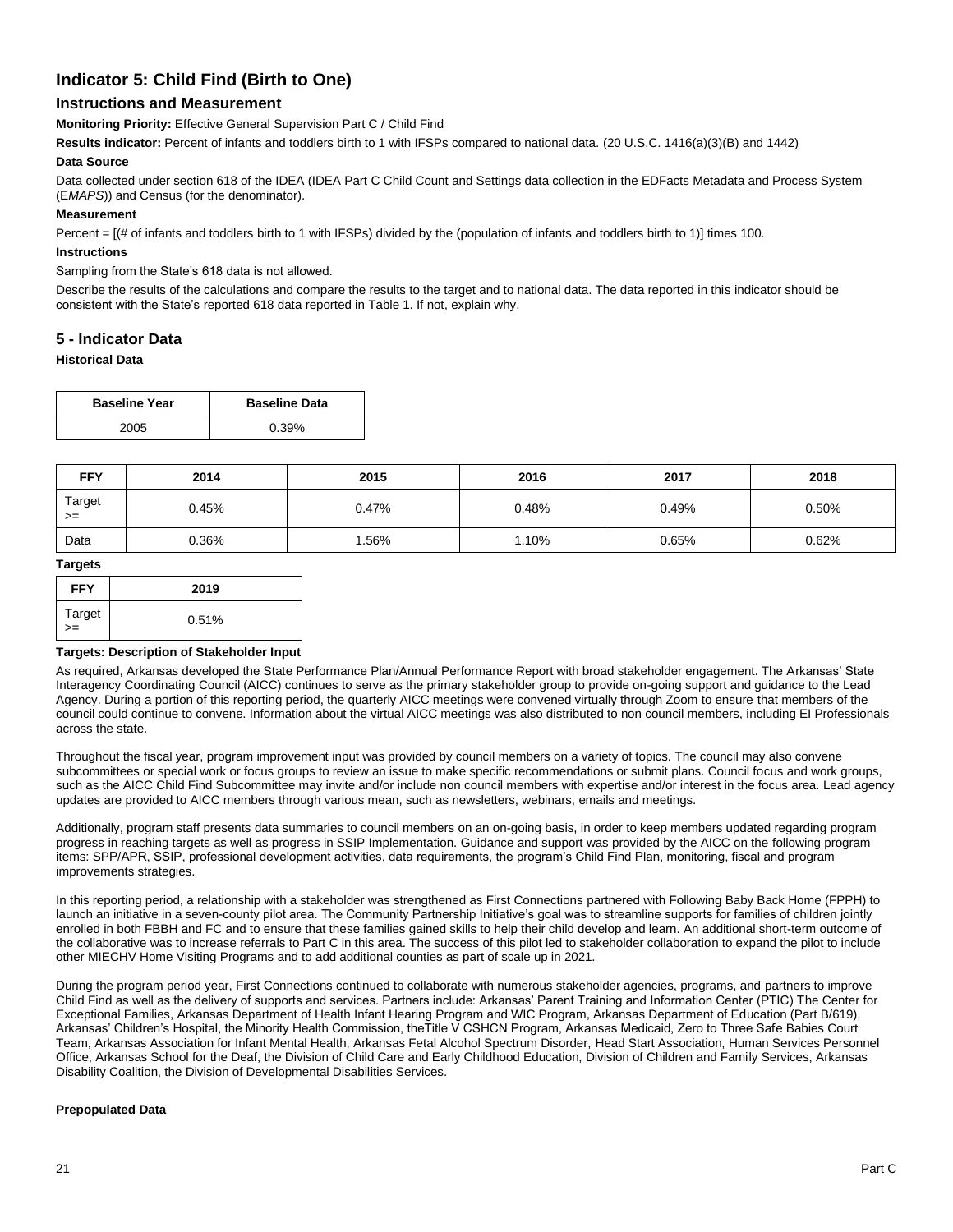| Source                                                                                                                                                       | Date       | <b>Description</b>                                      | Data   |
|--------------------------------------------------------------------------------------------------------------------------------------------------------------|------------|---------------------------------------------------------|--------|
| SY 2019-20 Child Count/Educational<br><b>Environment Data Groups</b>                                                                                         | 07/08/2020 | Number of infants and toddlers birth<br>to 1 with IFSPs | 261    |
| <b>Annual State Resident Population</b><br>Estimates for 6 Race Groups (5<br>Race Alone Groups and Two or More<br>Races) by Age, Sex, and Hispanic<br>Origin | 06/25/2020 | Population of infants and toddlers<br>birth to 1        | 36.355 |

#### **FFY 2019 SPP/APR Data**

| Number of infants and toddlers<br>birth to 1 with IFSPs | <b>Population of infants</b><br>and toddlers birth to 1 | FFY 2018 Data | <b>FFY 2019</b><br>Target | <b>FFY 2019</b><br>Data | <b>Status</b> | Slippage       |
|---------------------------------------------------------|---------------------------------------------------------|---------------|---------------------------|-------------------------|---------------|----------------|
| 261                                                     | 36,355                                                  | 0.62%         | 0.51%                     | 0.72%                   | Met Target    | No<br>Slippage |

#### **Compare your results to the national data**

Arkansas Part C served 0.72 percent of the population of children (0-1) compared to the national average of 1.37. Additional examination of the state's child count data compared to data across several states with similar demographics: AL, GA, MS, TN, KY, SC. With the exception of South Carolina and Tennessee, the other states serve less than one percent of children birth to one. Arkansas continues to improve in the area of Child Find because the state has taken advantage of the additional opportunities to work in partnership to strengthen the participation in the Part C program. The state has additional work that remains to be done to improve data regarding the number of children served. Arkansas Part C participated in the ongoing review of activities outlined in the Child Find Plan, throughout the fiscal year. The evaluation of the state's plan allows the program to implement objectives, reestablish goals and set new priorities. In addition, the Interagency Coordinating Council developed a Child Find Committee to support the lead agency in improving child find data. The committee includes a broad range of stakeholder from across all arenas. During the reporting period the committee has worked closely with technical assistance agencies to develop strategies to improve program goals.

**Provide additional information about this indicator (optional)**

### **5 - Prior FFY Required Actions**

None

### **5 - OSEP Response**

### **5 - Required Actions**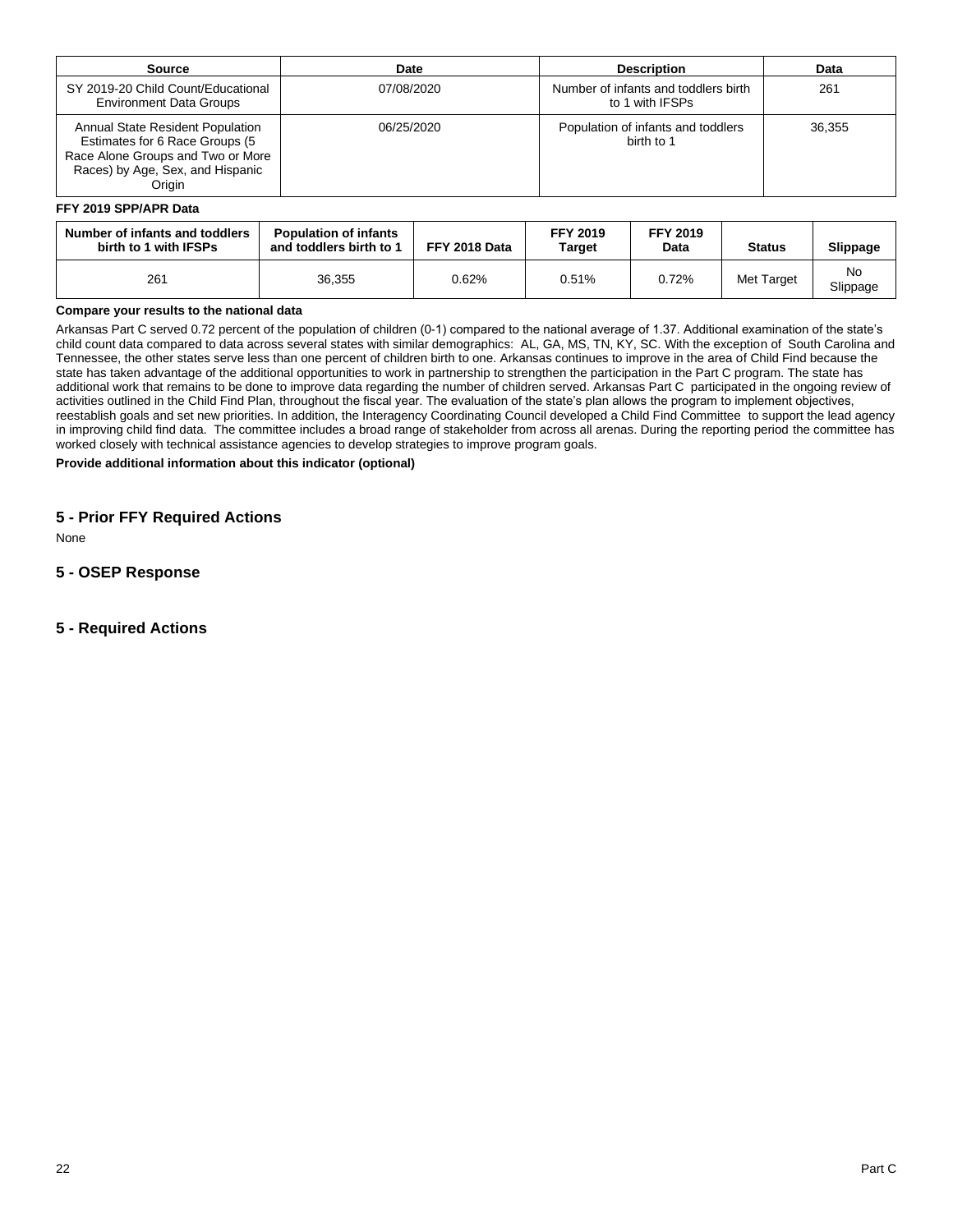## **Indicator 6: Child Find (Birth to Three)**

### **Instructions and Measurement**

**Monitoring Priority:** Effective General Supervision Part C / Child Find

**Results indicator:** Percent of infants and toddlers birth to 3 with IFSPs compared to national data. (20 U.S.C. 1416(a)(3)(B) and 1442)

#### **Data Source**

Data collected under IDEA section 618 of the IDEA (IDEA Part C Child Count and Settings data collection in the EDFacts Metadata and Process System (E*MAPS*)) and Census (for the denominator).

#### **Measurement**

Percent = [(# of infants and toddlers birth to 3 with IFSPs) divided by the (population of infants and toddlers birth to 3)] times 100.

#### **Instructions**

#### Sampling from the State's 618 data is not allowed.

Describe the results of the calculations and compare the results to the target and to national data. The data reported in this indicator should be consistent with the State's reported 618 data reported in Table 1. If not, explain why.

### **6 - Indicator Data**

| <b>Baseline Year</b> | <b>Baseline Data</b> |
|----------------------|----------------------|
| 2005                 | 2.25%                |

| <b>FFY</b>     | 2014    | 2015  | 2016  | 2017  | 2018  |
|----------------|---------|-------|-------|-------|-------|
| Target<br>$>=$ | $.30\%$ | .40%  | .50%  | .80%  | 1.90% |
| Data           | $.00\%$ | l.74% | 1.51% | 0.82% | 0.85% |

#### **Targets**

| <b>FFY</b>   | 2019  |
|--------------|-------|
| Target<br>>= | 1.91% |

#### **Targets: Description of Stakeholder Input**

As required, Arkansas developed the State Performance Plan/Annual Performance Report with broad stakeholder engagement. The Arkansas' State Interagency Coordinating Council (AICC) continues to serve as the primary stakeholder group to provide on-going support and guidance to the Lead Agency. During a portion of this reporting period, the quarterly AICC meetings were convened virtually through Zoom to ensure that members of the council could continue to convene. Information about the virtual AICC meetings was also distributed to non council members, including EI Professionals across the state.

Throughout the fiscal year, program improvement input was provided by council members on a variety of topics. The council may also convene subcommittees or special work or focus groups to review an issue to make specific recommendations or submit plans. Council focus and work groups, such as the AICC Child Find Subcommittee may invite and/or include non council members with expertise and/or interest in the focus area. Lead agency updates are provided to AICC members through various mean, such as newsletters, webinars, emails and meetings.

Additionally, program staff presents data summaries to council members on an on-going basis, in order to keep members updated regarding program progress in reaching targets as well as progress in SSIP Implementation. Guidance and support was provided by the AICC on the following program items: SPP/APR, SSIP, professional development activities, data requirements, the program's Child Find Plan, monitoring, fiscal and program improvements strategies.

In this reporting period, a relationship with a stakeholder was strengthened as First Connections partnered with Following Baby Back Home (FPPH) to launch an initiative in a seven-county pilot area. The Community Partnership Initiative's goal was to streamline supports for families of children jointly enrolled in both FBBH and FC and to ensure that these families gained skills to help their child develop and learn. An additional short-term outcome of the collaborative was to increase referrals to Part C in this area. The success of this pilot led to stakeholder collaboration to expand the pilot to include other MIECHV Home Visiting Programs and to add additional counties as part of scale up in 2021.

During the program period year, First Connections continued to collaborate with numerous stakeholder agencies, programs, and partners to improve Child Find as well as the delivery of supports and services. Partners include: Arkansas' Parent Training and Information Center (PTIC) The Center for Exceptional Families, Arkansas Department of Health Infant Hearing Program and WIC Program, Arkansas Department of Education (Part B/619), Arkansas' Children's Hospital, the Minority Health Commission, theTitle V CSHCN Program, Arkansas Medicaid, Zero to Three Safe Babies Court Team, Arkansas Association for Infant Mental Health, Arkansas Fetal Alcohol Spectrum Disorder, Head Start Association, Human Services Personnel Office, Arkansas School for the Deaf, the Division of Child Care and Early Childhood Education, Division of Children and Family Services, Arkansas Disability Coalition, the Division of Developmental Disabilities Services.

#### **Prepopulated Data**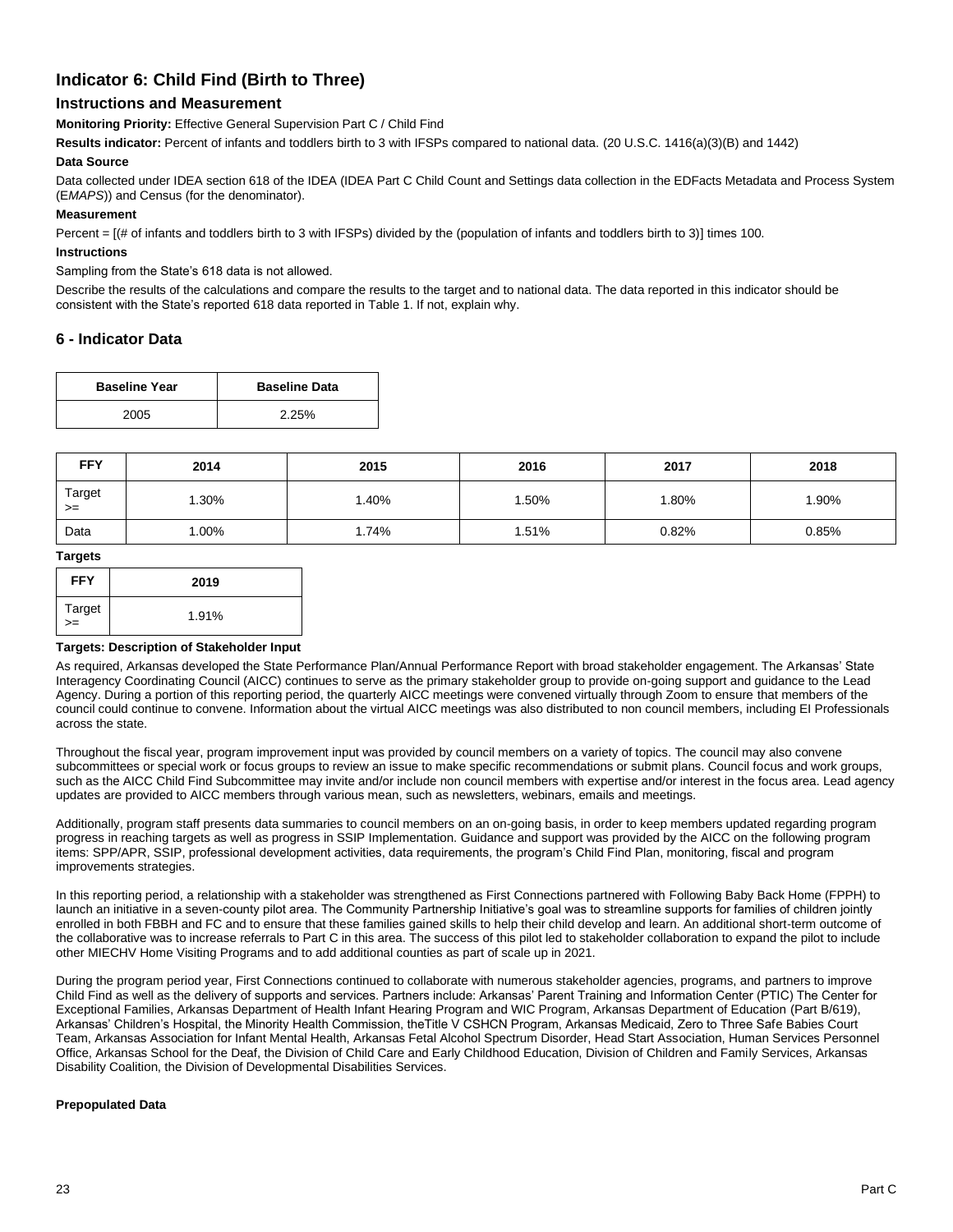| Source                                                                                                                                                    | Date       | <b>Description</b>                                      | Data    |
|-----------------------------------------------------------------------------------------------------------------------------------------------------------|------------|---------------------------------------------------------|---------|
| SY 2019-20 Child Count/Educational<br><b>Environment Data Groups</b>                                                                                      | 07/08/2020 | Number of infants and toddlers<br>birth to 3 with IFSPs | 1.062   |
| <b>Annual State Resident Population</b><br>Estimates for 6 Race Groups (5 Race<br>Alone Groups and Two or More Races)<br>by Age, Sex, and Hispanic Origin | 06/25/2020 | Population of infants and<br>toddlers birth to 3        | 110.933 |

#### **FFY 2019 SPP/APR Data**

| Number of infants and<br>toddlers birth to 3 with IFSPs | <b>Population of infants</b><br>and toddlers birth to 3 | FFY 2018 Data | <b>FFY 2019</b><br>Target | <b>FFY 2019</b><br>Data | <b>Status</b>          | Slippage    |
|---------------------------------------------------------|---------------------------------------------------------|---------------|---------------------------|-------------------------|------------------------|-------------|
| .062                                                    | 110,933                                                 | 0.85%         | .91%                      | 0.96%                   | Did Not Meet<br>Target | No Slippage |

### **Compare your results to the national data**

With the assistance of state partners, First Connections continued to work to identity eligibly infants and toddlers. Implementation of the state's Child Find strategies have remained one of the agencies top priority. The Child Find Plan was developed to direct Lead Agency in the process of increasing the percentage of children served by Part C of IDEA. Data reports indicate that Arkansas Part C served less than one percent of the population of children (0-3) compared to the national average of 3.70. Additional analysis of national data in comparison of Arkansas with states that have comparable demographics: MS, AL,GA,KY TN, SC. With the exception of South Carolina and Tennessee, the other states serve less than one percent of infants birth to one; however, the range of children served birth to three is from 1.98 (MS) to 3.60(SC). The evaluation of data clearly indicates that the Lead Agency still has additional work to do with regards to improving the percentage of children served. Also, the state Interagency Coordinating Council recently developed a Child Find Committee that includes a range of agency partners from across all fields of the state of Arkansas. Over the pass year the Committee has worked with national technical assistance staff to assist them in utilizing the OSEP self-assessments tool and other Child Find related resources.

**Provide additional information about this indicator (optional)**

### **6 - Prior FFY Required Actions**

None

### **6 - OSEP Response**

**6 - Required Actions**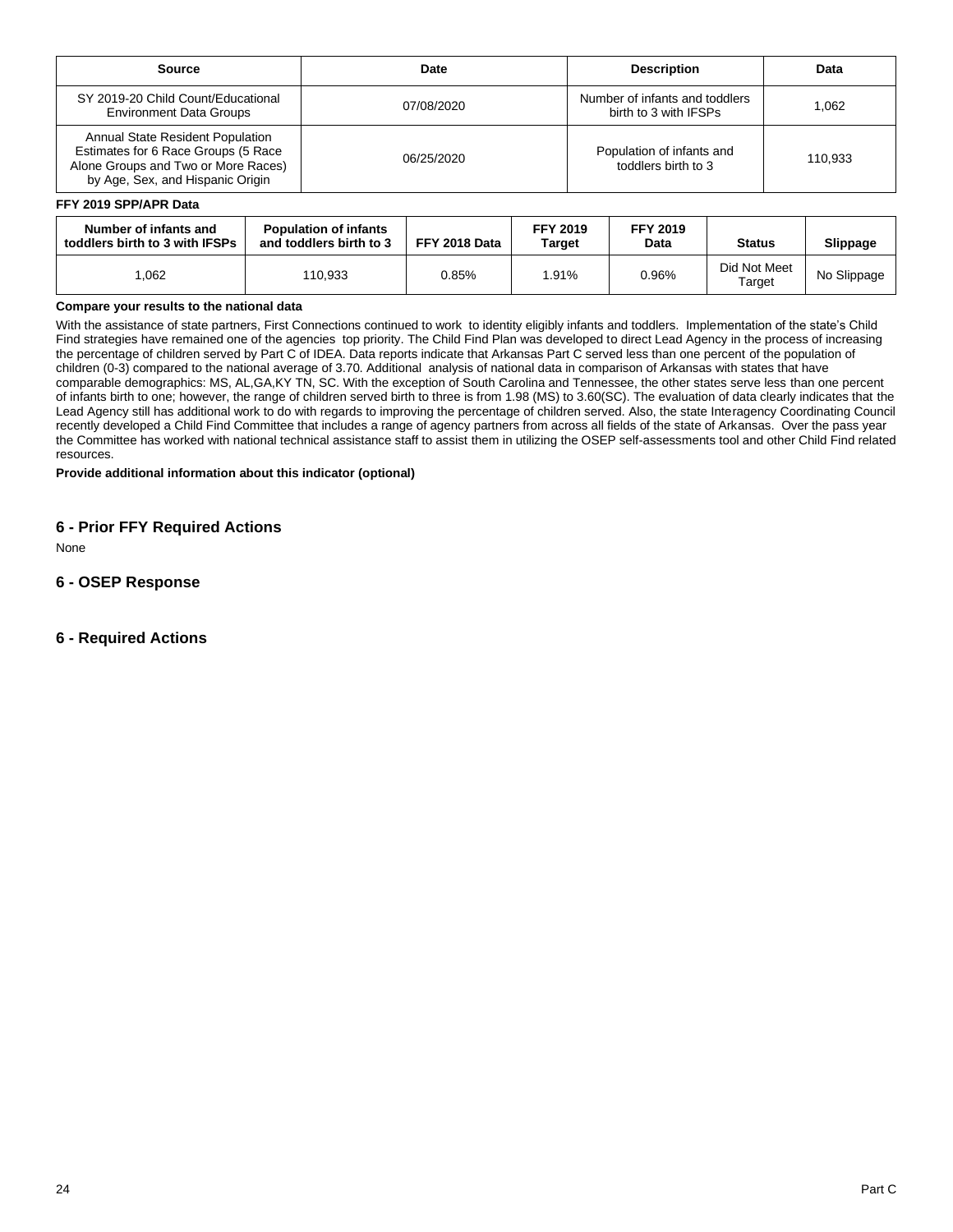## **Indicator 7: 45-Day Timeline**

### **Instructions and Measurement**

**Monitoring Priority:** Effective General Supervision Part C / Child Find

**Compliance indicator:** Percent of eligible infants and toddlers with IFSPs for whom an initial evaluation and initial assessment and an initial IFSP meeting were conducted within Part C's 45-day timeline. (20 U.S.C. 1416(a)(3)(B) and 1442)

#### **Data Source**

Data to be taken from monitoring or State data system and must address the timeline from point of referral to initial IFSP meeting based on actual, not an average, number of days.

#### **Measurement**

Percent =  $[(# of eligible infants and toldlers with IFSPs for whom an initial evaluation and initial assessment and an initial IFSP meeting were conducted$ within Part C's 45-day timeline) divided by the (# of eligible infants and toddlers evaluated and assessed for whom an initial IFSP meeting was required to be conducted)] times 100.

Account for untimely evaluations, assessments, and initial IFSP meetings, including the reasons for delays.

#### **Instructions**

If data are from State monitoring, describe the method used to select EIS programs for monitoring. If data are from a State database, describe the time period in which the data were collected (e.g., September through December, fourth quarter, selection from the full reporting period) and how the data accurately reflect data for infants and toddlers with IFSPs for the full reporting period.

#### Targets must be 100%

Describe the results of the calculations and compare the results to the target. Describe the method used to collect these data and if data are from the State's monitoring, describe the procedures used to collect these data. Provide actual numbers used in the calculation.

States are not required to report in their calculation the number of children for whom the State has identified the cause for the delay as exceptional family circumstances, as defined in 34 CFR §303.310(b), documented in the child's record. If a State chooses to report in its calculation children for whom the State has identified the cause for the delay as exceptional family circumstances documented in the child's record, the numbers of these children are to be included in the numerator and denominator. Include in the discussion of the data, the numbers the State used to determine its calculation under this indicator and report separately the number of documented delays attributable to exceptional family circumstances.

Provide detailed information about the timely correction of noncompliance as noted in OSEP's response table for the previous SPP/APR. If the State did not ensure timely correction of the previous noncompliance, provide information on the extent to which noncompliance was subsequently corrected (more than one year after identification). In addition, provide information regarding the nature of any continuing noncompliance, methods to ensure correction, and any enforcement actions that were taken.

If the State reported less than 100% compliance for the previous reporting period (e.g., for the FFY 2019 SPP/APR, the data for FFY 2018), and the State did not identify any findings of noncompliance, provide an explanation of why the State did not identify any findings of noncompliance.

### **7 - Indicator Data**

#### **Historical Data**

| <b>Baseline Year</b> | <b>Baseline</b><br>Data |
|----------------------|-------------------------|
| 2005                 | 75.80%                  |

| <b>FFY</b> | 2014   | 2015   | 2016   | 2017   | 2018   |
|------------|--------|--------|--------|--------|--------|
| Target     | 100%   | 100%   | 100%   | 100%   | 100%   |
| Data       | 87.97% | 92.41% | 87.25% | 83.07% | 92.16% |

#### **Targets**

| <b>FFY</b> | 2019 |
|------------|------|
| Target     | 100% |

#### **FFY 2019 SPP/APR Data**

| Number of eligible infants and<br>toddlers with IFSPs for whom<br>an initial evaluation and<br>assessment and an initial<br><b>IFSP meeting was conducted</b><br>within Part C's 45-day<br>timeline | <b>Number of eligible</b><br>infants and toddlers<br>evaluated and<br>assessed for whom<br>an initial IFSP<br>meeting was required<br>to be conducted | FFY 2018 Data | <b>FFY 2019</b><br>Target | <b>FFY 2019</b><br>Data | <b>Status</b>          | Slippage |
|-----------------------------------------------------------------------------------------------------------------------------------------------------------------------------------------------------|-------------------------------------------------------------------------------------------------------------------------------------------------------|---------------|---------------------------|-------------------------|------------------------|----------|
| 160                                                                                                                                                                                                 | 255                                                                                                                                                   | 92.16%        | 100%                      | 89.80%                  | Did Not Meet<br>Target | Slippage |

#### **Provide reasons for slippage, if applicable**

COVID-19 has had a tremendous impact on completing the initial evaluation and assessment and holding the initial IFSP meeting within the 45-day timeline. During the reporting period Arkansas Part C did not meet the target and experienced slippage in the timeless of data for Indicator 7. First Connections data analysis indicated that the reasons for slippage for this reporting period were COVID related. Providers receiving referrals in January were not able to complete the evaluation, assessment and hold the IFSP meeting within the 45 day time frame. The Pandemic contributed to delayed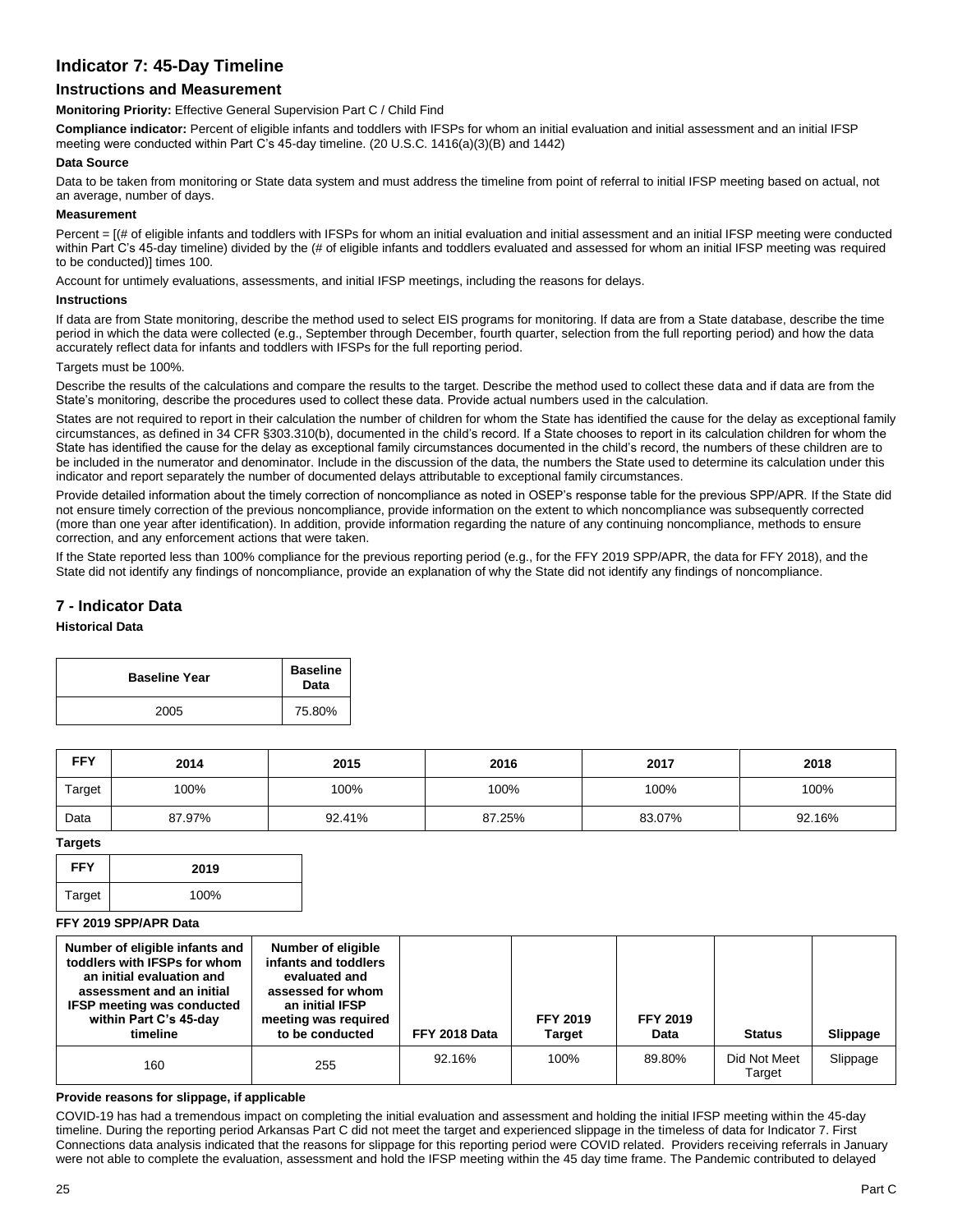evaluations, due to closure of provider offices, scheduling issues, staff illnesses from COVID. As previously indicated, First Connections conducts monthly presentations to Pediatric Residents at Dennis Developmental Center to provide a one hour informative lecture and Q/A session entitled "Overview of Early Intervention, Eligibility, and How to Refer."

The COVID-19 public health emergency, however, opened the door to enhanced collaboration with the State's Medicaid program to expand access to early intervention services provided via teletherapy. The cross agency collaboration resulted in a change in policy which added therapy services provided via teletherapy to Medicaid-covered services for infants/toddlers. For children who already had an active IFSP, Medicaid allowed an extension of covered services when an annual re-evaluation could not be performed. The Part C program's interim policy during the public health emergency closely followed the Medicaid guidance. Both of these allowances (teletherapy for OT, PT, and SLP and services extending past the annual reevaluation) provided remote access to early intervention services to families of children with an IFSP active prior to March; a "success story" born out of an adverse situation.

Arkansas' Medicaid determined that evaluation could not be provided via teletherapy. As a result, children referred for early intervention immediately before and during the public health emergency were unable to obtain evaluations necessary to determine program eligibility, assess strengths and needs in all areas of development to develop the initial IFSP, or receive evaluations needed in order to begin services (per state policies/procedures as well as Medicaid guidelines). When in person services did resume and/or were made available, some families were not ready to have providers in their home, so significant delays in the 45-day timeline for an initial IFSP resulted.

Similarly, many children/families who were already served under an active IFSP at the beginning of the pandemic experienced a "gap in services" as the lead agency worked with National TA providers and other State's Part C programs to enact interim policies to support teletherapy while also searching for resources to train Part C Providers in "getting started" with teletherapy as well as key principles and best practices.

Despite a rough transition to teletherapy initially that undoubtedly delayed timely services for some children, innovation on the part of the lead agency as well as Part C Providers increased families' access to remote early intervention services. The lead agency worked diligently in March to convert all existing IFSP documents, consent forms, etc. to electronic documents that could be "e-signed" by parents and members of the IFSP team. The Training Unit supported service coordinators, parents, and Part C providers by creating a .pdf guide to using Adobe sign (or a Smart phone) to electronically sign the new forms and by creating live and recorded "How To" trainings and guides on how to conduct an intake, initial IFSP meeting, and IFSP review meetings via teleconference or Zoom.

The lead agency expanded access by offering Part C Provider Mini Grants to support Provider programs in purchasing needed equipment (tablets or Chrome books, for example) to increase access to teletherapy services by establishing lending libraries for parents of children with an active IFSP. The Provider Mini Grant also allowed Part C Provider programs to cover the cost of Internet or provide a mobile hot spot to low income families with a current IFSP but lacking access to teletherapy services.

The First Connections' Training Unit reached out to other states and searched through You Tube videos to provide a resource list to Part C Providers to support them in understanding how to use Zoom, how to get started, what a teletherapy session (in a variety of disciplines) "looks like," and a list of "best practices" for teletherapy.

#### **Number of documented delays attributable to exceptional family circumstances**

**This number will be added to the "Number of eligible infants and toddlers with IFSPs for whom an initial evaluation and assessment and an initial IFSP meeting was conducted within Part C's 45-day timeline" field above to calculate the numerator for this indicator.**

69

**What is the source of the data provided for this indicator?** 

State database

**Provide the time period in which the data were collected (e.g., September through December, fourth quarter, selection from the full reporting period).** 

January 1, 2020-March 30, 2020 to represent selection from the FFY 2019.

#### **Describe how the data accurately reflect data for infants and toddlers with IFSPs for the full reporting period.**

AEIS providers and state service coordinators are required to use the states data system to report on the cases that are assigned to their caseload. Arkansas Data Manager collected and examined case related data for reporting purposes. As part of the Lead Agencies data gathering phase, Administrative staff retrieved case related data from the Comprehensive Data System on the percentage of infants and toddlers receiving evaluations, assessments and IFSP meetings within the 45-day period.

The report generated from CDS includes the first date of service as outlined on the IFSP and the date of the signed IFSP. Access to the AEIS providers electronic record is available to the Data Unit staff to work together to assist in finding additional ways to address concerns surrounding the infants and toddlers on their caseload. Data from caseloads assigned to state service coordinators, License Community Programs and Independent Service Providers are collected for analysis. IFSP's for children served in the Part C program with dates starting January 1- March 30, 2020 was pulled by the Data Manager. Lead Agency staff sent this information to each AEIS provider for proper verification and re-submission back for agency reporting. The First Connections Program selected this time period in order to capture the same children as reported in Indicator 1.

Arkansas' Data Manager providers clarification and guidance to unit staff to ensure the proper analysis of data to determine if the children who received their services in a timely manner also had an evaluation and assessment and IFSP developed in 45 days. Agency staff took additional time and assessment for validation and verification, in order to ensure the validity of the data collected. In addition, further detail analysis was conducted by the Data Manager of all information regarding data that was reported for this time period to data for the full year (FFY 2019) and determined that it is reflective of a full year of data.

#### **Provide additional information about this indicator (optional)**

#### **Correction of Findings of Noncompliance Identified in FFY 2018**

| <b>Findings of Noncompliance</b><br><b>Identified</b> | <b>Findings of Noncompliance</b><br>Verified as Corrected Within One<br>Year | <b>Findings of Noncompliance</b><br><b>Subsequently Corrected</b> | <b>Findings Not Yet Verified as</b><br><b>Corrected</b> |
|-------------------------------------------------------|------------------------------------------------------------------------------|-------------------------------------------------------------------|---------------------------------------------------------|
|                                                       |                                                                              |                                                                   |                                                         |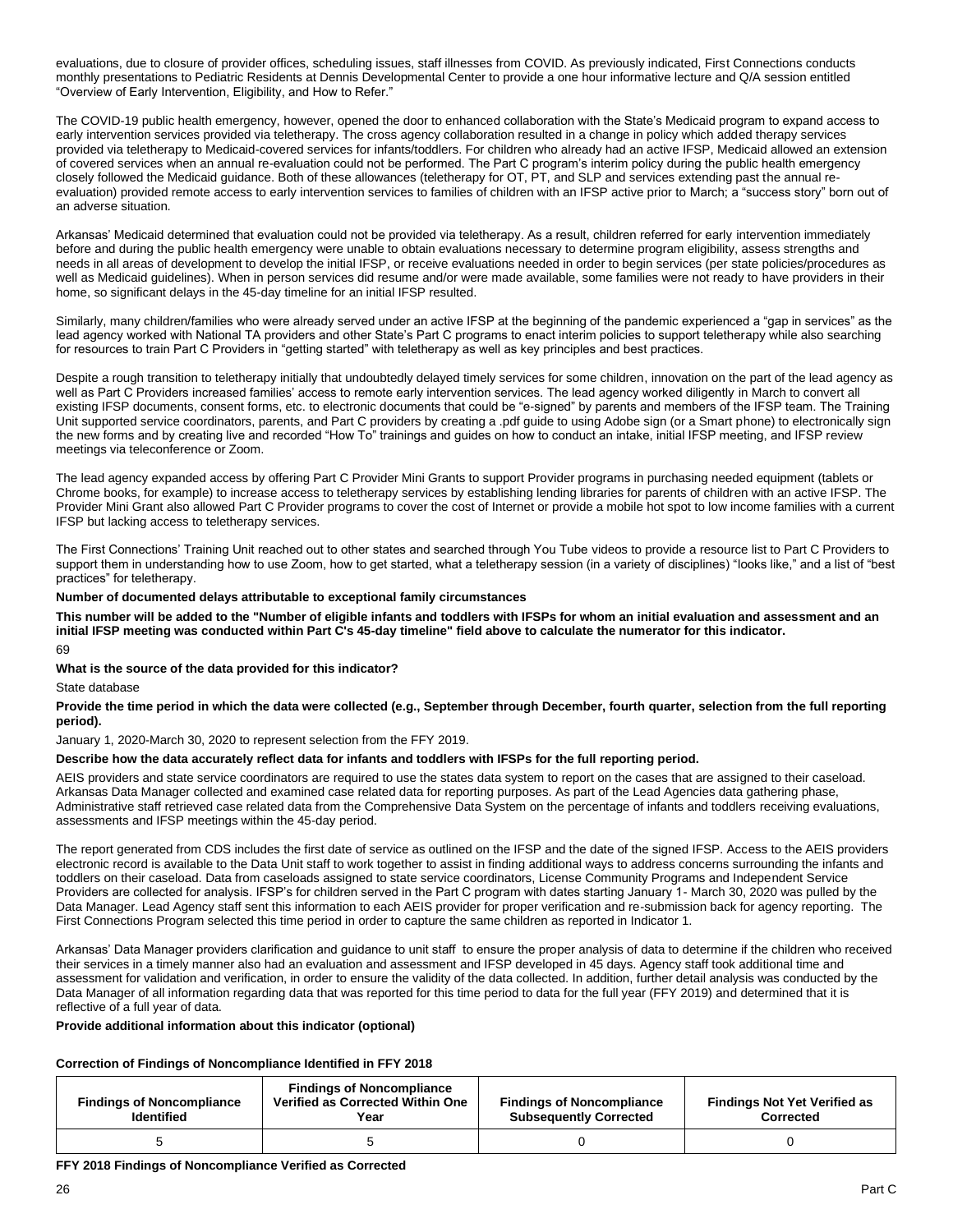#### **Describe how the State verified that the source of noncompliance is correctly implementing the** *regulatory requirements*

Upon the identification of noncompliance, early intervention service providers are issued a written notice of the finding as directed in the Lead Agency monitoring guidance. AEIS provider notification requires correction within 90 days, as outlined in their official notice. Lead Agency staff conducted additional examination of new AEIS program data in order to verify that all Arkansas infants and toddlers received evaluations, assessments and IFSP meetings as required.

To verify correction, monitoring staff reviewed a percentage of updated local early intervention files to determine whether infants and toddlers referred subsequent to the earlier review had an evaluation and an IFSP completed within 45-days. For each provider with previously identified noncompliance, monitoring staff found that 100% of the newly reviewed records had the evaluation and IFSP meeting completed within the 45-day timeframe.

Part C staff determined that AEIS provider , for whom data formally indicated non-compliance has corrected the noncompliance and is correctly implementing the regulatory requirement for infants and toddlers who receive evaluations, assessments and IFSP meetings with the required time frame.

#### **Describe how the State verified that each** *individual case* **of noncompliance was corrected**

As required in the states monitoring guidance, QA staff reviewed each individual child record for the infant and toddlers who did not have an evaluation, assessment and IFSP meeting within the required time frame (45 days). The First Connections verification process concluded that each provider had corrected the noncompliance with this indicator, because upon review, 100 % of children, who had not previously received evaluations, assessments and timely IFSP meetings had a subsequently completed evaluation and the IFSP meeting, although late.

#### **Correction of Findings of Noncompliance Identified Prior to FFY 2018**

| <b>Year Findings of</b><br><b>Noncompliance Were</b><br><b>Identified</b> | <b>Findings of Noncompliance Not Yet</b><br>Verified as Corrected as of FFY 2018<br><b>APR</b> | <b>Findings of Noncompliance Verified</b><br>as Corrected | <b>Findings Not Yet Verified as</b><br>Corrected |
|---------------------------------------------------------------------------|------------------------------------------------------------------------------------------------|-----------------------------------------------------------|--------------------------------------------------|
| FFY 2017                                                                  |                                                                                                |                                                           |                                                  |
|                                                                           |                                                                                                |                                                           |                                                  |
|                                                                           |                                                                                                |                                                           |                                                  |

#### **FFY 2017**

#### **Findings of Noncompliance Verified as Corrected**

#### **Describe how the State verified that the source of noncompliance is correctly implementing the** *regulatory requirements*

In order to verify that AEIS providers are correctly implementing the regulatory requirement's. Early intervention service providers are issued a written notice of the finding as directed in the Lead Agency monitoring guidance. AEIS provider notification requires correction within 90 days, as outlined in their official notice. First Connections staff conducted additional examination of new AEIS program data in order to verify that all Arkansas infants and toddlers received evaluations, assessments and IFSP meetings as required.

To ensure correction as required, a percentage of updated local early intervention files were examined by First Connections monitoring staff to determine whether infants and toddlers referred subsequent to the earlier review had an evaluation and an IFSP completed within 45-days. In order for the provider to be correctly implementing the requirement, 100% of the newly reviewed records must have had the evaluation and IFSP completed within the timeframe. This process is performed by the Lead Agency Quality Assurance staff as written in program procedures.

The Office of Special Education Programs required each Part C program to perform the review process in accordance with the guidance directed in the OSEP Memorandum 09-02, dated October 17, 2008 (OSEP Memo 09-02). The First Connections QA staff determined that each early intervention service provider for whom data formerly showed non-compliance has corrected the noncompliance and is correctly implementing the regulatory requirement. Lead Agency staff conducts this process for each provider of infants and toddlers who receive evaluations, assessments and IFSP meetings for which non-compliance is identified.

#### **Describe how the State verified that each** *individual case* **of noncompliance was corrected**

The states monitoring guidance requires QA staff reviewed each individual child record for the infant and toddlers who did not have an evaluation, assessment and IFSP meeting within the required time frame (45 days). The First Connections verification process required that in each provider found to be in noncompliance with this indicator, that 100 % of children, who had not received evaluations, assessments and timely IFSP meetings had subsequently completed evaluation and conducted the IFSP meeting, although late.

### **7 - Prior FFY Required Actions**

None

### **7 - OSEP Response**

The State reported that it used data from a State database to report on this indicator. The State further reported that it did not use data for the full reporting period (July 1, 2019-June 30, 2020). The State described how the time period in which the data were collected accurately reflects data for infants and toddlers with IFSPs for the full reporting period.

### **7 - Required Actions**

Because the State reported less than 100% compliance for FFY 2019, the State must report on the status of correction of noncompliance identified in FFY 2019 for this indicator. When reporting on the correction of noncompliance, the State must report, in the FFY 2020 SPP/APR, that it has verified that each EIS program or provider with noncompliance identified in FFY 2019 for this indicator: (1) is correctly implementing the specific regulatory requirements (i.e., achieved 100% compliance) based on a review of updated data such as data subsequently collected through on-site monitoring or a State data system; and (2) has corrected each individual case of noncompliance, unless the child is no longer within the jurisdiction of the EIS program or provider, consistent with OSEP Memo 09-02. In the FFY 2020 SPP/APR, the State must describe the specific actions that were taken to verify the correction.

If the State did not identify any findings of noncompliance in FFY 2019, although its FFY 2019 data reflect less than 100% compliance, provide an explanation of why the State did not identify any findings of noncompliance in FFY 2019.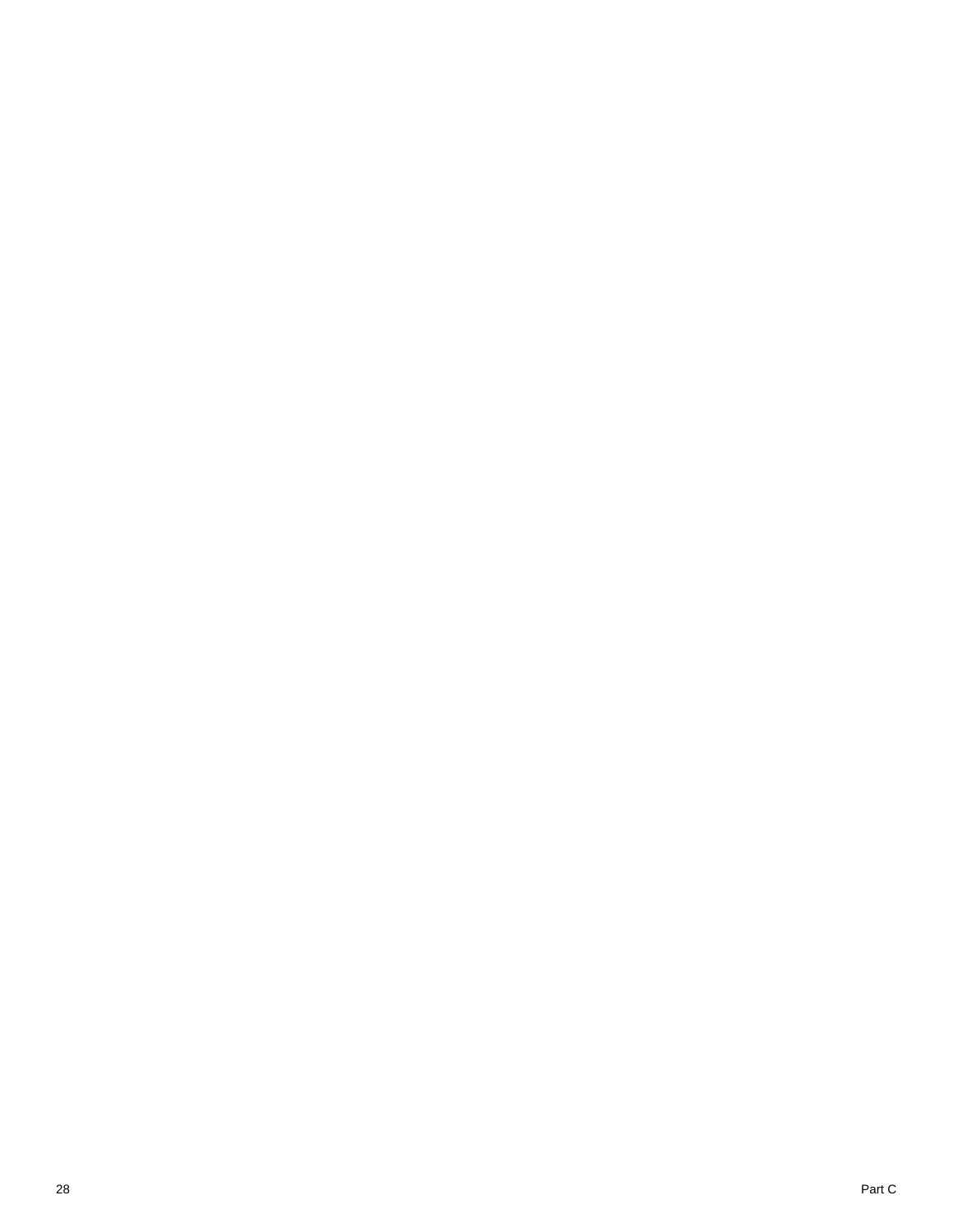## **Indicator 8A: Early Childhood Transition**

### **Instructions and Measurement**

**Monitoring Priority:** Effective General Supervision Part C / Effective Transition

**Compliance indicator:** The percentage of toddlers with disabilities exiting Part C with timely transition planning for whom the Lead Agency has:

A. Developed an IFSP with transition steps and services at least 90 days, and at the discretion of all parties, not more than nine months, prior to the toddler's third birthday;

B. Notified (consistent with any opt-out policy adopted by the State) the SEA and the LEA where the toddler resides at least 90 days prior to the toddler's third birthday for toddlers potentially eligible for Part B preschool services; and

C. Conducted the transition conference held with the approval of the family at least 90 days, and at the discretion of all parties, not more than nine months, prior to the toddler's third birthday for toddlers potentially eligible for Part B preschool services.

(20 U.S.C. 1416(a)(3)(B) and 1442)

#### **Data Source**

Data to be taken from monitoring or State data system.

#### **Measurement**

A. Percent = [(# of toddlers with disabilities exiting Part C who have an IFSP with transition steps and services at least 90 days, and at the discretion of all parties not more than nine months, prior to their third birthday) divided by the (# of toddlers with disabilities exiting Part C)] times 100.

B. Percent = [(# of toddlers with disabilities exiting Part C where notification (consistent with any opt-out policy adopted by the State) to the SEA and LEA occurred at least 90 days prior to their third birthday for toddlers potentially eligible for Part B preschool services) divided by the (# of toddlers with disabilities exiting Part C who were potentially eligible for Part B)] times 100.

C. Percent = [(# of toddlers with disabilities exiting Part C where the transition conference occurred at least 90 days, and at the discretion of all parties not more than nine months, prior to the toddler's third birthday for toddlers potentially eligible for Part B) divided by the (# of toddlers with disabilities exiting Part C who were potentially eligible for Part B)] times 100.

Account for untimely transition planning under 8A, 8B, and 8C, including the reasons for delays.

#### **Instructions**

Indicators 8A, 8B, and 8C: Targets must be 100%.

Describe the results of the calculations and compare the results to the target. Describe the method used to collect these data. Provide the actual numbers used in the calculation.

Indicators 8A and 8C: If data are from the State's monitoring, describe the procedures used to collect these data. If data are from State monitoring, also describe the method used to select EIS programs for monitoring. If data are from a State database, describe the time period in which the data were collected (e.g., September through December, fourth quarter, selection from the full reporting period) and how the data accurately reflect data for infants and toddlers with IFSPs for the full reporting period.

Indicators 8A and 8C: States are not required to report in their calculation the number of children for whom the State has identified the cause for the delay as exceptional family circumstances, as defined in 34 CFR §303.310(b), documented in the child's record. If a State chooses to report in its calculation children for whom the State has identified the cause for the delay as exceptional family circumstances documented in the child's record, the numbers of these children are to be included in the numerator and denominator. Include in the discussion of the data, the numbers the State used to determine its calculation under this indicator and report separately the number of documented delays attributable to exceptional family circumstances.

Indicator 8B: Under 34 CFR §303.401(e), the State may adopt a written policy that requires the lead agency to provide notice to the parent of an eligible child with an IFSP of the impending notification to the SEA and LEA under IDEA section 637(a)(9)(A)(ii)(I) and 34 CFR §303.209(b)(1) and (2) and permits the parent within a specified time period to "opt-out" of the referral. Under the State's opt-out policy, the State is not required to include in the calculation under 8B (in either the numerator or denominator) the number of children for whom the parents have opted out. However, the State must include in the discussion of data, the number of parents who opted out. In addition, any written opt-out policy must be on file with the Department of Education as part of the State's Part C application under IDEA section 637(a)(9)(A)(ii)(I) and 34 CFR §§303.209(b) and 303.401(d).

Indicator 8C: The measurement is intended to capture those children for whom a transition conference must be held within the required timeline and, as such, only children between 2 years 3 months and age 3 should be included in the denominator.

Indicator 8C: Do not include in the calculation, but provide a separate number for those toddlers for whom the parent did not provide approval for the transition conference.

Indicators 8A, 8B, and 8C: Provide detailed information about the timely correction of noncompliance as noted in OSEP's response table for the previous SPP/APR. If the State did not ensure timely correction of the previous noncompliance, provide information on the extent to which noncompliance was subsequently corrected (more than one year after identification). In addition, provide information regarding the nature of any continuing noncompliance, methods to ensure correction, and any enforcement actions that were taken.

If the State reported less than 100% compliance for the previous reporting period (e.g., for the FFY 2019 SPP/APR, the data for FFY 2018), and the State did not identify any findings of noncompliance, provide an explanation of why the State did not identify any findings of noncompliance.

### **8A - Indicator Data**

#### **Historical Data**

| <b>Baseline Year</b> | <b>Baseline</b><br>Data |
|----------------------|-------------------------|
| 2005                 | 54.00%                  |

| <b>FFY</b> | 2014   | 2015   | 2016   | 2017   | 2018   |
|------------|--------|--------|--------|--------|--------|
| Target     | 100%   | 100%   | 100%   | 100%   | 100%   |
| Data       | 92.02% | 95.48% | 90.97% | 99.26% | 99.61% |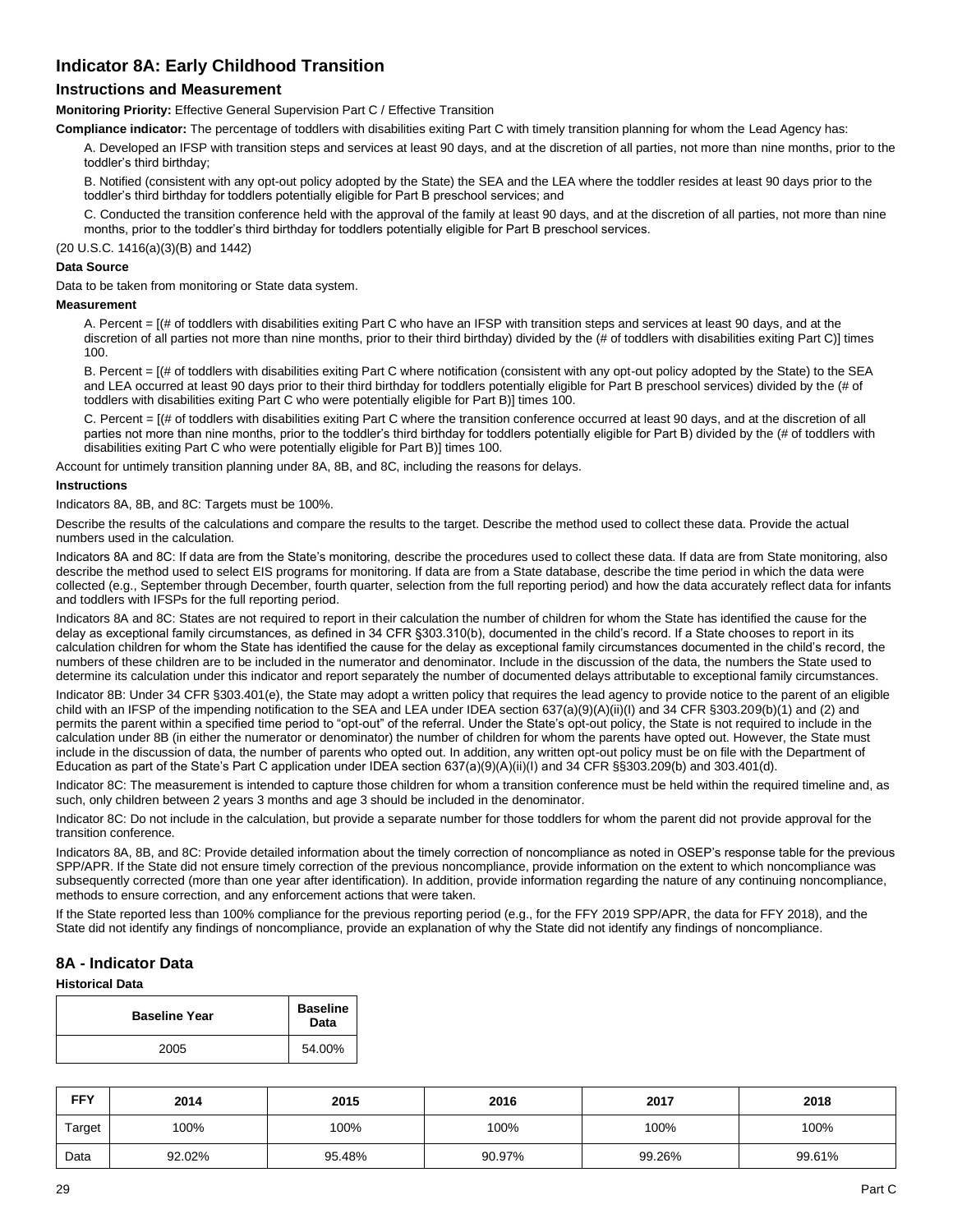#### **Targets**

| <b>FFY</b> | 2019 |
|------------|------|
| Target     | 100% |

#### **FFY 2019 SPP/APR Data**

**Data include only those toddlers with disabilities exiting Part C with timely transition planning for whom the Lead Agency has developed an IFSP with transition steps and services at least 90 days, and at the discretion of all parties, not more than nine months, prior to the toddler's third birthday. (yes/no)**

**YFS** 

| Number of children exiting Part C<br>who have an IFSP with transition<br>steps and services | Number of toddlers<br>with disabilities<br>exiting Part C | FFY 2018 Data | <b>FFY 2019</b><br>Target | <b>FFY 2019</b><br>Data | <b>Status</b> | <b>Slippage</b> |
|---------------------------------------------------------------------------------------------|-----------------------------------------------------------|---------------|---------------------------|-------------------------|---------------|-----------------|
| 235                                                                                         | 321                                                       | 99.61%        | 100%                      | 100.00%                 | Met Target    | No Slippage     |

**Number of documented delays attributable to exceptional family circumstances**

**This number will be added to the "Number of children exiting Part C who have an IFSP with transition steps and services" field to calculate the numerator for this indicator.**

86

#### **What is the source of the data provided for this indicator?**

State database

#### **Provide the time period in which the data were collected (e.g., September through December, fourth quarter, selection from the full reporting period).**

July 01, 2019-June 30, 2020 to represent selection from the FFY 2019 full reporting period.

#### **Describe how the data accurately reflect data for infants and toddlers with IFSPs for the full reporting period.**

The Comprehensive Data System (CDS) is the state's official system that houses all client related information. An individual electronic record is produced for each infant and toddler within the Arkansas data system. The CDS contains in each child's record, steps and services listed on the child's IFSP. The system was designed to accurately reflects the status of the infant and toddlers file at any given period of time within the states program.

The Arkansas Data Manager retrieved Indicator 8 data from the CDS. The inquiry process was used by the Data Team to ensure the validity of the data collected. This process includes a list of data assigned to each provider that includes infants and toddlers on their case load. The Data Manager request that each provider review and make all corrections as needed and submit back to the Lead Agency. Local early intervention providers are given additional time to review their program data for verification and make needed edits for clarification.

Data Unit staff collected Indicator 8 data from all provider types within the early intervention network. Data collected and reported for C8 transition represents 100 percent of the FC population (and by extension, is representative of all geographical areas and is reflective of a full fiscal year of data for the states Part C system).

#### **Provide additional information about this indicator (optional)**

Arkansas data collection for APR reporting and for monitoring activities are performed on separate sets of provider data. The Data Manager pulls data for the reporting year and analyze as required for reporting in the APR. However, First Connections Monitoring staff reviews current and subsequent provider date to ensure provider compliance. Monitoring data for this indicator did not identify any findings of non-compliance.

#### **Correction of Findings of Noncompliance Identified in FFY 2018**

| <b>Findings of Noncompliance</b><br><b>Identified</b> | <b>Findings of Noncompliance</b><br>Verified as Corrected Within One<br>Year | <b>Findings of Noncompliance</b><br><b>Subsequently Corrected</b> | <b>Findings Not Yet Verified as</b><br><b>Corrected</b> |
|-------------------------------------------------------|------------------------------------------------------------------------------|-------------------------------------------------------------------|---------------------------------------------------------|
|                                                       |                                                                              |                                                                   |                                                         |

#### **Correction of Findings of Noncompliance Identified Prior to FFY 2018**

| <b>Year Findings of</b><br><b>Noncompliance Were</b><br><b>Identified</b> | <b>Findings of Noncompliance Not Yet</b><br>Verified as Corrected as of FFY 2018<br><b>APR</b> | <b>Findings of Noncompliance Verified</b><br>as Corrected | <b>Findings Not Yet Verified as</b><br>Corrected |
|---------------------------------------------------------------------------|------------------------------------------------------------------------------------------------|-----------------------------------------------------------|--------------------------------------------------|
|                                                                           |                                                                                                |                                                           |                                                  |
|                                                                           |                                                                                                |                                                           |                                                  |
|                                                                           |                                                                                                |                                                           |                                                  |

### **8A - Prior FFY Required Actions**

None

### **8A - OSEP Response**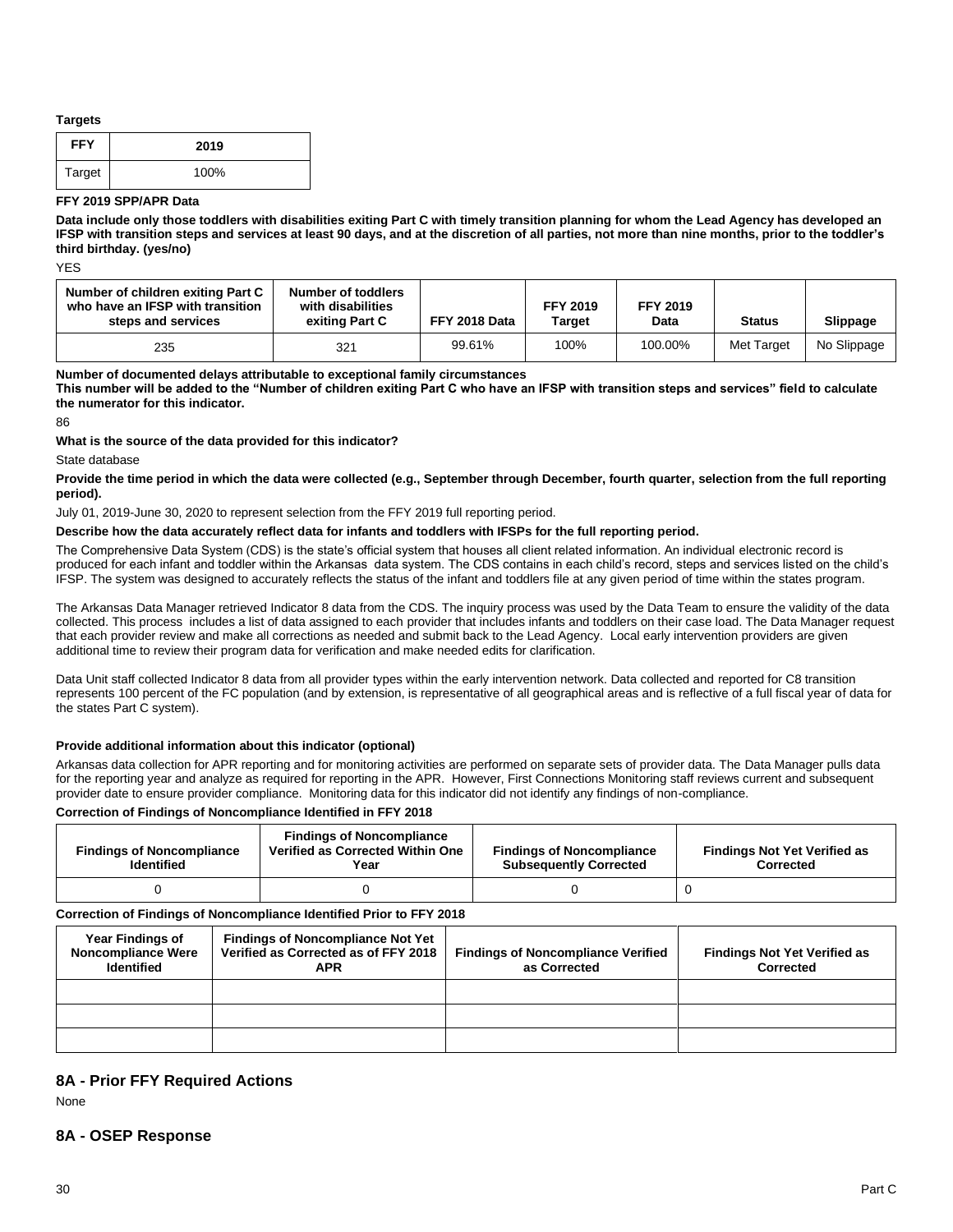## **8A - Required Actions**

The State did not report that it identified any findings of noncompliance in FFY 2018, although its FFY 2018 data reflect less than 100% compliance. In the FFY 2020 SPP/APR, the State must provide an explanation of why it did not identify any findings of noncompliance in FFY 2018.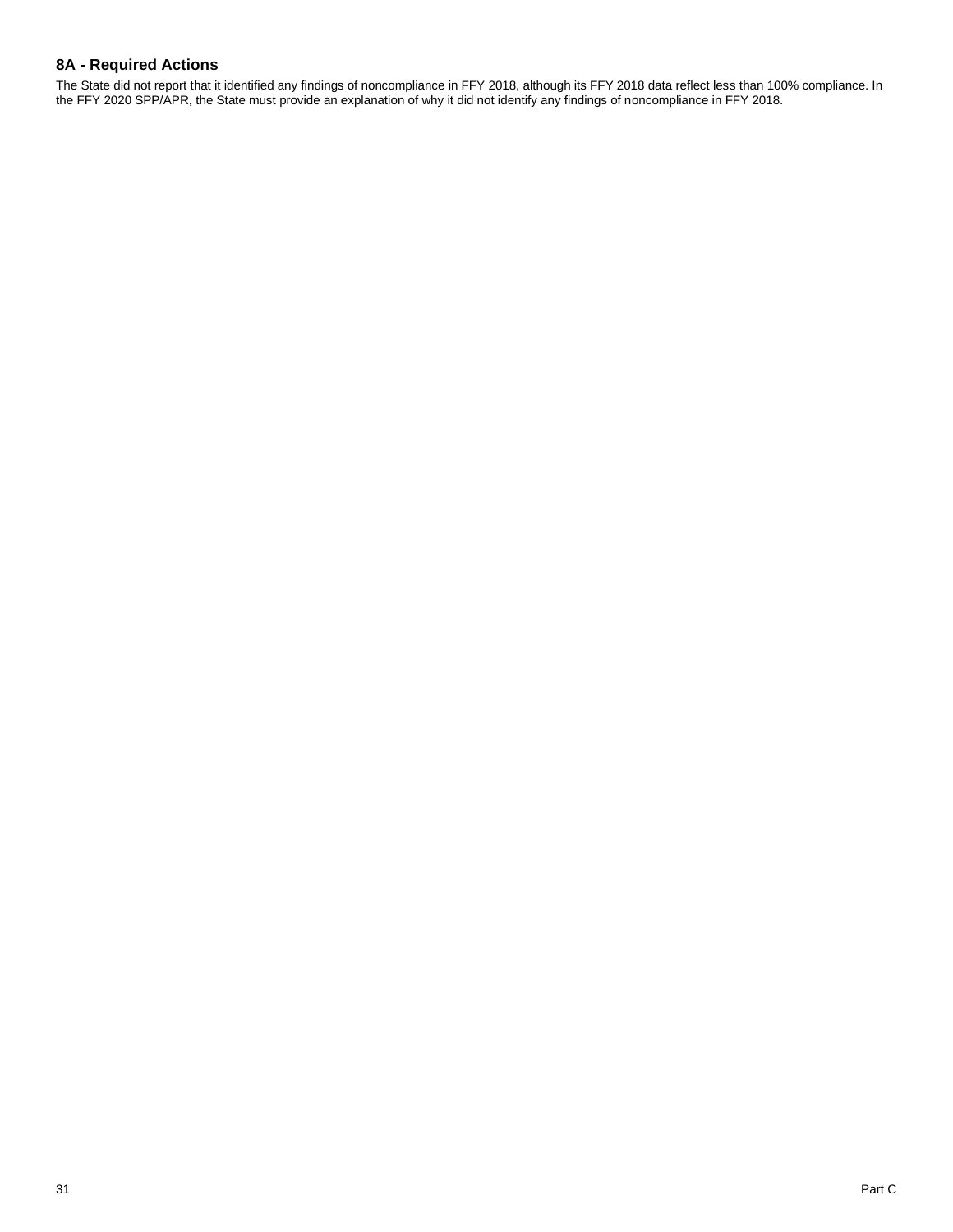## **Indicator 8B: Early Childhood Transition**

### **Instructions and Measurement**

**Monitoring Priority:** Effective General Supervision Part C / Effective Transition

**Compliance indicator:** The percentage of toddlers with disabilities exiting Part C with timely transition planning for whom the Lead Agency has:

A. Developed an IFSP with transition steps and services at least 90 days, and at the discretion of all parties, not more than nine months, prior to the toddler's third birthday;

B. Notified (consistent with any opt-out policy adopted by the State) the SEA and the LEA where the toddler resides at least 90 days prior to the toddler's third birthday for toddlers potentially eligible for Part B preschool services; and

C. Conducted the transition conference held with the approval of the family at least 90 days, and at the discretion of all parties, not more than nine months, prior to the toddler's third birthday for toddlers potentially eligible for Part B preschool services.

(20 U.S.C. 1416(a)(3)(B) and 1442)

#### **Data Source**

Data to be taken from monitoring or State data system.

#### **Measurement**

A. Percent = [(# of toddlers with disabilities exiting Part C who have an IFSP with transition steps and services at least 90 days, and at the discretion of all parties not more than nine months, prior to their third birthday) divided by the (# of toddlers with disabilities exiting Part C)] times 100.

B. Percent =  $I$  (# of toddlers with disabilities exiting Part C where notification (consistent with any opt-out policy adopted by the State) to the SEA and LEA occurred at least 90 days prior to their third birthday for toddlers potentially eligible for Part B preschool services) divided by the (# of toddlers with disabilities exiting Part C who were potentially eligible for Part B)] times 100.

C. Percent = [(# of toddlers with disabilities exiting Part C where the transition conference occurred at least 90 days, and at the discretion of all parties not more than nine months, prior to the toddler's third birthday for toddlers potentially eligible for Part B) divided by the (# of toddlers with disabilities exiting Part C who were potentially eligible for Part B)] times 100.

Account for untimely transition planning under 8A, 8B, and 8C, including the reasons for delays.

#### **Instructions**

Indicators 8A, 8B, and 8C: Targets must be 100%.

Describe the results of the calculations and compare the results to the target. Describe the method used to collect these data. Provide the actual numbers used in the calculation.

Indicators 8A and 8C: If data are from the State's monitoring, describe the procedures used to collect these data. If data are from State monitoring, also describe the method used to select EIS programs for monitoring. If data are from a State database, describe the time period in which the data were collected (e.g., September through December, fourth quarter, selection from the full reporting period) and how the data accurately reflect data for infants and toddlers with IFSPs for the full reporting period.

Indicators 8A and 8C: States are not required to report in their calculation the number of children for whom the State has identified the cause for the delay as exceptional family circumstances, as defined in 34 CFR §303.310(b), documented in the child's record. If a State chooses to report in its calculation children for whom the State has identified the cause for the delay as exceptional family circumstances documented in the child's record, the numbers of these children are to be included in the numerator and denominator. Include in the discussion of the data, the numbers the State used to determine its calculation under this indicator and report separately the number of documented delays attributable to exceptional family circumstances.

Indicator 8B: Under 34 CFR §303.401(e), the State may adopt a written policy that requires the lead agency to provide notice to the parent of an eligible child with an IFSP of the impending notification to the SEA and LEA under IDEA section 637(a)(9)(A)(ii)(l) and 34 CFR §303.209(b)(1) and (2) and permits the parent within a specified time period to "opt-out" of the referral. Under the State's opt-out policy, the State is not required to include in the calculation under 8B (in either the numerator or denominator) the number of children for whom the parents have opted out. However, the State must include in the discussion of data, the number of parents who opted out. In addition, any written opt-out policy must be on file with the Department of Education as part of the State's Part C application under IDEA section 637(a)(9)(A)(ii)(I) and 34 CFR §§303.209(b) and 303.401(d).

Indicator 8C: The measurement is intended to capture those children for whom a transition conference must be held within the required timeline and, as such, only children between 2 years 3 months and age 3 should be included in the denominator.

Indicator 8C: Do not include in the calculation, but provide a separate number for those toddlers for whom the parent did not provide approval for the transition conference.

Indicators 8A, 8B, and 8C: Provide detailed information about the timely correction of noncompliance as noted in OSEP's response table for the previous SPP/APR. If the State did not ensure timely correction of the previous noncompliance, provide information on the extent to which noncompliance was subsequently corrected (more than one year after identification). In addition, provide information regarding the nature of any continuing noncompliance, methods to ensure correction, and any enforcement actions that were taken.

If the State reported less than 100% compliance for the previous reporting period (e.g., for the FFY 2019 SPP/APR, the data for FFY 2018), and the State did not identify any findings of noncompliance, provide an explanation of why the State did not identify any findings of noncompliance.

### **8B - Indicator Data**

#### **Historical Data**

| <b>Baseline Year</b> | <b>Baseline</b><br>Data |
|----------------------|-------------------------|
| 2005                 | 79.00%                  |

| <b>FFY</b> | 2014   | 2015   | 2016   | 2017    | 2018   |
|------------|--------|--------|--------|---------|--------|
| Target     | 100%   | 100%   | 100%   | 100%    | 100%   |
| Data       | 95.82% | 98.64% | 99.28% | 100.00% | 99.61% |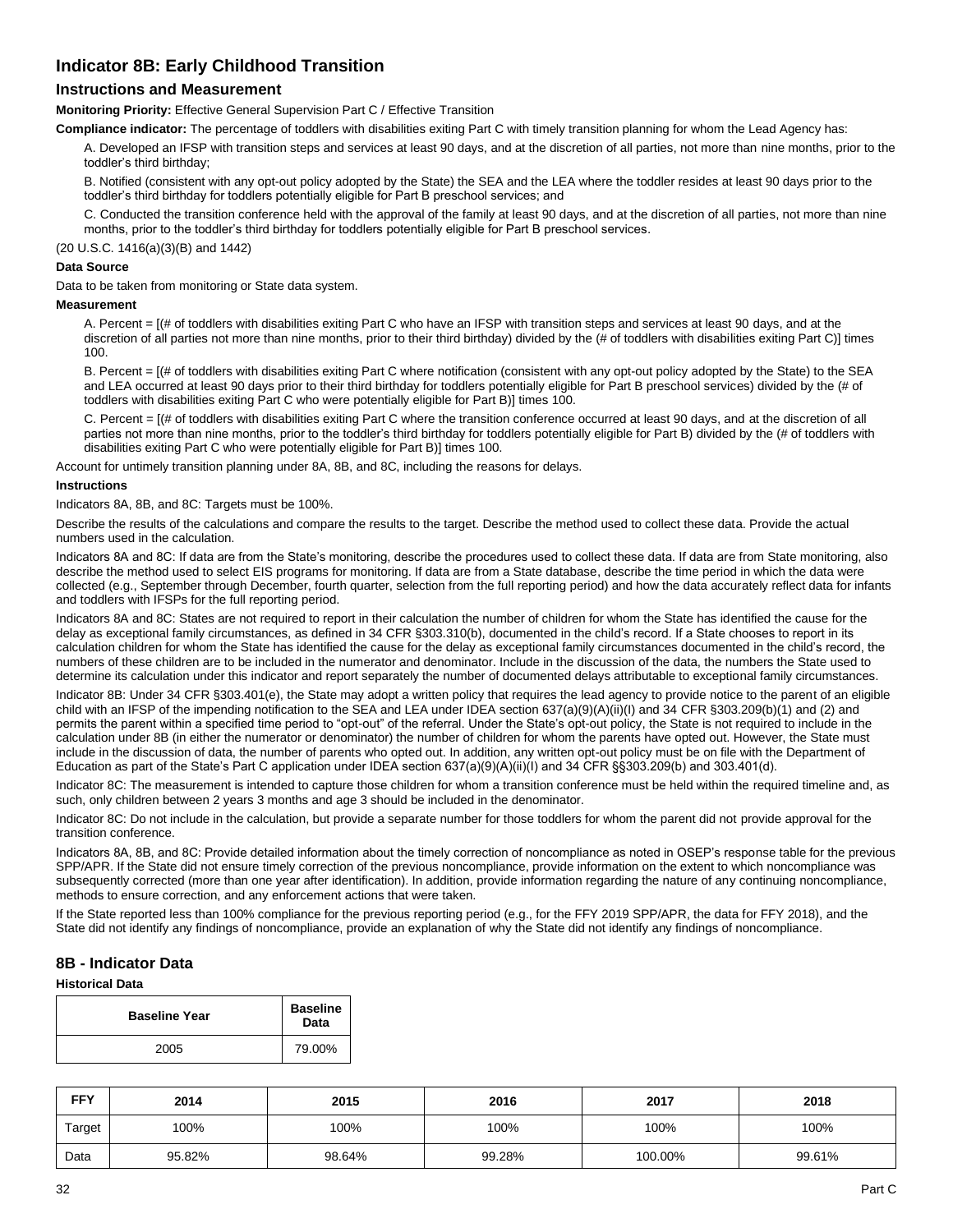#### **Targets**

| <b>FFY</b> | 2019 |
|------------|------|
| Target     | 100% |

#### **FFY 2019 SPP/APR Data**

**Data include notification to both the SEA and LEA**

YES

| Number of toddlers with disabilities<br>exiting Part C where notification to<br>the SEA and LEA occurred at least<br>90 days prior to their third birthday<br>for toddlers potentially eligible for<br>Part B preschool services | Number of<br>toddlers with<br>disabilities exiting<br>Part C who were<br>potentially eligible<br>for Part B | FFY 2018 Data | <b>FFY 2019</b><br>Target | <b>FFY 2019</b><br>Data | <b>Status</b> | Slippage    |
|----------------------------------------------------------------------------------------------------------------------------------------------------------------------------------------------------------------------------------|-------------------------------------------------------------------------------------------------------------|---------------|---------------------------|-------------------------|---------------|-------------|
| 321                                                                                                                                                                                                                              | 321                                                                                                         | 99.61%        | 100%                      | 100.00%                 | Met Target    | No Slippage |

#### **Number of parents who opted out**

**This number will be subtracted from the "Number of toddlers with disabilities exiting Part C who were potentially eligible for Part B" field to calculate the denominator for this indicator.**

 $\Omega$ 

#### **Describe the method used to collect these data**

The state used the Comprehensive Data System to collect data for Indicator 8. Part C selected the time period from July 1, 2019 to June 30, 2020 to reflect reporting for the full fiscal year.

#### **Do you have a written opt-out policy? (yes/no)**

NO

#### **What is the source of the data provided for this indicator?**

State database

#### **Provide the time period in which the data were collected (e.g., September through December, fourth quarter, selection from the full reporting period).**

#### July 01, 2019-June 30, 2020 to represent selection from the FFY 2019 full reporting period.

### **Describe how the data accurately reflect data for infants and toddlers with IFSPs for the full reporting period.**

Collection of data by the First Connections Program staff was gathered for Indicator 8 from the Comprehensive Data System (CDS). The program data submitted was verified through the agency inquiry process. Throughout the reporting period, AEIS providers and state staff used the CDS to report data on the infants and toddlers that they provide services and supports to within the Part C system. The Lead Agency data system collects program data from all provider types under the Part C network. An electronic file is generated for each First Connections' infant and toddler within the CDS. The states database includes all activities in regards to transition are included as part of the required actions. Transition information is included in the data system served under Part C. In an effort to assist with continuous improvement, guidance and clarification can be provided to all uses with the CDS.

#### **Provide additional information about this indicator (optional)**

Arkansas data collection for APR reporting and for monitoring activities are performed on separate sets of provider data. The Data Manager pulls data for the reporting year and analyze as required for the APR. First Connections Monitoring staff reviews current and subsequent provider date to ensure provider compliance. Even though, APR data do not reflect 100 percent, the monitoring data for this indicator did not identify any findings of noncompliance.

#### **Correction of Findings of Noncompliance Identified in FFY 2018**

| <b>Findings of Noncompliance</b><br><b>Identified</b> | <b>Findings of Noncompliance</b><br>Verified as Corrected Within One<br>Year | <b>Findings of Noncompliance</b><br><b>Subsequently Corrected</b> | <b>Findings Not Yet Verified as</b><br>Corrected |
|-------------------------------------------------------|------------------------------------------------------------------------------|-------------------------------------------------------------------|--------------------------------------------------|
|                                                       |                                                                              |                                                                   |                                                  |

#### **Correction of Findings of Noncompliance Identified Prior to FFY 2018**

| <b>Year Findings of</b><br><b>Noncompliance Were</b><br><b>Identified</b> | <b>Findings of Noncompliance Not Yet</b><br>Verified as Corrected as of FFY 2018<br><b>APR</b> | <b>Findings of Noncompliance</b><br><b>Verified as Corrected</b> | <b>Findings Not Yet Verified as</b><br>Corrected |
|---------------------------------------------------------------------------|------------------------------------------------------------------------------------------------|------------------------------------------------------------------|--------------------------------------------------|
|                                                                           |                                                                                                |                                                                  |                                                  |
|                                                                           |                                                                                                |                                                                  |                                                  |
|                                                                           |                                                                                                |                                                                  |                                                  |

### **8B - Prior FFY Required Actions**

None

#### **8B - OSEP Response**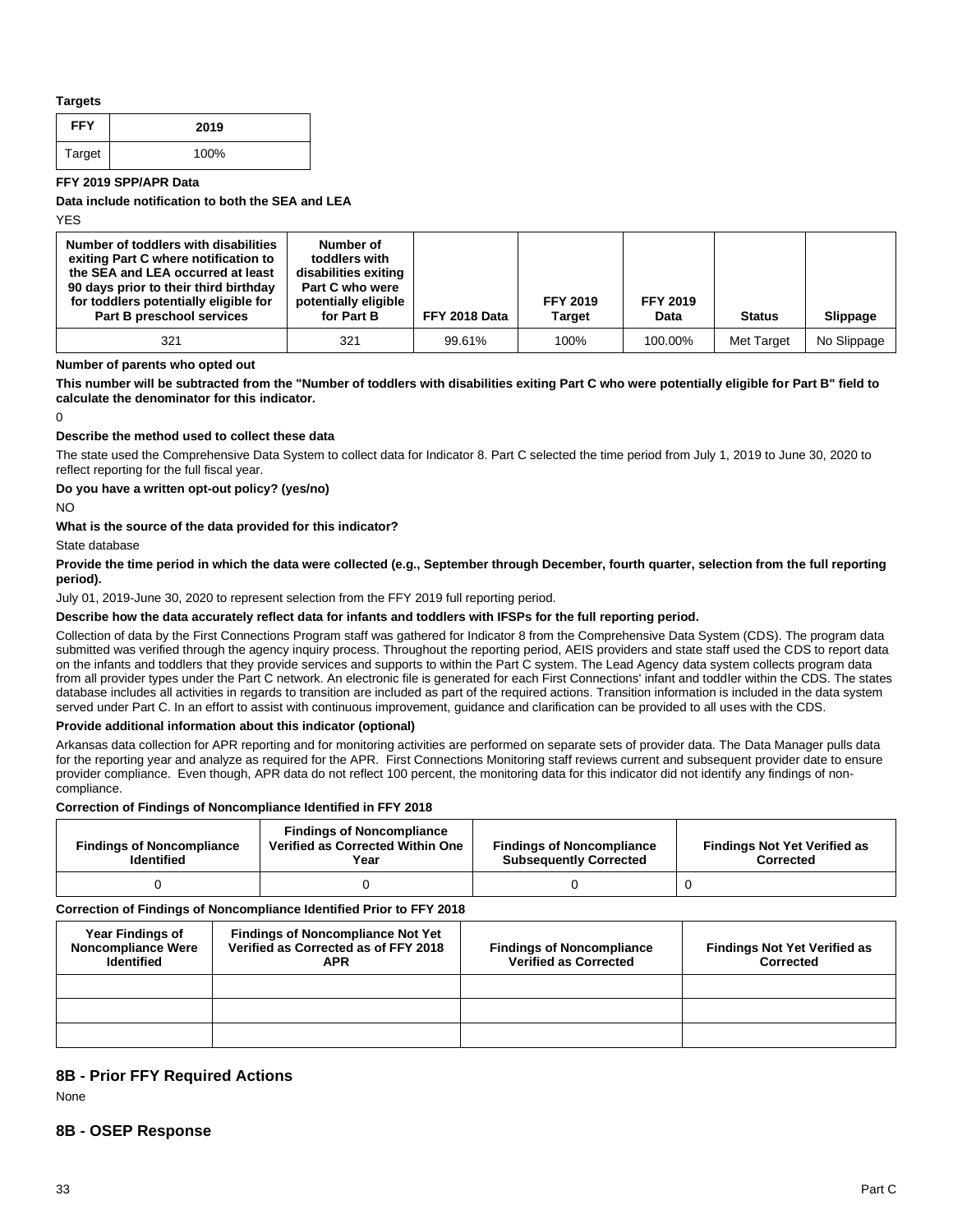### **8B - Required Actions**

The State did not report that it identified any findings of noncompliance in FFY 2018, although its FFY 2018 data reflect less than 100% compliance. In the FFY 2020 SPP/APR, the State must provide an explanation of why it did not identify any findings of noncompliance in FFY 2018.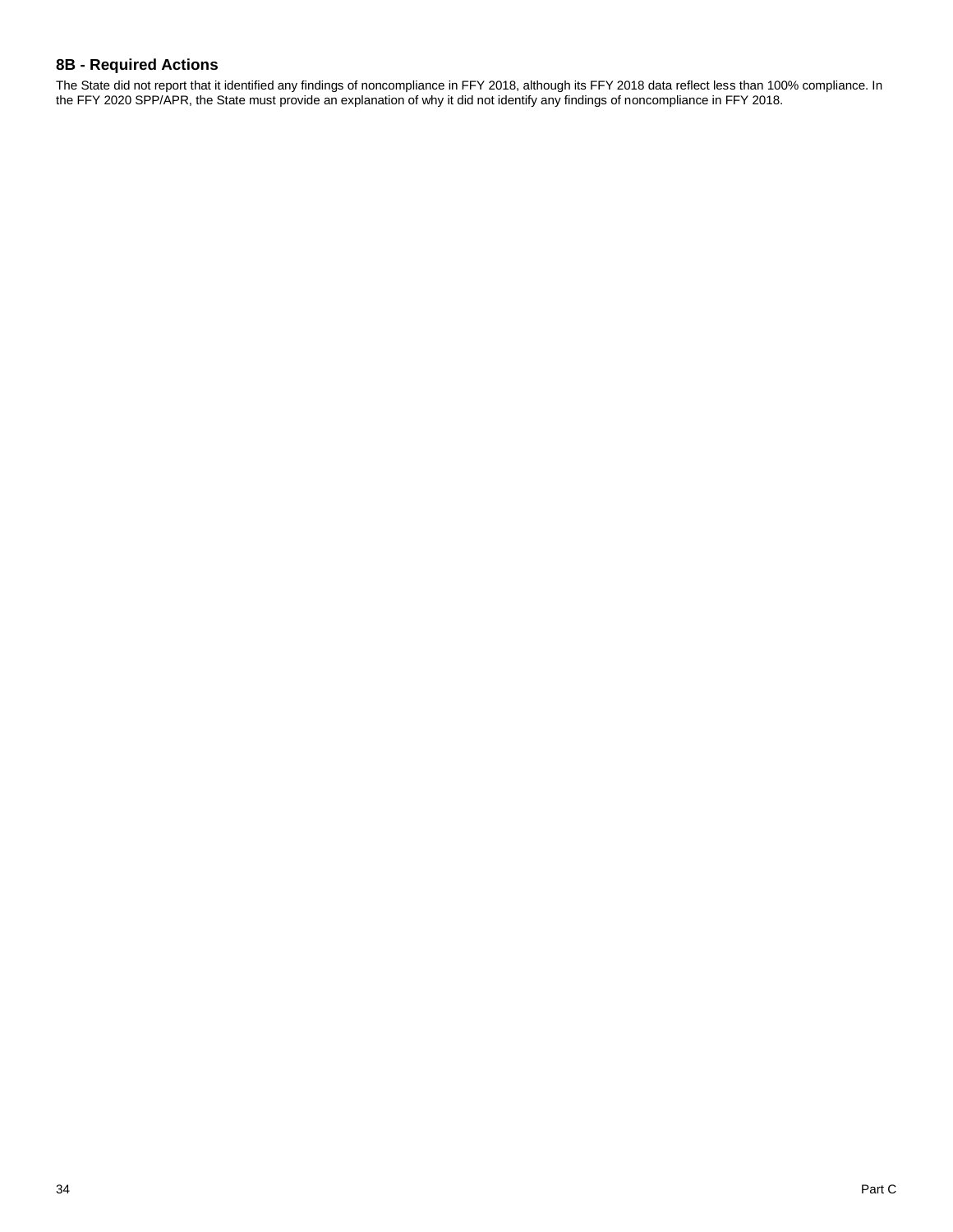## **Indicator 8C: Early Childhood Transition**

### **Instructions and Measurement**

**Monitoring Priority:** Effective General Supervision Part C / Effective Transition

**Compliance indicator:** The percentage of toddlers with disabilities exiting Part C with timely transition planning for whom the Lead Agency has:

A. Developed an IFSP with transition steps and services at least 90 days, and at the discretion of all parties, not more than nine months, prior to the toddler's third birthday;

B. Notified (consistent with any opt-out policy adopted by the State) the SEA and the LEA where the toddler resides at least 90 days prior to the toddler's third birthday for toddlers potentially eligible for Part B preschool services; and

C. Conducted the transition conference held with the approval of the family at least 90 days, and at the discretion of all parties, not more than nine months, prior to the toddler's third birthday for toddlers potentially eligible for Part B preschool services.

(20 U.S.C. 1416(a)(3)(B) and 1442)

#### **Data Source**

Data to be taken from monitoring or State data system.

#### **Measurement**

A. Percent = [(# of toddlers with disabilities exiting Part C who have an IFSP with transition steps and services at least 90 days, and at the discretion of all parties not more than nine months, prior to their third birthday) divided by the (# of toddlers with disabilities exiting Part C)] times 100.

B. Percent =  $I$  (# of toddlers with disabilities exiting Part C where notification (consistent with any opt-out policy adopted by the State) to the SEA and LEA occurred at least 90 days prior to their third birthday for toddlers potentially eligible for Part B preschool services) divided by the (# of toddlers with disabilities exiting Part C who were potentially eligible for Part B)] times 100.

C. Percent = [(# of toddlers with disabilities exiting Part C where the transition conference occurred at least 90 days, and at the discretion of all parties not more than nine months, prior to the toddler's third birthday for toddlers potentially eligible for Part B) divided by the (# of toddlers with disabilities exiting Part C who were potentially eligible for Part B)] times 100.

Account for untimely transition planning under 8A, 8B, and 8C, including the reasons for delays.

#### **Instructions**

Indicators 8A, 8B, and 8C: Targets must be 100%.

Describe the results of the calculations and compare the results to the target. Describe the method used to collect these data. Provide the actual numbers used in the calculation.

Indicators 8A and 8C: If data are from the State's monitoring, describe the procedures used to collect these data. If data are from State monitoring, also describe the method used to select EIS programs for monitoring. If data are from a State database, describe the time period in which the data were collected (e.g., September through December, fourth quarter, selection from the full reporting period) and how the data accurately reflect data for infants and toddlers with IFSPs for the full reporting period.

Indicators 8A and 8C: States are not required to report in their calculation the number of children for whom the State has identified the cause for the delay as exceptional family circumstances, as defined in 34 CFR §303.310(b), documented in the child's record. If a State chooses to report in its calculation children for whom the State has identified the cause for the delay as exceptional family circumstances documented in the child's record, the numbers of these children are to be included in the numerator and denominator. Include in the discussion of the data, the numbers the State used to determine its calculation under this indicator and report separately the number of documented delays attributable to exceptional family circumstances.

Indicator 8B: Under 34 CFR §303.401(e), the State may adopt a written policy that requires the lead agency to provide notice to the parent of an eligible child with an IFSP of the impending notification to the SEA and LEA under IDEA section 637(a)(9)(A)(ii)(I) and 34 CFR §303.209(b)(1) and (2) and permits the parent within a specified time period to "opt-out" of the referral. Under the State's opt-out policy, the State is not required to include in the calculation under 8B (in either the numerator or denominator) the number of children for whom the parents have opted out. However, the State must include in the discussion of data, the number of parents who opted out. In addition, any written opt-out policy must be on file with the Department of Education as part of the State's Part C application under IDEA section 637(a)(9)(A)(ii)(I) and 34 CFR §§303.209(b) and 303.401(d).

Indicator 8C: The measurement is intended to capture those children for whom a transition conference must be held within the required timeline and, as such, only children between 2 years 3 months and age 3 should be included in the denominator.

Indicator 8C: Do not include in the calculation, but provide a separate number for those toddlers for whom the parent did not provide approval for the transition conference.

Indicators 8A, 8B, and 8C: Provide detailed information about the timely correction of noncompliance as noted in OSEP's response table for the previous SPP/APR. If the State did not ensure timely correction of the previous noncompliance, provide information on the extent to which noncompliance was subsequently corrected (more than one year after identification). In addition, provide information regarding the nature of any continuing noncompliance, methods to ensure correction, and any enforcement actions that were taken.

If the State reported less than 100% compliance for the previous reporting period (e.g., for the FFY 2019 SPP/APR, the data for FFY 2018), and the State did not identify any findings of noncompliance, provide an explanation of why the State did not identify any findings of noncompliance.

### **8C - Indicator Data**

### **Historical Data**

| <b>Baseline Year</b> | <b>Baseline</b><br>Data |
|----------------------|-------------------------|
| 2005                 | 87.00%                  |

| <b>FFY</b> | 2014   | 2015   | 2016   | 2017   | 2018   |
|------------|--------|--------|--------|--------|--------|
| Target     | 100%   | 100%   | 100%   | 100%   | 100%   |
| Data       | 83.59% | 88.24% | 93.63% | 90.33% | 96.48% |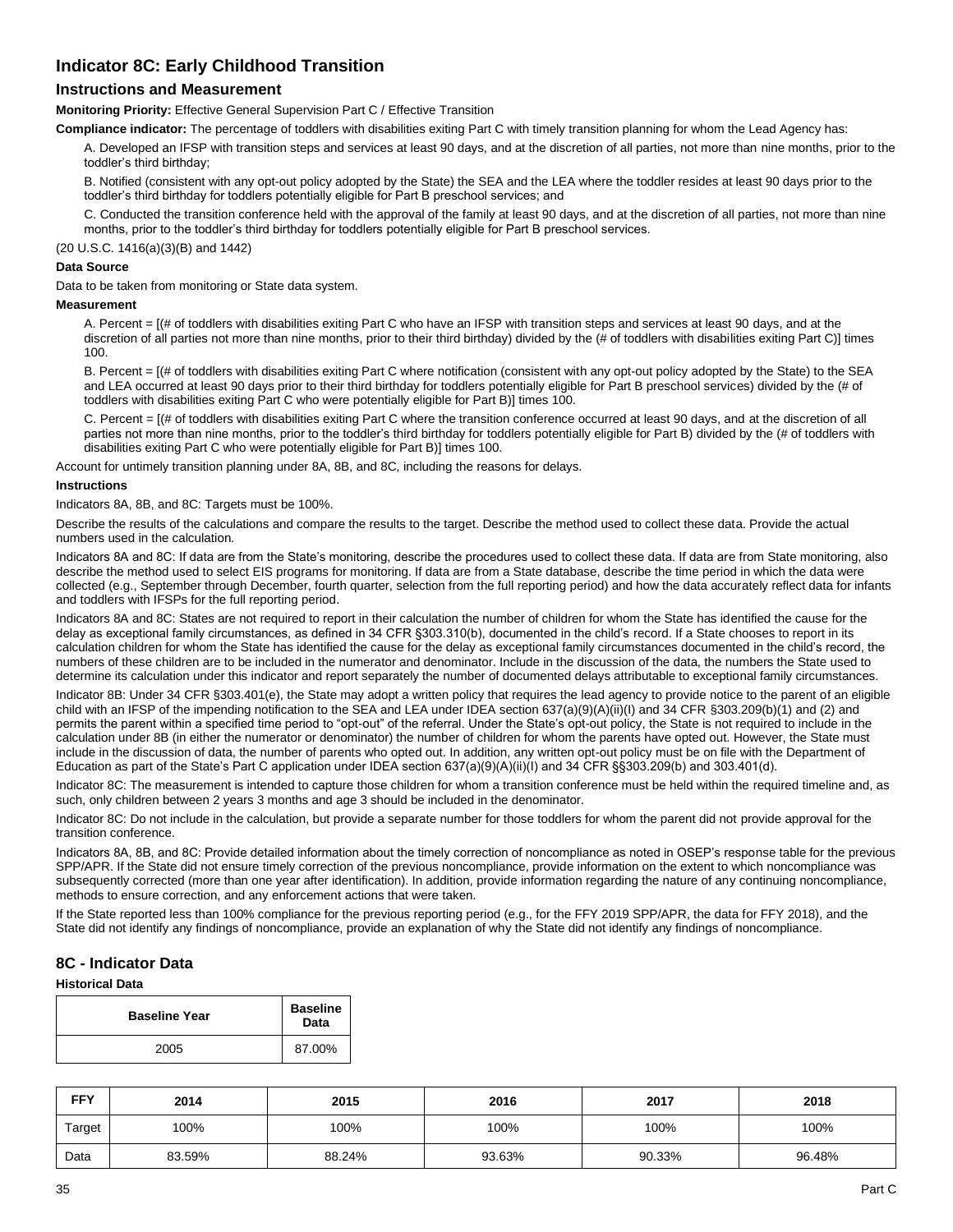**Targets**

| <b>FFY</b> | 2019 |
|------------|------|
| Target     | 100% |

#### **FFY 2019 SPP/APR Data**

**Data reflect only those toddlers for whom the Lead Agency has conducted the transition conference held with the approval of the family at least 90 days, and at the discretion of all parties, not more than nine months, prior to the toddler's third birthday for toddlers potentially eligible for Part B preschool services (yes/no)**

YES

| Number of toddlers with disabilities<br>exiting Part C where the transition<br>conference occurred at least 90 days,<br>and at the discretion of all parties not<br>more than nine months prior to the<br>toddler's third birthday for toddlers<br>potentially eligible for Part B | Number of<br>toddlers with<br>disabilities exiting<br>Part C who were<br>potentially eligible<br>for Part B | FFY 2018 Data | <b>FFY 2019</b><br><b>Target</b> | <b>FFY 2019</b><br>Data | <b>Status</b>          | <b>Slippage</b> |
|------------------------------------------------------------------------------------------------------------------------------------------------------------------------------------------------------------------------------------------------------------------------------------|-------------------------------------------------------------------------------------------------------------|---------------|----------------------------------|-------------------------|------------------------|-----------------|
| 201                                                                                                                                                                                                                                                                                | 321                                                                                                         | 96.48%        | 100%                             | 89.41%                  | Did Not Meet<br>Target | Slippage        |

#### **Provide reasons for slippage, if applicable**

With regards to slippage for Indicate 8C. Analysis of the information provided by AEIS program staff and state staff helped to identify the factors impacting the states performance in scheduling and holding timely transition conferences.

With regards to reasons for slippage, The state identified that one of the service coordinators responsible for scheduling and holding the conference became ill and was not able to continue her duties which caused the delay in the transition conference. This incident affected a small percentage of children within the program. Administrative staff conducted an evaluation of the coordinators caseload and outlined a plan of action to ensure that certain safeguards are set in place in the case of extended leave or illness. That individual is currently no longer serving as a Service Coordinator for Part C families.

Also, the Part C program identified additional reasons for slippage that centered around COVID-19. In the latter part of the reporting year, the program faced unprecedented challenges as a result of the COVID -19 Pandemic and some state programs shutdown. Data reported for this period demonstrates slippages in various areas during this time that includes transition (Indicator 8).

When school districts, local educational cooperatives (LEAs), childcare provider programs, Early Head Starts and Head Starts closed down and all inperson meetings and services were suspended (in March), service coordinators were unable to coordinate transition conferences with families and representatives of early childhood special education services under Part B or other appropriate programs/agencies. Part B elected to not conduct transition activities for children listed on the LEA Notifications during the shut down; this decision was beyond the scope of control of the Part C Program or the Lead Agency.

While the lead agency worked to convert all necessary forms/paperwork/consent documents to electronic forms with "e-sign" capability and then train the statewide network of service coordinators and Part C providers in the use of these tools to conduct IFSP review meetings remotely, there was a delay in transition (often completed as part of IFSP review meetings) as well.

Arkansas will conduct additional analysis of coordinator data with significant slippage to assist in a plan of action to improvement the staff practices. In addition, program staff will utilize training and technical assistance to assist with ensuring timely transition by prompting staff that the data system includes components such as alerts to assist with service coordination activities.

#### **Number of toddlers for whom the parent did not provide approval for the transition conference**

**This number will be subtracted from the "Number of toddlers with disabilities exiting Part C who were potentially eligible for Part B" field to calculate the denominator for this indicator.**

0

### **Number of documented delays attributable to exceptional family circumstances**

**This number will be added to the "Number of toddlers with disabilities exiting Part C where the transition conference occurred at least 90 days, and at the discretion of all parties not more than nine months prior to the toddler's third birthday for toddlers potentially eligible for Part B" field to calculate the numerator for this indicator.**

86

**What is the source of the data provided for this indicator?**

State database

**Provide the time period in which the data were collected (e.g., September through December, fourth quarter, selection from the full reporting period).** 

July 01, 2019-June 30, 2020 to represent selection from the FFY 2019 full reporting period.

#### **Describe how the data accurately reflect data for infants and toddlers with IFSPs for the full reporting period.**

Indicator 8 data was collected by the Part C Data Manager from the states data system. The inquiry process is conducted by the Adminstrative staff to verify the information collected in the Comprehensive Data System. Individual child level data is entered directly into the data system by the infants and toddlers early intervention provider or state service coordinators. The Comprehensive Data System was designed to gather and display data that reflects the status of the infant and toddler's early intervention record at any given period. As part of the First Connections child record, agency staff created the system to include, the date of the child's transition conference. Transition requirements are outlined in program resource guides and tools.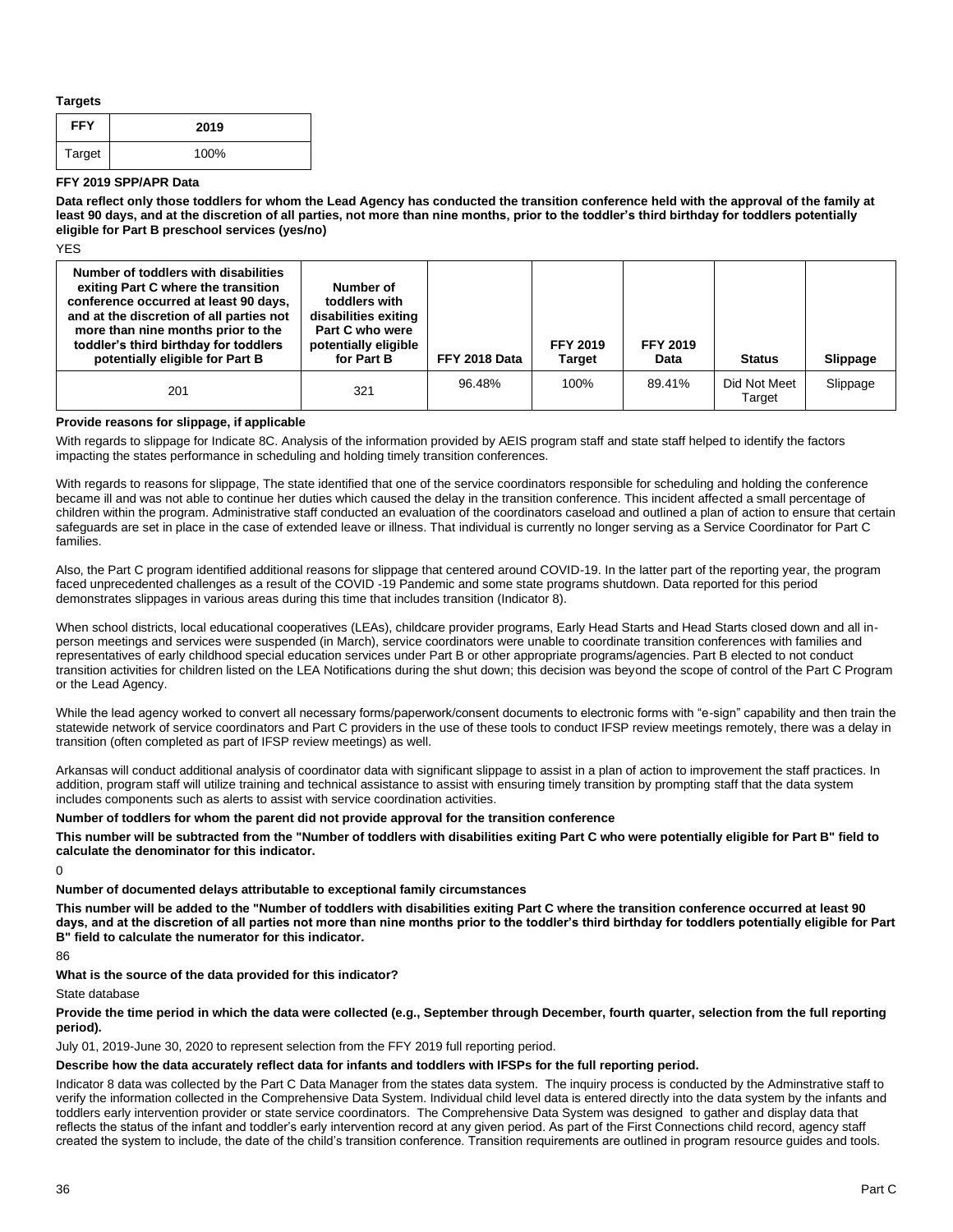The Data Manager collected data from all AEIS provider types starting July1,2019-June 30,2020 and sent to AEIS providers and state staff for review and submission back for proper analysis. As part of the verification process, the Arkansas Data Manager confirmed that the data reported for this time period (FFY2019) is reflective of all toddlers for the full state reporting period.

#### **Provide additional information about this indicator (optional)**

Arkansas data collection for APR reporting and for monitoring activities are performed on separate sets of provider data. The Data Manager pulls data for the reporting year and analyze as required. However, First Connections Monitoring staff reviews current and subsequent provider date to ensure provider compliance. Monitoring data for this indicator did not identify any findings of non-compliance.

#### **Correction of Findings of Noncompliance Identified in FFY 2018**

| <b>Findings of Noncompliance</b><br><b>Identified</b> | <b>Findings of Noncompliance</b><br>Verified as Corrected Within One<br>Year | <b>Findings of Noncompliance</b><br><b>Subsequently Corrected</b> | <b>Findings Not Yet Verified as</b><br><b>Corrected</b> |
|-------------------------------------------------------|------------------------------------------------------------------------------|-------------------------------------------------------------------|---------------------------------------------------------|
|                                                       |                                                                              |                                                                   |                                                         |

#### **Correction of Findings of Noncompliance Identified Prior to FFY 2018**

| <b>Year Findings of</b><br><b>Noncompliance Were</b><br><b>Identified</b> | <b>Findings of Noncompliance Not Yet</b><br>Verified as Corrected as of FFY<br><b>2018 APR</b> | <b>Findings of Noncompliance Verified</b><br>as Corrected | <b>Findings Not Yet Verified as</b><br>Corrected |
|---------------------------------------------------------------------------|------------------------------------------------------------------------------------------------|-----------------------------------------------------------|--------------------------------------------------|
|                                                                           |                                                                                                |                                                           |                                                  |
|                                                                           |                                                                                                |                                                           |                                                  |
|                                                                           |                                                                                                |                                                           |                                                  |

### **8C - Prior FFY Required Actions**

None

### **8C - OSEP Response**

### **8C - Required Actions**

The State did not report that it identified any findings of noncompliance in FFY 2018, although its FFY 2018 data reflect less than 100% compliance. In the FFY 2020 SPP/APR, the State must provide an explanation of why it did not identify any findings of noncompliance in FFY 2018.

Because the State reported less than 100% compliance for FFY 2019, the State must report on the status of correction of noncompliance identified in FFY 2019 for this indicator. When reporting on the correction of noncompliance, the State must report, in the FFY 2020 SPP/APR, that it has verified that each EIS program or provider with noncompliance identified in FFY 2019 for this indicator: (1) is correctly implementing the specific regulatory requirements (i.e., achieved 100% compliance) based on a review of updated data such as data subsequently collected through on-site monitoring or a State data system; and (2) has corrected each individual case of noncompliance, unless the child is no longer within the jurisdiction of the EIS program or provider, consistent with OSEP Memo 09-02. In the FFY 2020 SPP/APR, the State must describe the specific actions that were taken to verify the correction.

If the State did not identify any findings of noncompliance in FFY 2019, although its FFY 2019 data reflect less than 100% compliance, provide an explanation of why the State did not identify any findings of noncompliance in FFY 2019.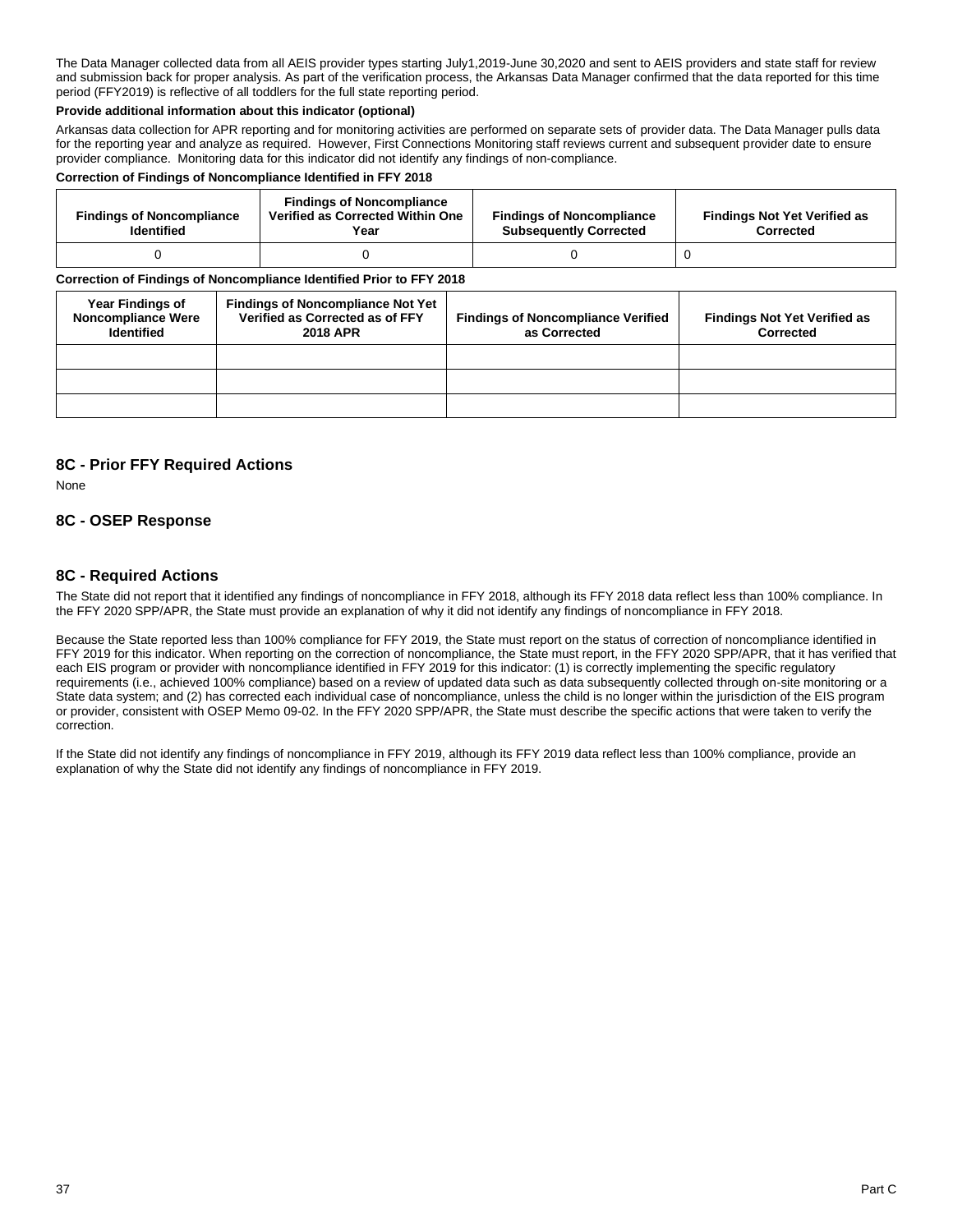## **Indicator 9: Resolution Sessions**

### **Instructions and Measurement**

**Monitoring Priority:** Effective General Supervision Part C / General Supervision

**Results indicator:** Percent of hearing requests that went to resolution sessions that were resolved through resolution session settlement agreements (applicable if Part B due process procedures are adopted). (20 U.S.C. 1416(a)(3)(B) and 1442)

#### **Data Source**

Data collected under section 618 of the IDEA (IDEA Part C Dispute Resolution Survey in the EDFacts Metadata and Process System (E*MAPS*)). **Measurement**

Percent =  $(3.1(a)$  divided by 3.1) times 100.

#### **Instructions**

Sampling from the State's 618 data is not allowed.

This indicator is not applicable to a State that has adopted Part C due process procedures under section 639 of the IDEA.

Describe the results of the calculations and compare the results to the target.

States are not required to establish baseline or targets if the number of resolution sessions is less than 10. In a reporting period when the number of resolution sessions reaches 10 or greater, the State must develop baseline and targets and report them in the corresponding SPP/APR.

States may express their targets in a range (e.g., 75-85%).

If the data reported in this indicator are not the same as the State's 618 data, explain.

States are not required to report data at the EIS program level.

### **9 - Indicator Data**

#### **Not Applicable**

**Select yes if this indicator is not applicable.** 

NO

**Select yes to use target ranges.**

Target Range not used

**Select yes if the data reported in this indicator are not the same as the State's data reported under section 618 of the IDEA.**

NO

#### **Prepopulated Data**

| <b>Source</b>                                                                                          | Date       | <b>Description</b>                                                             | Data |
|--------------------------------------------------------------------------------------------------------|------------|--------------------------------------------------------------------------------|------|
| SY 2019-20 EMAPS IDEA Part C Dispute<br>Resolution Survey; Section C: Due<br><b>Process Complaints</b> | 11/04/2020 | 3.1 Number of resolution sessions                                              | 0    |
| SY 2019-20 EMAPS IDEA Part C Dispute<br>Resolution Survey; Section C: Due<br><b>Process Complaints</b> | 11/04/2020 | 3.1(a) Number resolution sessions<br>resolved through settlement<br>agreements | 0    |

#### **Targets: Description of Stakeholder Input**

As required, Arkansas developed the State Performance Plan/Annual Performance Report with broad stakeholder engagement. The Arkansas' State Interagency Coordinating Council (AICC) continues to serve as the primary stakeholder group to provide on-going support and guidance to the Lead Agency. During a portion of this reporting period, the quarterly AICC meetings were convened virtually through Zoom to ensure that members of the council could continue to convene. Information about the virtual AICC meetings was also distributed to non council members, including EI Professionals across the state.

Throughout the fiscal year, program improvement input was provided by council members on a variety of topics. The council may also convene subcommittees or special work or focus groups to review an issue to make specific recommendations or submit plans. Council focus and work groups, such as the AICC Child Find Subcommittee may invite and/or include non council members with expertise and/or interest in the focus area. Lead agency updates are provided to AICC members through various mean, such as newsletters, webinars, emails and meetings.

Additionally, program staff presents data summaries to council members on an on-going basis, in order to keep members updated regarding program progress in reaching targets as well as progress in SSIP Implementation. Guidance and support was provided by the AICC on the following program items: SPP/APR, SSIP, professional development activities, data requirements, the program's Child Find Plan, monitoring, fiscal and program improvements strategies.

In this reporting period, a relationship with a stakeholder was strengthened as First Connections partnered with Following Baby Back Home (FPPH) to launch an initiative in a seven-county pilot area. The Community Partnership Initiative's goal was to streamline supports for families of children jointly enrolled in both FBBH and FC and to ensure that these families gained skills to help their child develop and learn. An additional short-term outcome of the collaborative was to increase referrals to Part C in this area. The success of this pilot led to stakeholder collaboration to expand the pilot to include other MIECHV Home Visiting Programs and to add additional counties as part of scale up in 2021.

During the program period year, First Connections continued to collaborate with numerous stakeholder agencies, programs, and partners to improve Child Find as well as the delivery of supports and services. Partners include: Arkansas' Parent Training and Information Center (PTIC) The Center for Exceptional Families, Arkansas Department of Health Infant Hearing Program and WIC Program, Arkansas Department of Education (Part B/619), Arkansas' Children's Hospital, the Minority Health Commission, theTitle V CSHCN Program, Arkansas Medicaid, Zero to Three Safe Babies Court Team, Arkansas Association for Infant Mental Health, Arkansas Fetal Alcohol Spectrum Disorder, Head Start Association, Human Services Personnel Office, Arkansas School for the Deaf, the Division of Child Care and Early Childhood Education, Division of Children and Family Services, Arkansas Disability Coalition, the Division of Developmental Disabilities Services.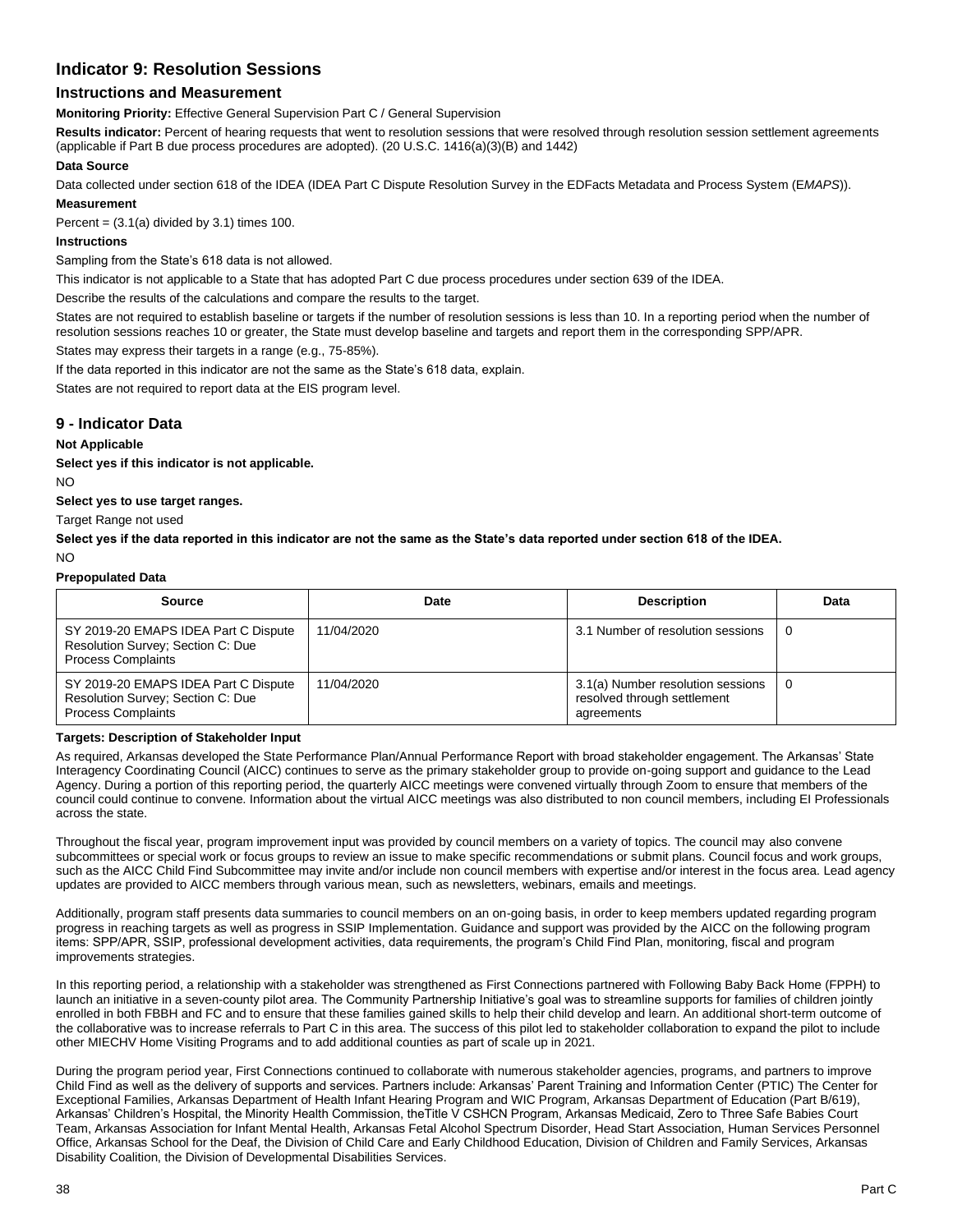### **Historical Data**

| <b>Baseline Year</b> | <b>Baseline</b><br>Data |  |
|----------------------|-------------------------|--|
|                      |                         |  |

| <b>FFY</b> | 2014     | 2015  | 2016     | 2017     | 2018     |
|------------|----------|-------|----------|----------|----------|
| Target>=   | $0.00\%$ | 0.00% | $0.00\%$ | $0.00\%$ | $0.00\%$ |
| Data       | $0.00\%$ |       |          |          |          |

### **Targets**

| <b>FFY</b> | 2019     |
|------------|----------|
| $Target =$ | $0.00\%$ |

### **FFY 2019 SPP/APR Data**

| 3.1(a) Number resolutions sessions<br>resolved through settlement<br>agreements | 3.1 Number of<br>resolutions<br>sessions | FFY 2018 Data | <b>FFY 2019</b><br>Target | <b>FFY 2019</b><br>Data | <b>Status</b> | Slippage |
|---------------------------------------------------------------------------------|------------------------------------------|---------------|---------------------------|-------------------------|---------------|----------|
|                                                                                 |                                          |               | $0.00\%$                  |                         | N/A           | N/A      |

**Provide additional information about this indicator (optional)**

### **9 - Prior FFY Required Actions**

None

### **9 - OSEP Response**

The State reported fewer than ten resolution sessions held in FFY 2019. The State is not required to provide targets until any fiscal year in which ten or more resolution sessions were held.

### **9 - Required Actions**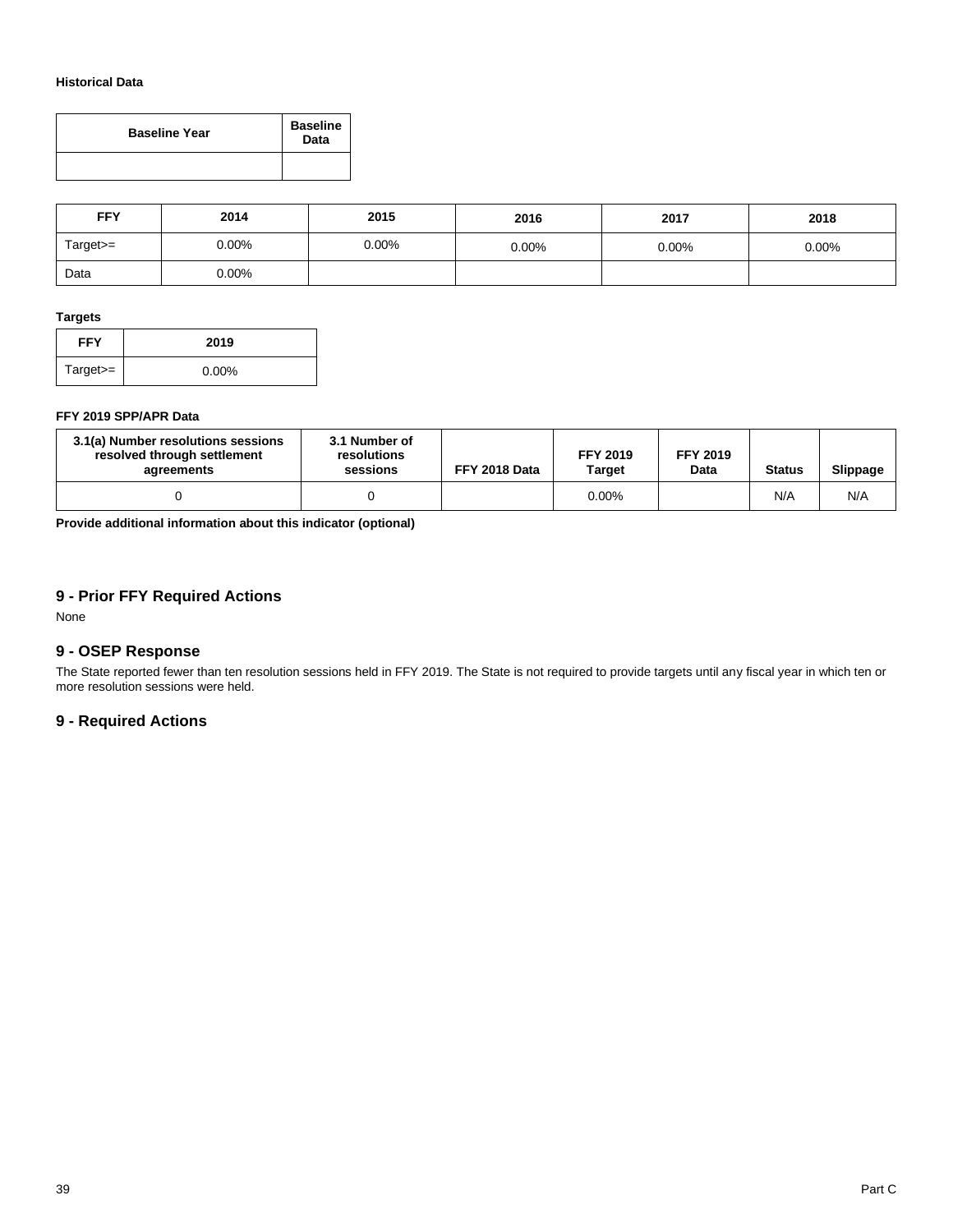### **Indicator 10: Mediation**

### **Instructions and Measurement**

**Monitoring Priority:** Effective General Supervision Part C / General Supervision

**Results indicator:** Percent of mediations held that resulted in mediation agreements. (20 U.S.C. 1416(a)(3)(B) and 1442)

#### **Data Source**

Data collected under section 618 of the IDEA (IDEA Part C Dispute Resolution Survey in the EDFacts Metadata and Process System (E*MAPS*)).

#### **Measurement**

Percent =  $((2.1(a)(i) + 2.1(b)(i))$  divided by 2.1) times 100.

#### **Instructions**

Sampling from the State's 618 data is not allowed.

Describe the results of the calculations and compare the results to the target.

States are not required to establish baseline or targets if the number of mediations is less than 10. In a reporting period when the number of mediations reaches 10 or greater, the State must develop baseline and targets and report them in the corresponding SPP/APR.

States may express their targets in a range (e.g., 75-85%).

If the data reported in this indicator are not the same as the State's 618 data, explain.

States are not required to report data at the EIS program level.

### **10 - Indicator Data**

**Select yes to use target ranges**

Target Range is used

**Select yes if the data reported in this indicator are not the same as the State's data reported under section 618 of the IDEA.** 

NO

#### **Prepopulated Data**

| <b>Source</b>                                                                                      | Date       | <b>Description</b>                                                        | Data |
|----------------------------------------------------------------------------------------------------|------------|---------------------------------------------------------------------------|------|
| SY 2019-20 EMAPS IDEA Part C Dispute<br>Resolution Survey; Section B: Mediation<br>Requests        | 11/04/2020 | 2.1 Mediations held                                                       | 0    |
| SY 2019-20 EMAPS IDEA Part C Dispute<br>Resolution Survey; Section B: Mediation<br><b>Requests</b> | 11/04/2020 | 2.1.a.i Mediations agreements<br>related to due process<br>complaints     |      |
| SY 2019-20 EMAPS IDEA Part C Dispute<br>Resolution Survey; Section B: Mediation<br><b>Requests</b> | 11/04/2020 | 2.1.b.i Mediations agreements<br>not related to due process<br>complaints |      |

#### **Targets: Description of Stakeholder Input**

As required, Arkansas developed the State Performance Plan/Annual Performance Report with broad stakeholder engagement. The Arkansas' State Interagency Coordinating Council (AICC) continues to serve as the primary stakeholder group to provide on-going support and guidance to the Lead Agency. During a portion of this reporting period, the quarterly AICC meetings were convened virtually through Zoom to ensure that members of the council could continue to convene. Information about the virtual AICC meetings was also distributed to non council members, including EI Professionals across the state.

Throughout the fiscal year, program improvement input was provided by council members on a variety of topics. The council may also convene subcommittees or special work or focus groups to review an issue to make specific recommendations or submit plans. Council focus and work groups, such as the AICC Child Find Subcommittee may invite and/or include non council members with expertise and/or interest in the focus area. Lead agency updates are provided to AICC members through various mean, such as newsletters, webinars, emails and meetings.

Additionally, program staff presents data summaries to council members on an on-going basis, in order to keep members updated regarding program progress in reaching targets as well as progress in SSIP Implementation. Guidance and support was provided by the AICC on the following program items: SPP/APR, SSIP, professional development activities, data requirements, the program's Child Find Plan, monitoring, fiscal and program improvements strategies.

In this reporting period, a relationship with a stakeholder was strengthened as First Connections partnered with Following Baby Back Home (FPPH) to launch an initiative in a seven-county pilot area. The Community Partnership Initiative's goal was to streamline supports for families of children jointly enrolled in both FBBH and FC and to ensure that these families gained skills to help their child develop and learn. An additional short-term outcome of the collaborative was to increase referrals to Part C in this area. The success of this pilot led to stakeholder collaboration to expand the pilot to include other MIECHV Home Visiting Programs and to add additional counties as part of scale up in 2021.

During the program period year, First Connections continued to collaborate with numerous stakeholder agencies, programs, and partners to improve Child Find as well as the delivery of supports and services. Partners include: Arkansas' Parent Training and Information Center (PTIC) The Center for Exceptional Families, Arkansas Department of Health Infant Hearing Program and WIC Program, Arkansas Department of Education (Part B/619), Arkansas' Children's Hospital, the Minority Health Commission, theTitle V CSHCN Program, Arkansas Medicaid, Zero to Three Safe Babies Court Team, Arkansas Association for Infant Mental Health, Arkansas Fetal Alcohol Spectrum Disorder, Head Start Association, Human Services Personnel Office, Arkansas School for the Deaf, the Division of Child Care and Early Childhood Education, Division of Children and Family Services, Arkansas Disability Coalition, the Division of Developmental Disabilities Services.

#### **Historical Data**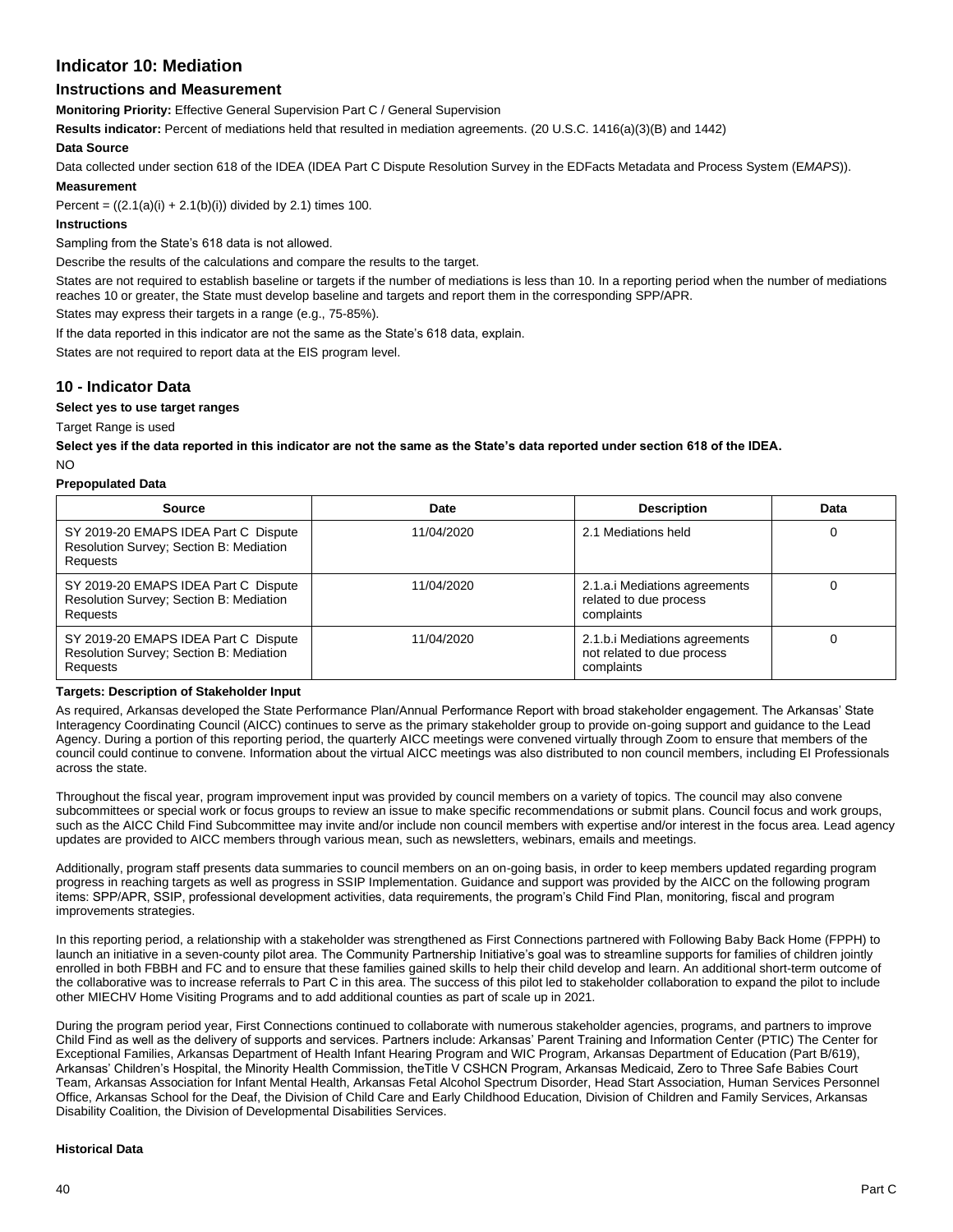| <b>Baseline Year</b> | <b>Baseline</b><br>Data |  |
|----------------------|-------------------------|--|
| 2005                 |                         |  |

| <b>FFY</b> | 2014     | 2015     | 2016 | 2017 | 2018 |
|------------|----------|----------|------|------|------|
| Target>=   | $0.00\%$ | $0.00\%$ |      |      |      |
| Data       |          |          |      |      |      |

#### **Targets**

| FFY    | 2019 (low) | 2019 (high) |  |
|--------|------------|-------------|--|
| Target | $0.00\%$   | $0.00\%$    |  |

### **FFY 2019 SPP/APR Data**

| 2.1.a.i<br><b>Mediation</b><br>agreements<br>related to<br>due process<br>complaints | 2.1.b.i<br><b>Mediation</b><br>agreements<br>not related to<br>due process<br>complaints | 2.1 Number of<br>mediations<br>held | <b>FFY 2018</b><br>Data | <b>FFY 2019</b><br>Target (low) | FFY 2019 Target<br>(high) | <b>FFY</b><br>2019<br>Data | <b>Status</b> | Slippage |
|--------------------------------------------------------------------------------------|------------------------------------------------------------------------------------------|-------------------------------------|-------------------------|---------------------------------|---------------------------|----------------------------|---------------|----------|
| 0                                                                                    | 0                                                                                        |                                     |                         | $0.00\%$                        | $0.00\%$                  |                            | N/A           | N/A      |

**Provide additional information about this indicator (optional)**

### **10 - Prior FFY Required Actions**

None

### **10 - OSEP Response**

The State reported fewer than ten mediations held in FFY 2019. The State is not required to provide targets until any fiscal year in which ten or more mediations were held.

### **10 - Required Actions**